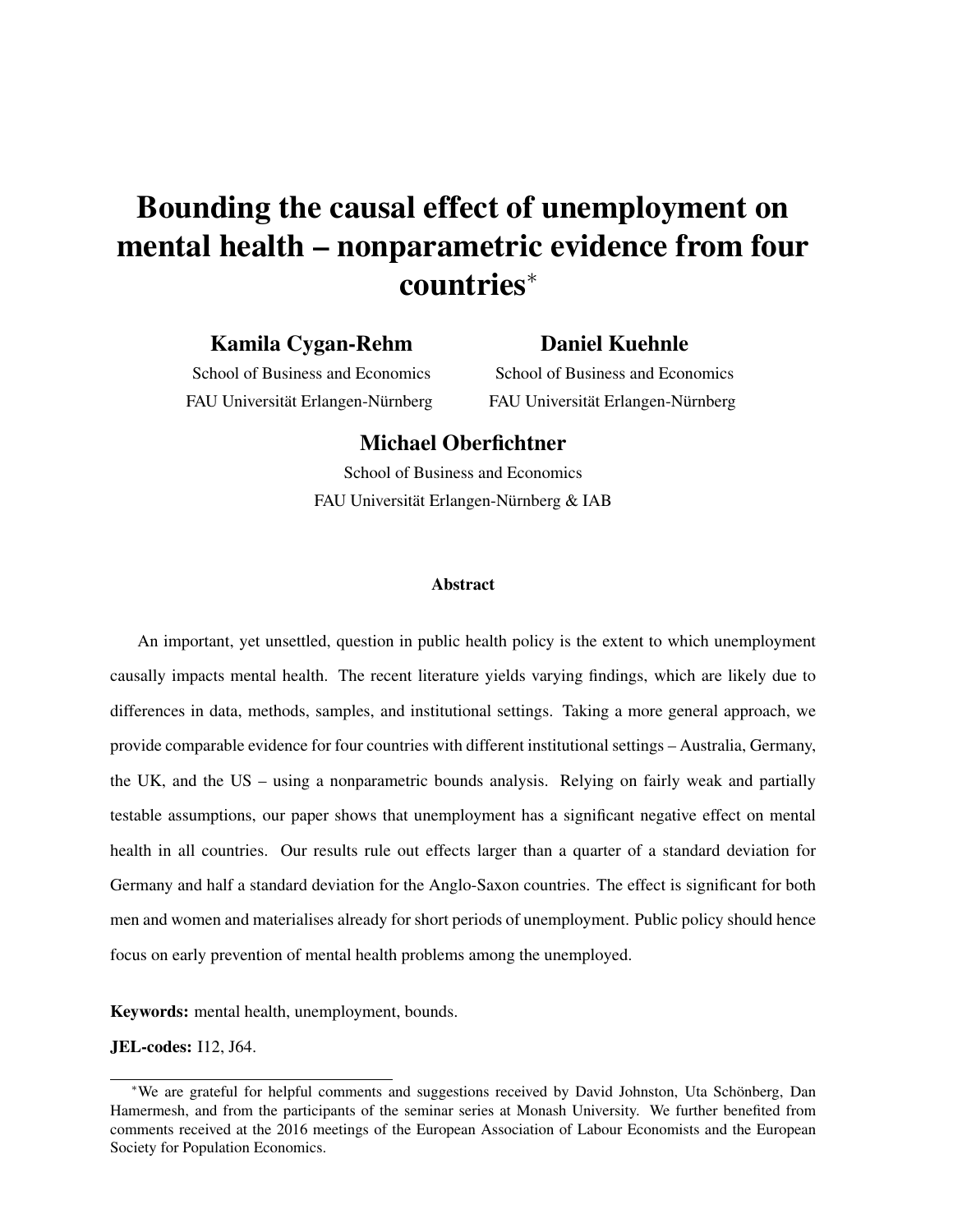#### 1 Introduction

An important mechanism of economic growth is the destruction of jobs through the creation of new jobs in more innovative or technologically-advanced firms (OECD, 1988; Aghion et al., 2016). While this Schumpeterian-process of 'creative destruction' benefits society at large, an extensive literature documents that individuals who become unemployed suffer from their displacement. Unemployment might affect individual's psychological well-being, in particular mental health, through losses of social relationships (e.g., Jahoda, 1981), income reductions (Couch and Placzek, 2010), and in some countries reduced access to medical services (Gruber, 2000).

Yet, identifying the causal effect of unemployment on mental health is challenging. Although numerous studies show descriptively that unemployed have worse mental health than employed workers, this negative correlation might be driven by selection bias and reverse causality. The most recent studies that address the endogeneity of unemployment generally agree that unemployment harms mental health (e.g., Schaller and Stevens (2015) for the US, Marcus (2013) for Germany, Kuhn et al. (2009) for Austria, Browning and Heinesen (2012) for Denmark, Eliason and Storrie (2009a) for Sweden), though there are some exceptions (see Section 2).

One major impediment to drawing general, policy-relevant conclusions from the literature is the limited comparability of studies. The estimates rely on different identifying assumptions and examine various countries, with substantially different institutions and labour markets at different points in time. Furthermore, the estimation samples are hardly comparable given that they consider subpopulations with different socio-demographic characteristics. Moreover, the various data sources collect different measures of mental health ranging from self-reported measures, such as life satisfaction, to more objective but crude measures such as specific causes of deaths.<sup>1</sup> Another central issue for policy development, especially for the timing of potential

<sup>&</sup>lt;sup>1</sup>Some studies use self-rated mental health conditions or questions about physician-diagnosed mental health conditions (e.g., Björklund, 1985; Böckerman and Ilmakunnas, 2009). Several studies combine various selfreported components into a single scale (e.g., Schmitz, 2011; Drydakis, 2015; Salm, 2009). Other authors use a respondent's life satisfaction to proxy for mental health (Clark et al., 2001; Green, 2011). Studies using adminis-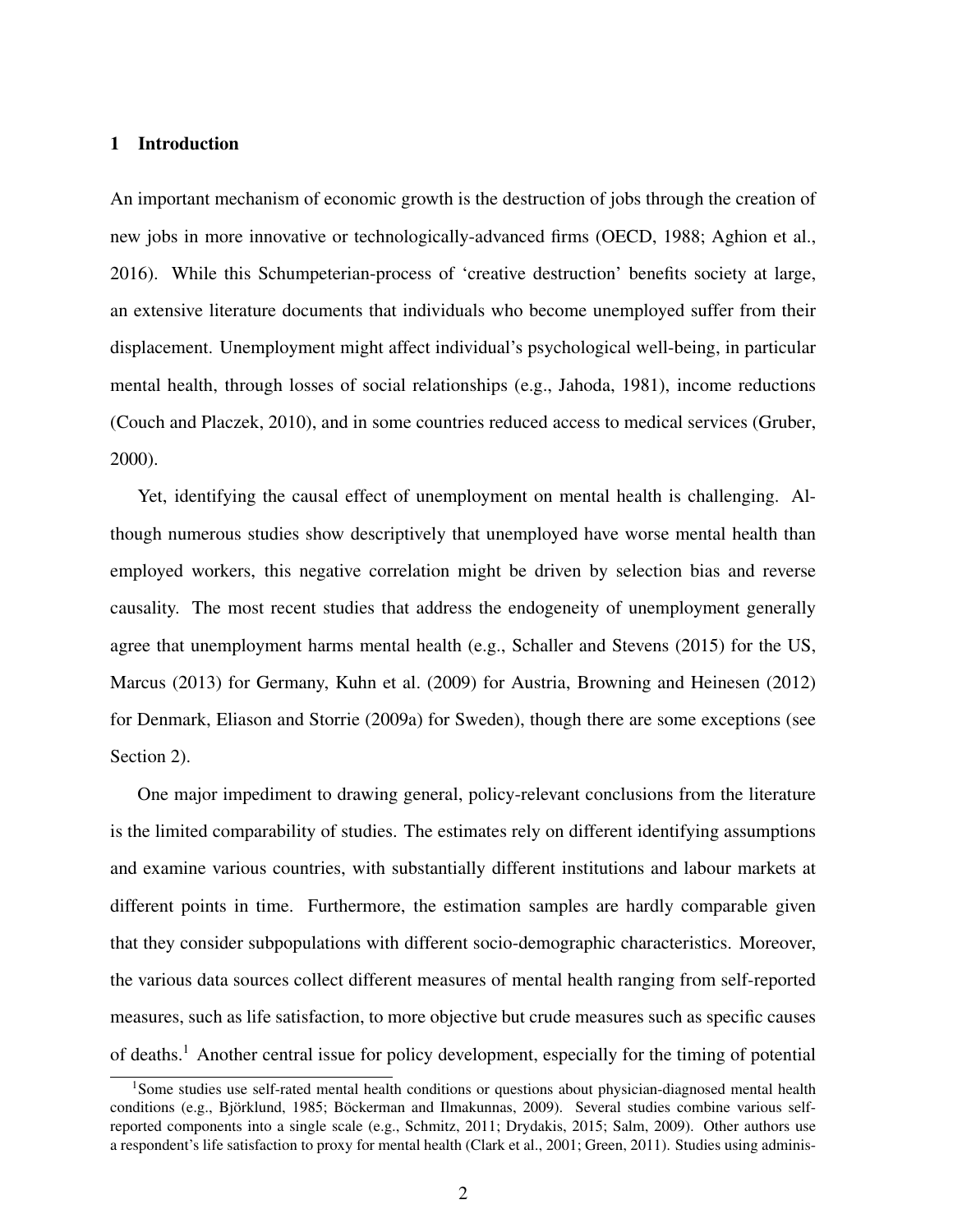interventions, relates to the role of unemployment duration. While several studies discuss the importance of unemployment duration (e.g., Paul and Moser, 2009; Classen and Dunn, 2012), the literature lacks evidence from rigorous empirical designs.

Against this backdrop, we contribute new, comparable evidence on the causal effect of unemployment on mental health from four large OECD countries. Specifically, we explore representative household survey data from Australia (HILDA), Germany (SOEP), the UK (BHPS and Understanding Society), and the US (PSID). We thereby study countries that differ in the level of social protection, the provision of health services and labour market conditions.<sup>2</sup>

Absent a common source of exogenous variation that applies equally to all countries, we identify the causal effect of unemployment on mental health in a nonparametric bounds analysis (Manski and Pepper,  $2000$ ).<sup>3</sup> This method has two main advantages. First, we can identify the treatment effect without exogenous variation in unemployment relying on fairly weak and partially testable assumptions. Second, we identify the same parameter for all countries, namely the average treatment effect (ATE). In contrast, previous studies estimate either an average treatment effect on the treated (ATT), i.e., only for the group of unemployed individuals, or a local average treatment effect (LATE) for a specific group of compliers. Using bounds hence avoids the common caveat in cross-country comparisons that differences in methods, affected groups, or sources of exogenous variation might drive differences in results. However, these advantages come at some cost: We cannot obtain a point estimate, but rather we identify an interval that contains the ATE. Broadly speaking, we view these nonparametric bounds as a complementary method, rather than a substitute for alternative methods, as the bounds provide a useful "sniff test" (Hamermesh, 2000) for the plausible magnitude of point estimates.

Our analysis demonstrates that unemployment has a significant negative causal effect on mental health irrespective of the institutional setting. Notwithstanding, the institutional setting seems to matter for effect size. While our bounds rule out effects of more than a quarter of

trative records use prescriptions of psychotropic drugs or hospitalisations and deaths due to mental health disorders (e.g., Kuhn et al., 2009; Browning and Heinesen, 2012; Eliason and Storrie, 2009a, 2010).

<sup>&</sup>lt;sup>2</sup>Appendix A provides details on the relevant labour market and health institutions.

<sup>&</sup>lt;sup>3</sup>For applications of this method, see, e.g., Pepper (2000), Gerfin and Schellhorn (2006), Gundersen and Kreider (2009), De Haan (2011), and De Haan (2015).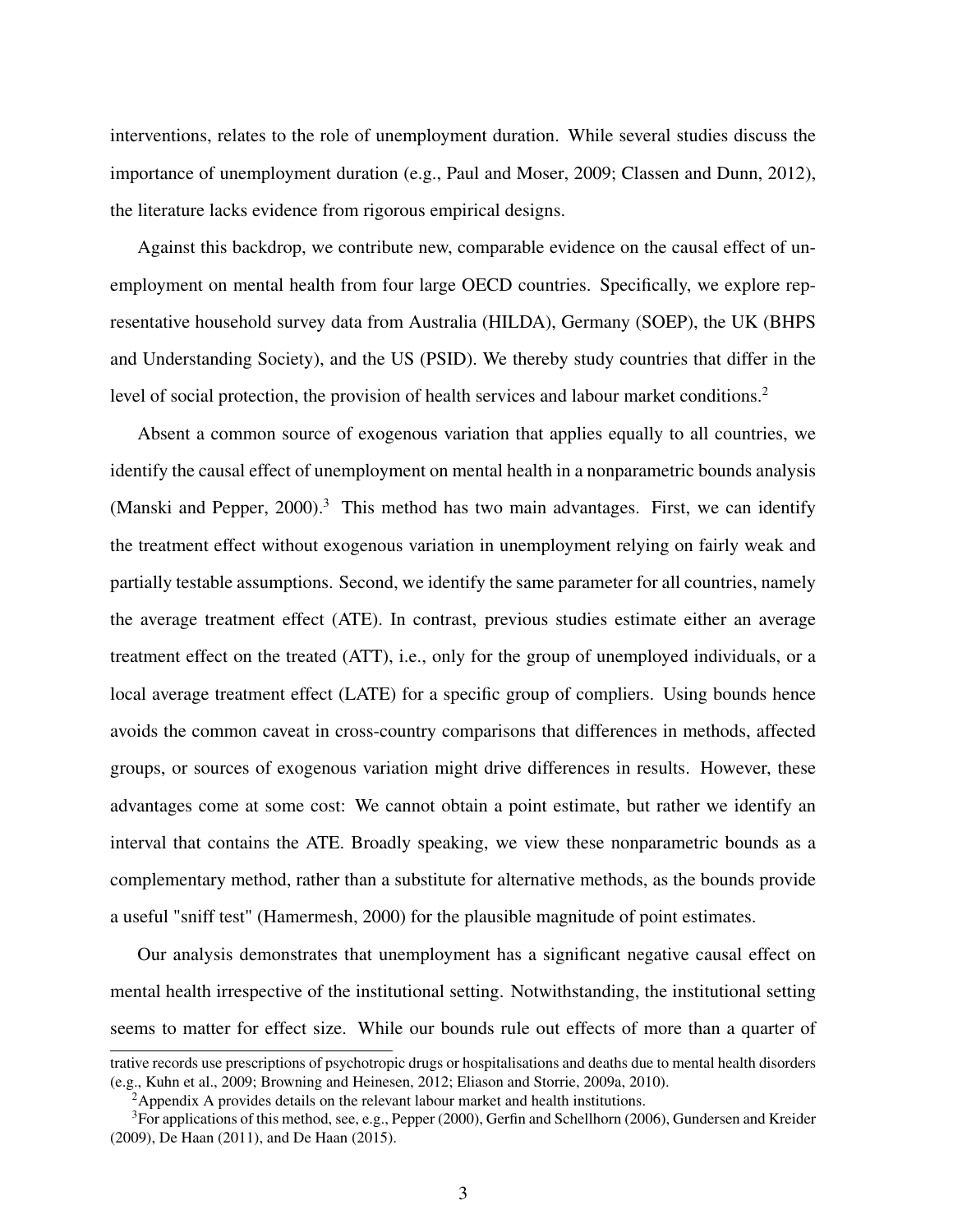a standard deviation for Germany, which has the most pronounced welfare regime among the four countries, the bounds allow for effects of up to half a standard deviation for Australia, the UK, and the US. These effect sizes are of similar magnitude as the association between marital separation and mental health. Furthermore, we show that the negative effect already emerges with short unemployment spells, i.e. less than three months, and our subgroup analysis reveals that the negative effect is significant for both men and women. The results are robust to different measures of mental health and identifying assumptions.

The paper proceeds as follows. Section 2 summarises the findings on the effect of unemployment on mental health. Section 3 presents the econometric method and Section 4 describes our data. Section 5 presents our results and discusses their robustness. Section 6 concludes.

#### 2 Literature review

An extensive literature documents that unemployed individuals have worse mental health than employed individuals (e.g., Björklund and Eriksson, 1998; Murphy and Athanasou, 1999). Most of the early studies rely on cross-sectional variation and generally assume the exogeneity of unemployment. The economic literature commonly argues that the negative relationship results from reductions in income and the loss of employer-provided health insurance, particularly for the US, implying both worse health care coverage and lower investments in health-enhancing goods (e.g., Grossman, 1972; Ruhm, 1991). The research within related disciplines emphasises the role of adverse social and psychological consequences of unemployment such as the loss of work relationships, valued social position, a collective purpose, sense of control, meaning in life, and time structure (e.g., Warr, 1987; Ezzy, 1993; Goldsmith et al., 1996; Cavanagh et al., 2003). Generally, all these mechanism lead to the conjecture that unemployment has a negative effect on mental health.

However, identifying the causal effect is not straightforward due to the well-established issues of reverse causality and unobserved individual heterogeneity. Consequently, cross-sectional studies are highly likely to yield biased results. The more recent literature has generally adopted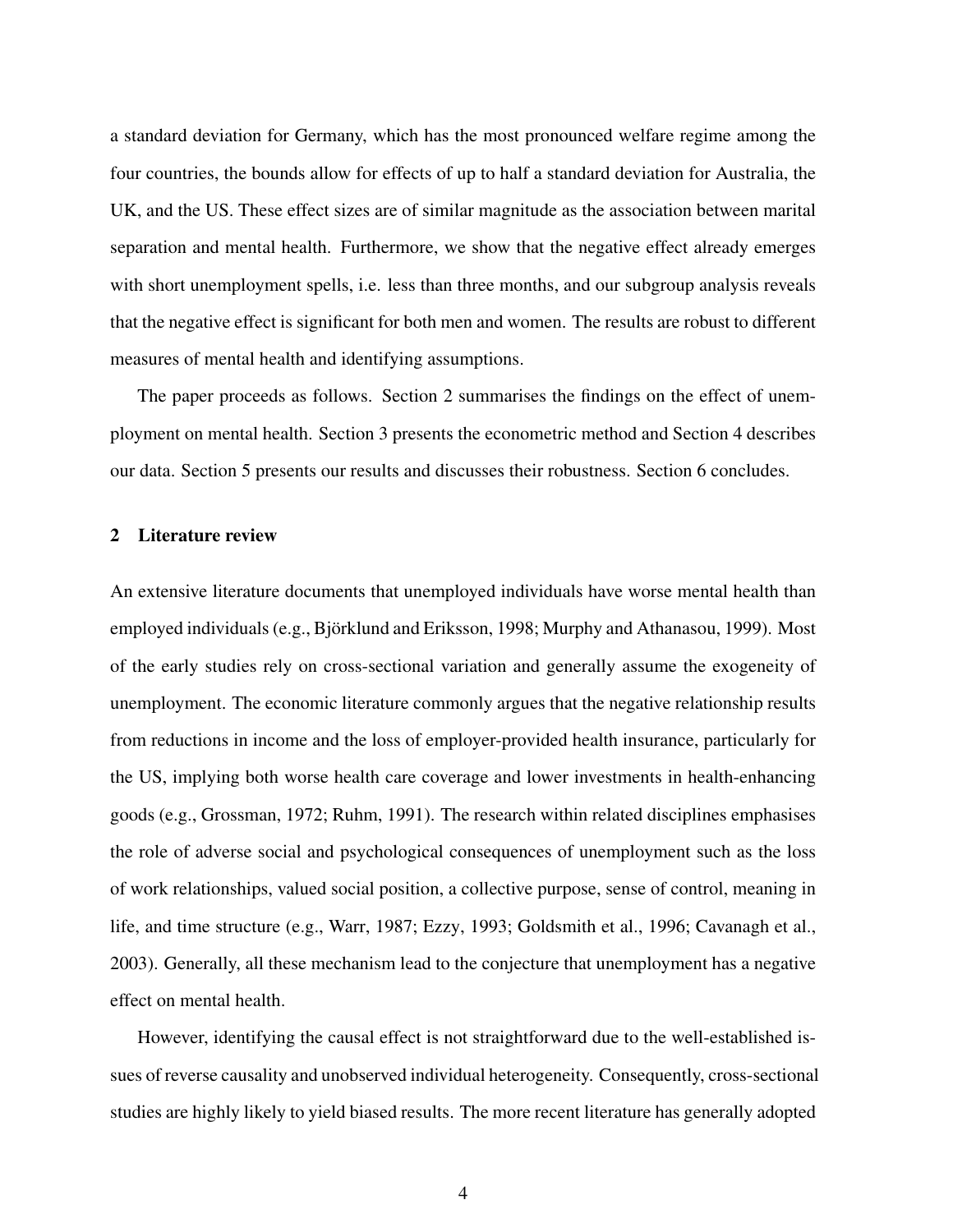two strategies to address the endogeneity of unemployment: the first one relies on longitudinal data to estimate fixed-effects models that account for time-invariant heterogeneity (e.g., Björklund, 1985; Clark et al., 2001; Green, 2011). The second strategy explores (arguably) exogenous variation in employment from plant closures, mass lay-offs, and other firm-level employment reductions (e.g., Kuhn et al., 2009; Eliason and Storrie, 2009a, 2010; Browning and Heinesen, 2012; Marcus, 2013). Most studies within this framework use matching techniques to make displaced and non-displaced workers comparable. Combining the two approaches, some studies include an interaction term of unemployment status with a plant closure within a fixed-effects design (e.g., Schmitz, 2011; Drydakis, 2015).

At first glance, the results seem inconclusive. For example, while several fixed-effects analyses confirm that unemployment is associated with deteriorating mental health (e.g., Clark et al. (2001) for Germany, Green (2011) for Australia, Drydakis (2015) for Greece, and Schaller and Stevens (2015) for the US), other authors document statistically insignificant coefficients from fixed-effects regressions (e.g., Schmitz (2011) for Germany). Similarly, among studies that explore various employment reductions as sources of exogenous variation, the estimates range from clear negative effects (e.g., Browning and Heinesen (2012) for Denmark, Marcus (2013) for Germany) to statistically insignificant results (e.g., Salm (2009) for the US).

However, most of the null results seem to come from a lack of power rather than the absence of an effect. Already the early fixed-effect analysis by Björklund (1985) recognises that small treatment groups often lead to large standard errors when estimating the effect of unemployment on mental health. In contrast, based on a fairly small number of individuals affected by a business closure, Salm (2009) concludes that there is no causal effect of job loss on mental health in the US. However, the estimates are imprecise and the study further lacks generalisability because it uses the Health and Retirement Survey that covers only older workers. Exploring more representative and richer data from the Medical Expenditure Panel Survey, Schaller and Stevens (2015) document that involuntary job loss significantly impairs mental health. The interpretation problem related to imprecise zero estimates arises also in the study by Schmitz (2011). He argues that the significant correlation between unemployment and mental health disappears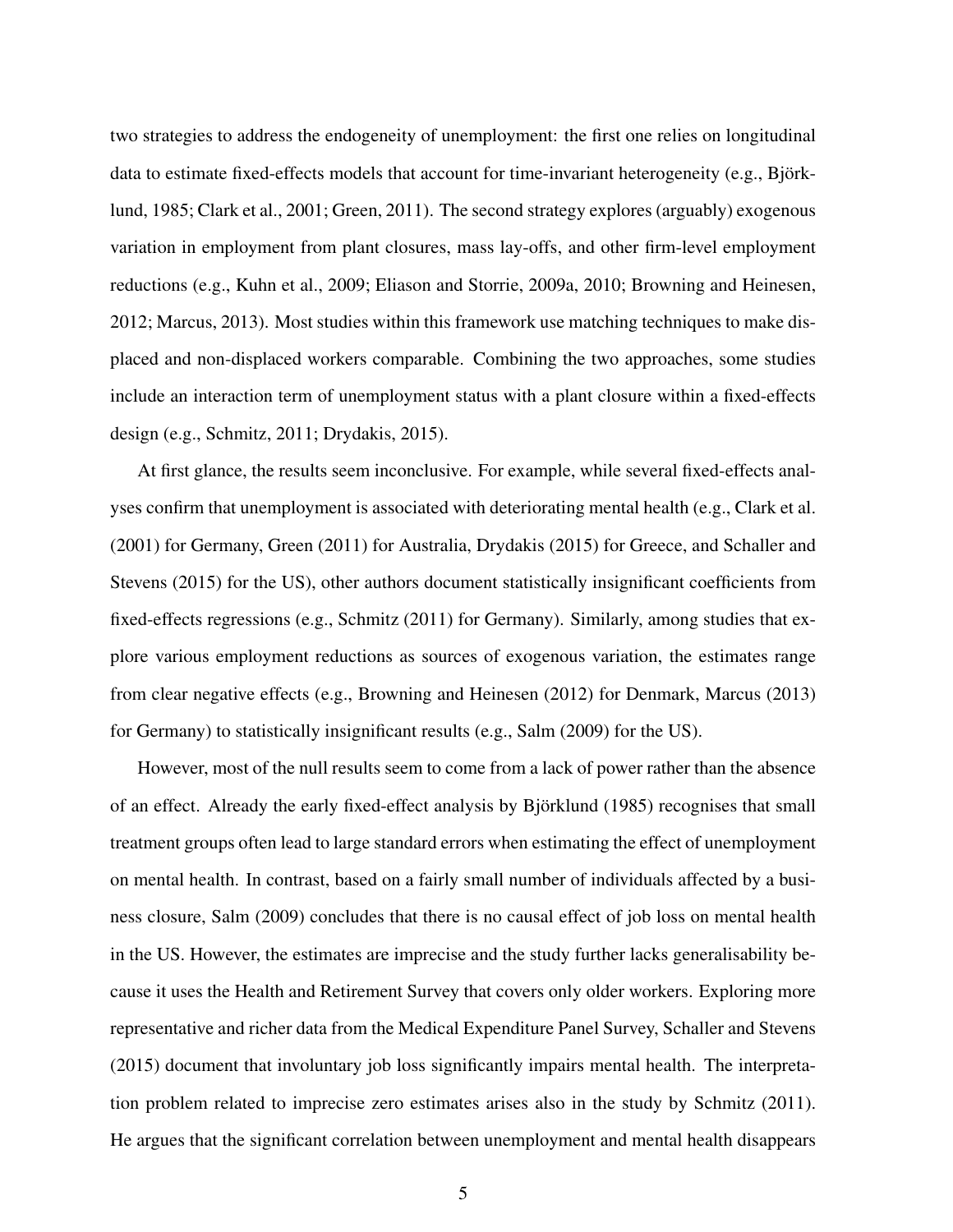after accounting for the endogeneity of unemployment. However, his study is also limited by a small number of job losses from plant closures, which fails to generate sufficient power within a fixed-effects design. In comparison, using the same data from the German Socio-Economic Panel, Marcus (2013) applies non-parametric matching techniques based on entropy balancing, which burden the data less than fixed-effect estimations. Despite small sample sizes, he finds significant decreases in mental health not only for individuals directly affected by plant closures but also for their spouses.

Recent studies using large administrative data generally reach the consensus that job loss has various adverse consequences for mental health. For example, by using Austrian health insurance data, Kuhn et al. (2009) show that unemployment significantly increases expenditures for hospitalizations due to mental health problems and prescriptions of psychotropic drugs for men. They argue there are no severe consequences for women who might be less economically and emotionally distressed by job loss due to their alternative roles within the family. For Sweden, Eliason and Storrie (2009a,b, 2010) find increased short-run risk of suicides, alcoholrelated mortality, and hospitalizations, and several gender-specific effects: increased deaths from traffic accidents and self-harm among men and inpatient psychiatric hospital admission among women. However, since many of the outcomes are extremely rare events, the genderspecific confidence intervals largely overlap. On a larger sample of Danish men, Browning and Heinesen (2012) confirm the short-run effects on suicides. They also find large effects on deaths and hospitalizations due to alcohol-related diseases as well as hospitalisation for mental disorders and deaths from circulatory diseases.<sup>4</sup> Most of these do not vanish up to 20 years after displacement. While not explicitly focusing on mental health, Sullivan and Von Wachter (2009) also find highly persistent increases in overall mortality among mature male workers in Pennsylvania. By using U.S. state-level panel data, Classen and Dunn (2012) confirm that local mass-lay-offs are a significant risk factor for the number of suicides for both men and women. However, in contrast to immediate effects in the Scandinavian studies, Classen and Dunn (2012)

<sup>4</sup>However, the literature consistently establishes no effects on the risk of hospitalizations due to circulatory diseases (Browning et al., 2006; Kuhn et al., 2009; Eliason and Storrie, 2009b; Browning and Heinesen, 2012).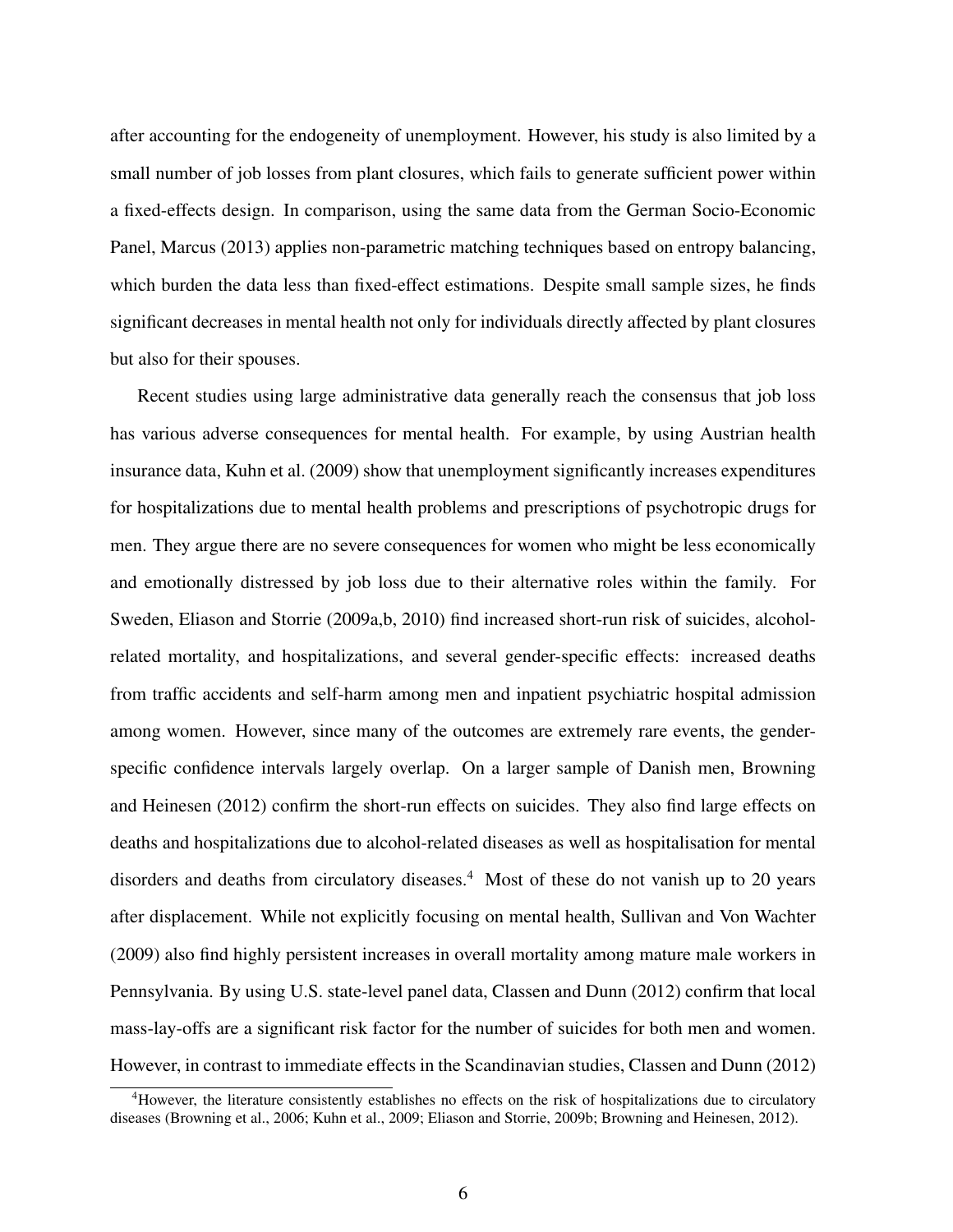argue that the negative effects don't emerge immediately after job loss. Instead, they emphasise the destructive role of prolonged unemployment spells.

## 3 Methodology and identifying assumptions

Our empirical methodology departs from the potential outcomes framework (Rubin, 1974). Consistent with the standard terminology, let  $D_i$  denote our binary treatment variable for unemployment of person i, where  $D_i = 1$  means unemployment and  $D_i = 0$  means employment; let Y denote our mental health outcome variable, where higher values reflect better mental health; and let  $Y_i^t$  denote person i's potential outcome with treatment t, where t takes on the values 0 and 1 as defined for  $D_i$ .

To estimate the ATE,  $\Delta_{ATE} = E[Y^1] - E[Y^0]$ , we need some identifying assumptions about the counterfactual outcomes  $E[Y^0|D=1]$  and  $E[Y^1|D=0]$ . Given a bounded outcome variable, Manski (1989) proposed using the extrema of the outcome variable as counterfactual outcomes to bound the effect of interest without any further assumptions. Focusing on the potential outcome under unemployment, this method yields the following bounds:

$$
E[Y^1]_{LB} = E[Y^1|D = 1] \cdot P(D = 1) + Y_{min} \cdot P(D = 0)
$$
  
\n
$$
\leq E[Y^1] = E[Y^1|D = 1] \cdot P(D = 1) + E[Y^1|D = 0] \cdot P(D = 0) \leq
$$
  
\n
$$
E[Y^1|D = 1] \cdot P(D = 1) + Y_{max} \cdot P(D = 0) = E[Y^1]_{UB},
$$

where  $Y_{min}$  ( $Y_{max}$ ) indicates the smallest (largest) possible value of the mental health measure. To calculate the lower bound  $E[Y^1]_{LB}$ , we thus assume that those observed in employment would have the worst possible mental health when unemployed. To compute the upper bound  $E[Y^1]_{UB}$ , we conversely assume that they would have the best possible mental health. Extending the same logic to  $E[Y^0]$  and taking the difference between the lower and upper bounds, we obtain the following bounds for the ATE:

$$
E[Y^1]_{LB} - E[Y^0]_{UB} \le \Delta_{ATE} \le E[Y^1]_{UB} - E[Y^0]_{LB}.\tag{1}
$$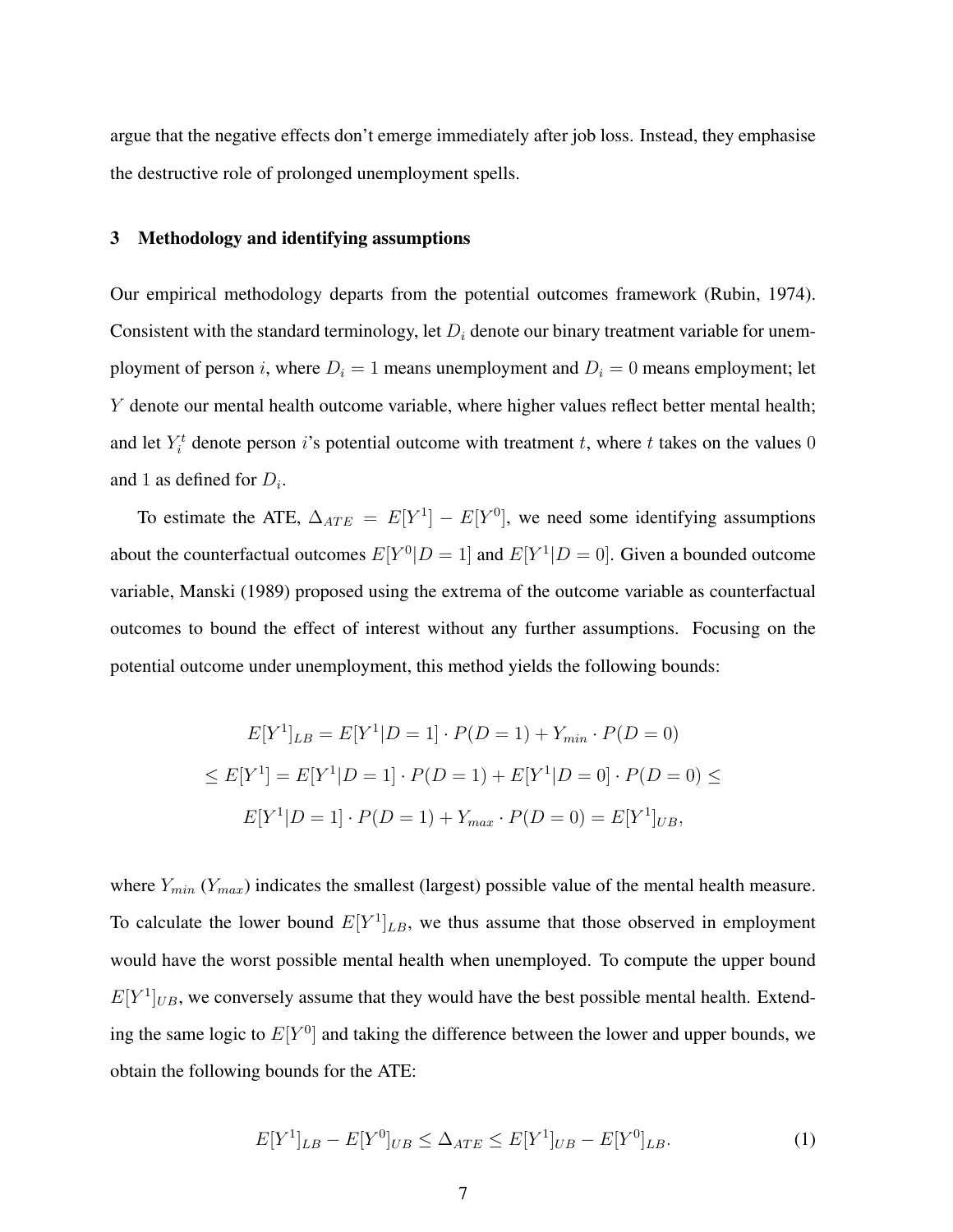Although these bounds contain the effect of interest, they are too wide to be informative. In particular, they always include zero. Hence, we need some further, albeit weak, assumptions to tighten these bounds (Manski, 1997; Manski and Pepper, 2000).

First, we impose the *monotone treatment selection* (MTS) assumption:

$$
E[Y^{t}|D=1] \le E[Y^{t}|D=0], \qquad t=0,1
$$
 (MTS)

which states that the unemployed have worse (or equal) average potential mental health than the employed; this assumption needs to hold irrespective of the realised employment status. Thus, the MTS assumption intuitively says that unemployed individuals are negatively selected. As illustrated in Figure 1, we can hence replace the unobservable minimum potential outcome under employment with the observed average outcome of the unemployed. The MTS assumption thus lifts the lower bound on the mean potential outcome in unemployment and yields the following bounds for potential mental health in unemployment:

$$
E[Y^1]_{LB-MTS} = E[Y^1|D=1] \cdot P(D=1) + E[Y^1|D=1] \cdot P(D=0) = E[Y^1|D=1]
$$
  
\n
$$
\leq E[Y^1] \leq
$$
  
\n
$$
E[Y^1|D=1] \cdot P(D=1) + Y_{max} \cdot P(D=0) = E[Y^1]_{UB-MTS}.
$$

Further, the MTS assumption implies that individuals observed in unemployment would not have better mental health than the individuals observed in employment if both were employed. Thereby, the MTS assumption reduces the upper bound on the mean potential outcome in case of employment  $E[Y^0]$ . The MTS assumption, however, does not affect the upper bound on the mean potential outcome in unemployment nor the lower bound on potential outcomes in employment. Compared with the worst-case bounds, the MTS assumption thus lifts the lower bound on the ATE, that is the largest negative effect of unemployment on mental health, to the observed mean difference in mental health between employed and unemployed persons.

To reduce the upper bound on the ATE, which is unaffected by the MTS assumption, we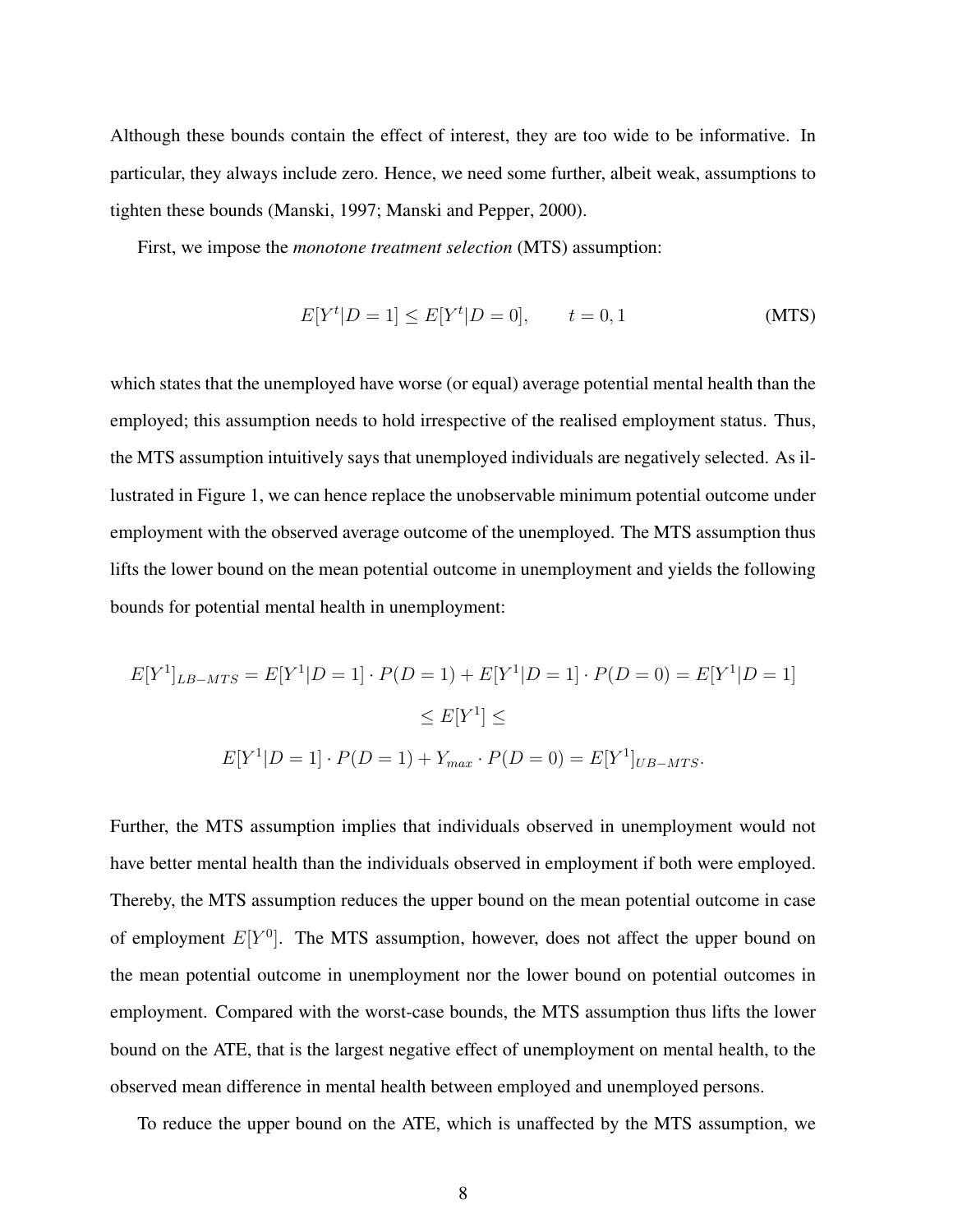impose the *monotone treatment response* (MTR) assumption

$$
Y_i^1 \le Y_i^0, \qquad \forall i \tag{MTR}
$$

which states that potential outcomes are non-increasing for each individual in the treatment, i.e., becoming unemployed does not improve mental health. While this assumption may seem more controversial than the MTS assumption, it is consistent with theoretical views of the deteriorative effects of unemployment on mental health. Moreover, the existing empirical evidence essentially rules out any systematic positive effects of unemployment on mental health (see Section 2), thereby making the MTR assumption plausible from an empirical perspective. To further eliminate potential positive short-term effects, we exclude individuals who are unemployed or out-of-the labour force voluntarily, as this assumption may be violated for such individuals. Combining the MTS and MTR assumptions yields the following bounds for potential mental health in unemployment:

$$
E[Y^1]_{LB-MTS-MTR} = E[Y^1|D=1] \cdot P(D=1) + E[Y^1|D=1] \cdot P(D=0) = E[Y^1|D=1]
$$
  
\n
$$
\leq E[Y^1] \leq
$$
  
\n
$$
E[Y^1|D=1] \cdot P(D=1) + E[Y^0|D=0] \cdot P(D=0) = E[Y^1]_{UB-MTS-MTR}.
$$

When computing the bounds for the ATE according to equation (1), the MTR assumption reduces the upper bound to zero. Hence, the MTS-MTR bounds range from the observed mean difference in outcomes to zero and they will only include (weakly) negative treatment effects. Hence, the lower bound is the strongest effect and the upper bound is the weakest effect.

As implied by De Haan (2011), the MTS and MTR assumptions combined require unemployed persons to have worse average mental health than employed persons. We use this necessary condition to empirically test the MTS-MTR assumptions. If unemployed persons have, on average, better mental health than employed persons, we should reject the MTS-MTR assumptions.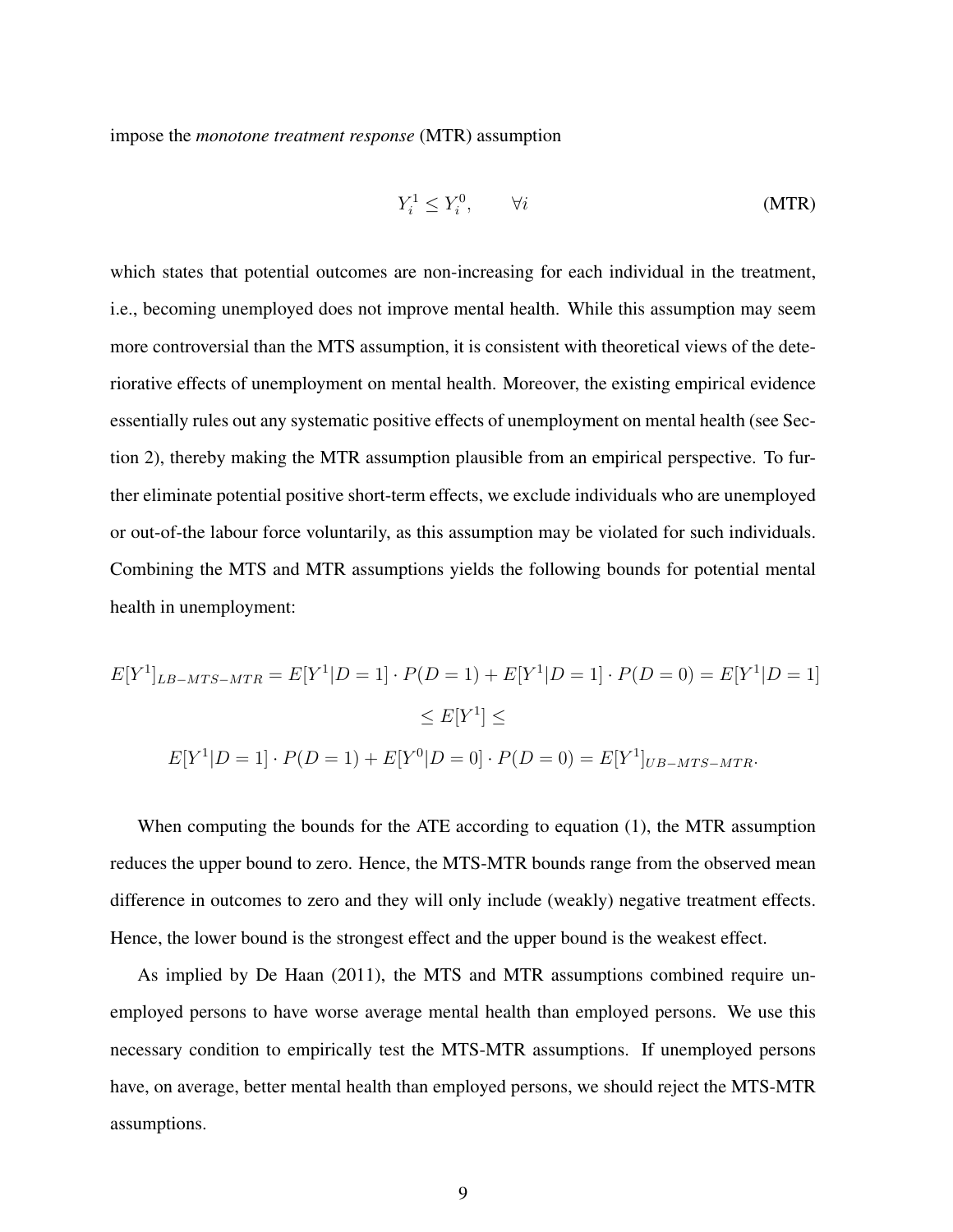To further tighten the bounds on the ATE, we rely on the *monotone instrumental variable* (MIV) assumption (Manski and Pepper, 2000) which allows for a weak monotonic (here, increasing) relation between the instrument and the outcome. Formally, we assume that the MIV  $v$  satisfies:

$$
m_1 \le m \le m_2 \Rightarrow
$$
  

$$
E[Y^t | v = m_1] \le E[Y^t | v = m] \le E[Y^t | v = m_2], \qquad t = 0, 1.
$$
 (MV)

Intuitively, a feasible MIV resembles a covariate for which we have a strong prior about its sign. In our empirical analysis, we therefore use maternal education as an MIV. Unlike in standard instrumental variable (IV) estimation, our identifying assumption does not require mean independence between maternal education and an individual's potential mental health. Rather, the MIV assumption requires that maternal education and an individual's potential mental health are not negatively related, thus allowing for a positive correlation between maternal education and her children's mental health. Importantly, the MIV assumption neither requires causality nor a strictly positive association between education and mental health. Thus, this assumption is considerably weaker than standard IV assumptions.

In our setting, the MIV assumption is not only relatively weak but also plausible. Vast evidence documents positive relationships between education and (mental) health (Cutler and Lleras-Muney, 2006), and between parental education and children's outcomes (including health) (Currie, 2009), as well as documenting the intergenerational transmission of education (Holmlund et al., 2011). Thus, parental education may directly impact children's mental health (through various parental behaviours) and may indirectly affect mental health through other channels, such as higher family resources or even children's own education. Taken together, the evidence supports our MIV assumption of a non-negative relationship between maternal education and her children's mental health.<sup>5</sup>

To tighten the bounds on expected average outcomes using the MIV assumption, we pro-

<sup>5</sup>To further alleviate concerns about our identification, we show in Section 5.2 that the results are robust to the use of other plausible MIVs.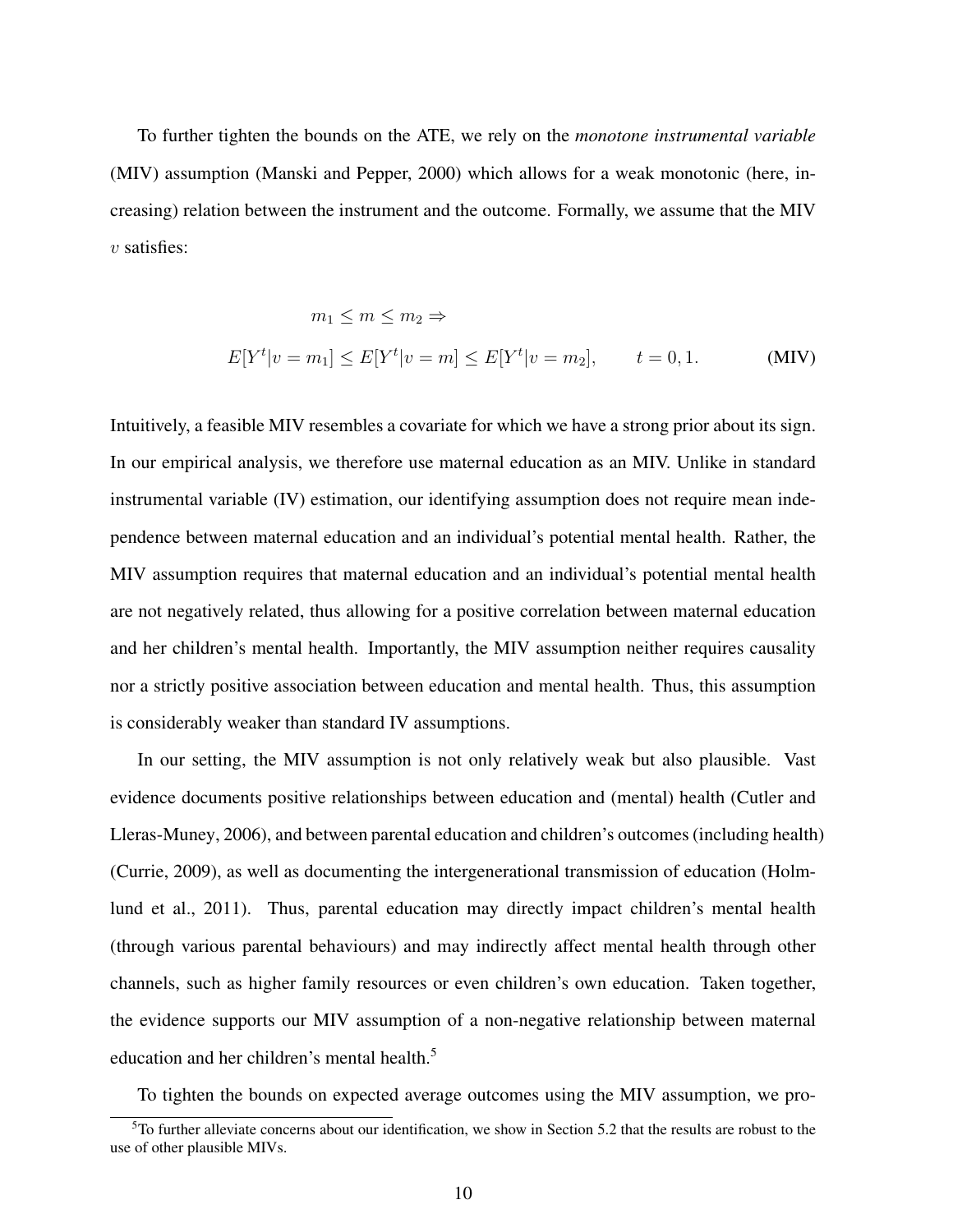ceed in two steps, which we again illustrate for the potential outcome under unemployment. First, we compute the MTS-MTR bounds for mental health at each value of  $v$ .<sup>6</sup> Second, we tighten the bounds at each value of  $v$  using the MIV assumption, which states that potential mental health outcomes do not decrease in maternal education. To this end, we compare the MTS-MTR lower bound on mental health in unemployment at a given level of maternal education  $(E[y^1]v = m]_{LB-MTS-MTR}$  with the MTS-MTR lower bounds at a lower level of maternal education  $(E[y^1]v = m_1]_{LB-MTS-MTR}$ ). The MIV assumption allows us to use the highest of these two lower bounds as the lower bound at the given level  $E[y^1]v =$  $m|_{LB-MTS-MTR-MIV}$ . Symmetrically, we compare the MTS-MTR upper bound at that level  $(E[y^1]v = m]_{UB-MTS-MTR}$ ) with the upper bound at a higher level of maternal education  $(E[y^1]v = m_2]_{UB-MTS-MTR}$ ) and use the smallest of these two values as the upper bound at the given level  $(E[y^1]v = m]_{UB-MTS-MTR-MIV}$ . Repeating this procedure for all possible combinations of  $v$ , we obtain the MTS-MTR-MIV bounds on mental health in case of unemployment by taking the weighted averages over the conditional bounds:

$$
E[y^1]_{LB-MTS-MTR-MIV} = \sum_{m \in M} P(v = m) \cdot [max_{m_1 \le m} E[Y^1 | v = m_1]_{LB-MTS-MTR}]
$$
  

$$
\le E[Y^1] \le
$$
  

$$
\sum_{m \in M} P(v = m) \cdot [min_{m_2 \ge m} E[Y^1 | v = m_2]_{UB-MTS-MTR}] = E[y^1]_{UB-MTS-MTR-MIV}.
$$

Having obtained the bounds for mental health under unemployment and employment this way, we bound the ATE as in equation (1). While the MTR and MTS assumptions mechanically tighten the bounds on the ATE, the MIV assumption does not necessarily narrow the bounds. Whether the MIV assumption helps to tighten the bounds depends on the observed outcomes at the various combinations of the MIV and the treatment status.<sup>7</sup>

To estimate the MTS-MTR bounds, we rely only on expected values of average outcomes

<sup>&</sup>lt;sup>6</sup>Thereby, we extend the MTS assumption to also hold conditional on v, as noted by Lafférs (2013).

 $7$ To tighten the bounds further, we could in principle use multi-dimensional instruments as in De Haan (2011); however, the weak monotonicity assumption necessary for identification becomes less convincing when we consider two MIVs and we therefore do not pursue this approach.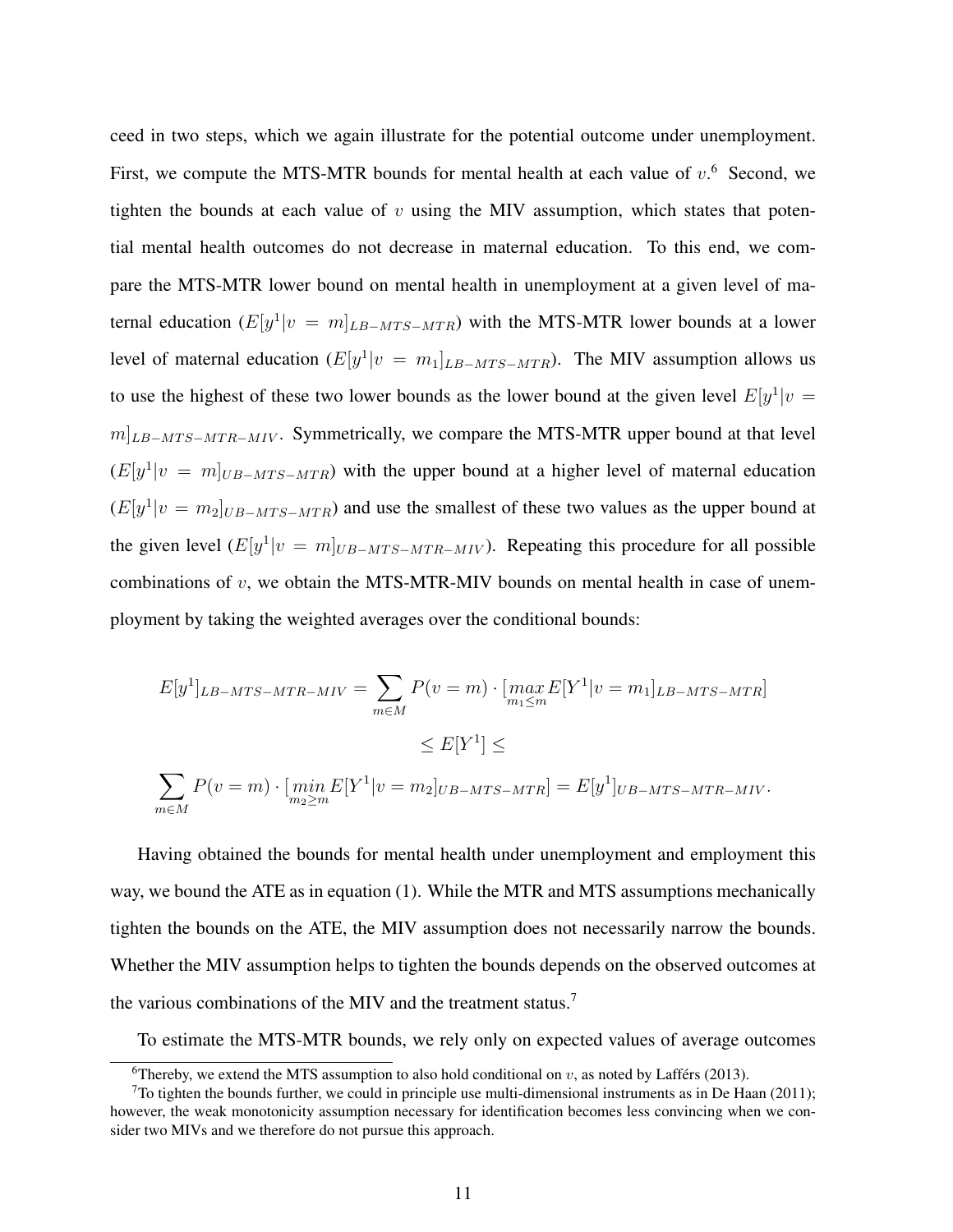and the share of treated individuals, which we can estimate without bias in finite samples using the sample analogues. To estimate the MTS-MTR-MIV bounds, in contrast, we need minima and maxima over group averages. While the sample analogues estimate these parameters consistently, the analogues may suffer from finite sample bias and the resulting MTS-MTR-MIV bounds might hence be too narrow (for details, see further Manski and Pepper, 2000, 2009). To correct the MTS-MTR-MIV bounds for potential finite sample bias, we apply the bias-correction method of Kreider and Pepper (2007) and report both bias-corrected and noncorrected bounds.

The literature seems inconclusive regarding the most appropriate mode of inference. We hence report Imbens and Manski (2004) confidence intervals, Imbens and Manski (2004) biascorrected confidence intervals, and bias-corrected percentile confidence intervals (Efron and Tibshirani, 1994) using 1,000 bootstrap repetitions.

#### 4 Data

### 4.1 Data sets and sample selection

We use data from four comparable household surveys: the Household, Income and Labour Dynamics in Australia (HILDA), the British Household Panel Survey (BHPS), the US Panel Study of Income Dynamics (PSID), and the German Socio-Economic Panel (SOEP). All surveys provide nationally representative information on respondents' socio-demographic, employment, and mental health characteristics. We use all waves for which mental health data are available, i.e., 2001-2012 for Australia; 2002, 2004, 2006, 2008, 2010, and 2012 for Germany; 1991-2013 for the UK; and 2001, 2003, 2007, 2009, 2011, and 2013 for the US.<sup>8</sup>

We impose few restrictions on the samples. We focus on individuals aged 25–55, where the upper limit avoids retirement issues and the lower limit ensures that most individuals have

<sup>&</sup>lt;sup>8</sup>Even though the data have a panel structure, our empirical analysis is essentially cross-sectional. Unfortunately, we cannot exploit the panel dimension within a fixed effects framework since the MIV is time-invariant. To ensure that treating our panel data like cross-sectional data does not drive our results, we redid our main analysis using only the first observation of each person. Table B.3 shows that we reach the same conclusions. This is unsurprising given that time-varying heterogeneity and reverse causality do not contradict our identifying assumptions.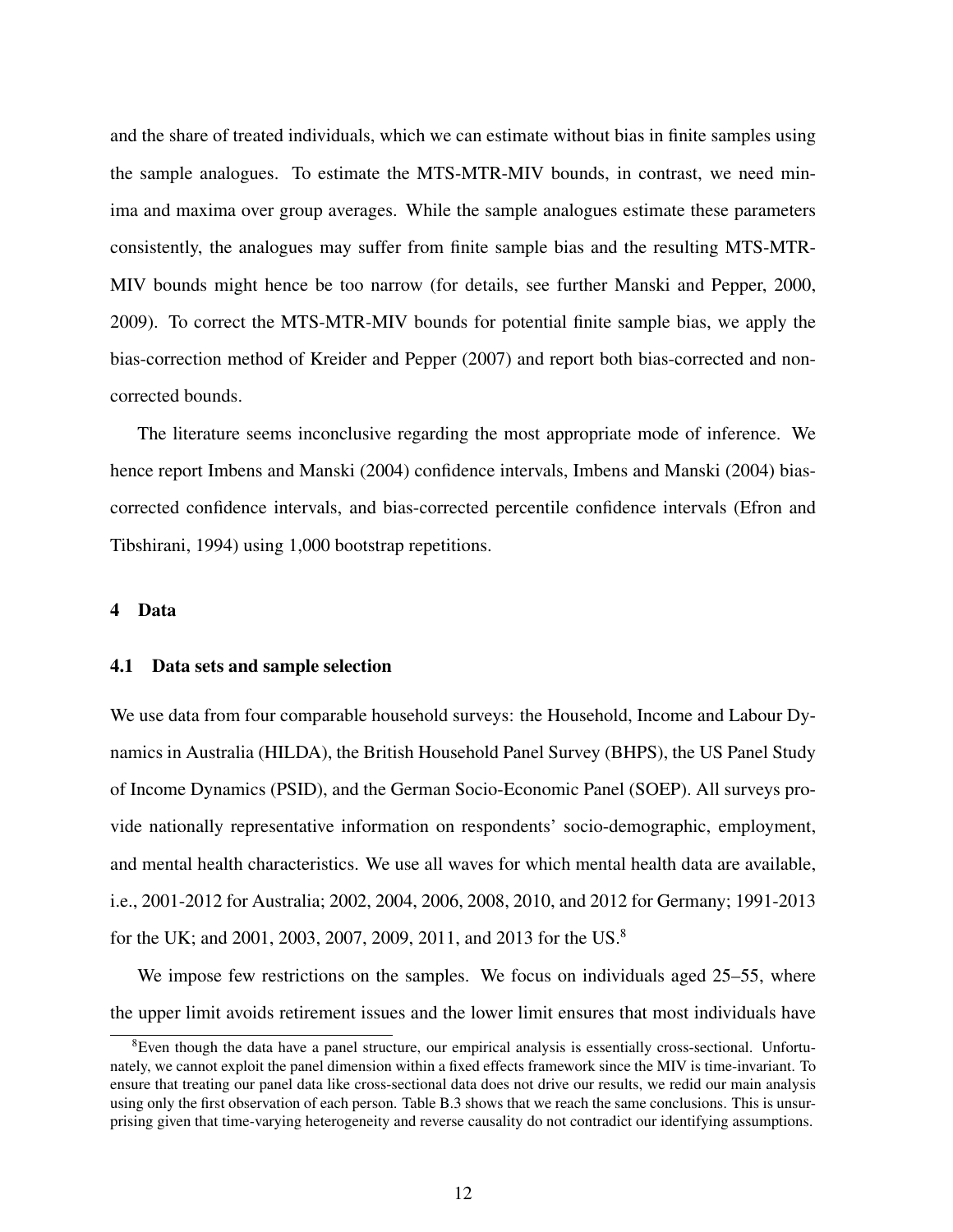completed their educations. We only consider individuals who are either employed or unemployed and looking for work. We therefore exclude individuals who are out of the labour force, e.g., discouraged workers or individuals on maternity leave, as well as the self-employed. We also exclude individuals with missing age, employment status, mental health score, or MIV information.<sup>9</sup>

#### 4.2 Mental health measures

The data sets do not include the same measure of mental health for each country. Hence, we have to employ different screening tools for mental health, namely the Short-Form General Health Survey (SF-36 and SF-12), the General Health Questionnaire (GHQ-12), and the Kessler Psychological Distress scale (K6). These different measures do not pose difficulties in our analysis for three reasons. First, each has been shown to be an effective and psychometrically valid measure of mental health. Second, studies that compare these measures typically find that they produce similar, if not identical, results. Finally, we standardise each mental health measure (with mean 0 and standard deviation of 1) to make the different scales comparable, where higher values represent better mental health.<sup>10</sup>

For Australia, we use the SF-36 which assesses mental health using a five-item scale that captures both anxiety symptoms and mood disturbances. Numerous studies show that the SF-36 is an effective instrument for identifying mood disorders and major depression (e.g., Rumpf et al., 2001), as well as psychiatric disorders (Ware Jr. and Gandek, 1998). Moreover, Butterworth and Crosier (2004) examine its psychometric properties and show that the SF-36 meets validity criteria.

For Germany, we use the SF-12 which is a shortened version of the SF-36 (Ware Jr. et al., 1996). Similar to the SF-36, the SF-12 provides a generic measure of mental health, the Mental

<sup>&</sup>lt;sup>9</sup>As we use paternal education in a robustness check, we only include observations for which we have information on both parents' level of education. As a further robustness check, Table B.4 shows that our results do not change when we include individuals for whom we have information on maternal education, our main MIV, but not on paternal education.

 $10B$ oth the SF-36 and SF-12 range from 0 to 100, with higher scores indicating less psychological distress; the GHQ-12 ranges from 0 to 12, with higher scores indicating greater psychological distress; and the K6 ranges from 6 to 30, with higher scores indicating greater psychological distress.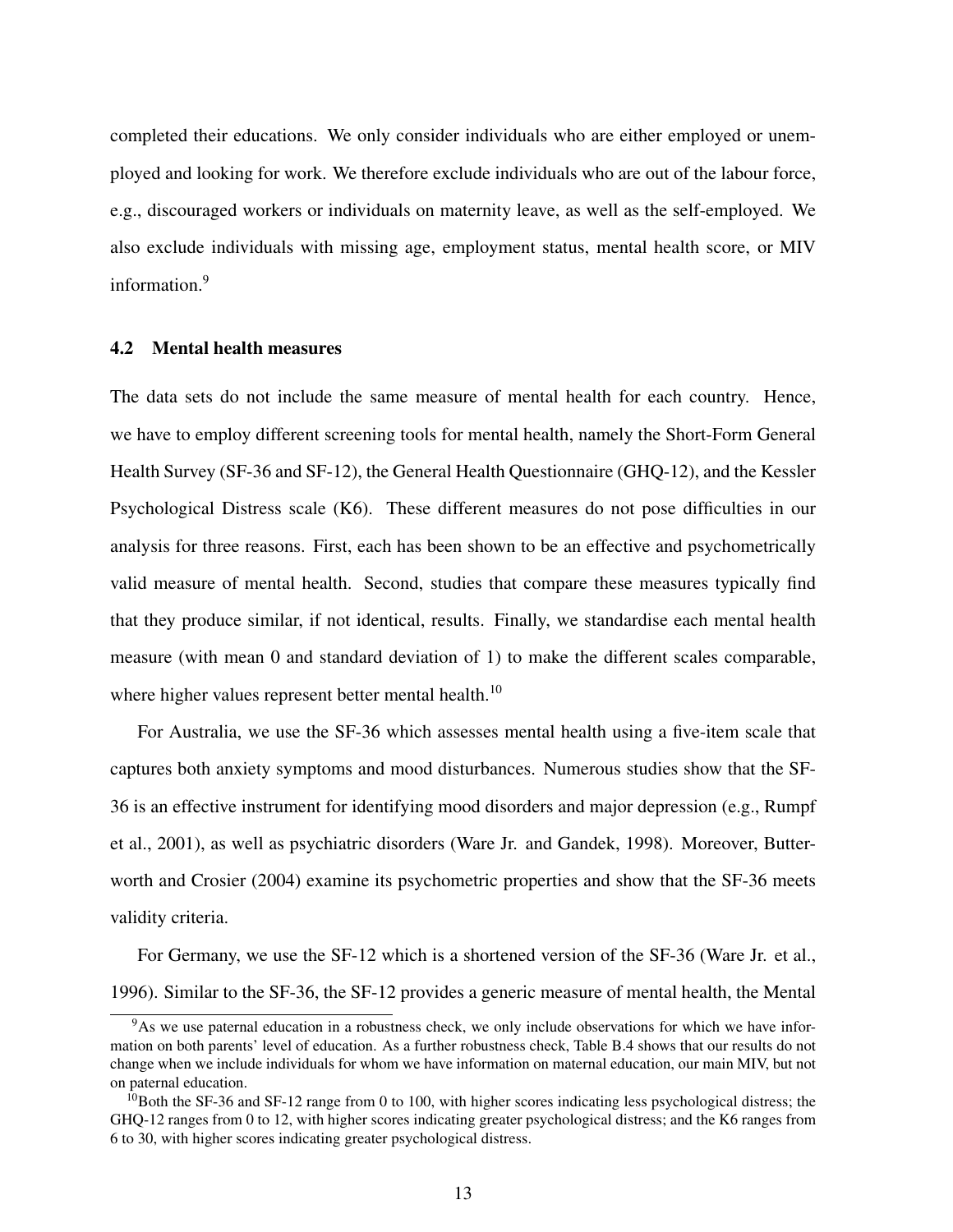Health Component Summary, that captures different domains of psychological and psychosocial problems. Many studies show that the SF-12 is a reliable and valid measure of mental health (Gill et al., 2007; Salyers et al., 2000). Moreover, Gill et al. (2007) shows that the SF-12 performs very well compared to other measures of mental health, including the SF-36.

For the UK, we use the 12-item version of the GHQ. As one of the most widely used measures in mental health research (Gill et al., 2007), the GHQ-12 assesses depressive symptoms using 12 questions about the respondent's psychological distress symptoms over the past few weeks (Goldberg and Williams, 1988). Goldberg et al. (1997) provide an overview of studies that demonstrate the validity of the GHQ-12.

For the US, we use the 6-item Kessler Psychological Distress scale (K6, Kessler et al., 2002). The K6 was developed to identify non-specific psychological distress and has been shown to be an effective and psychometrically valid screening tool for psychological distress (Cairney et al., 2007; Furukawa et al., 2003). Furthermore, Gill et al. (2007) show that the K6 performs similarly to the SF-12 in diagnosing depression.

The Australian survey is the only one that provides two measures of mental health. In addition to the SF-36, the HILDA collects information on the K6 in 2008, 2010, and 2012. In Section 5.2, we show that the results for the SF-36 in our main analysis are robust to the use of the K6. We present the distribution of mental health measures in Figure B.1.

#### 4.3 Summary statistics

Table 1 presents some descriptive statistics for our sample. Panel A shows average mental health scores for unemployed and employed individuals separately. As expected, in all countries, unemployed individuals have on average worse mental health compared with employed individuals. This is a necessary condition to hold for the validity of the MTS-MTR assumptions (De Haan, 2011). As we standardised the dependent variable throughout, we can compare the magnitudes across countries. In Germany, the mental health of unemployed persons is about a third of a standard deviation worse than the mental health of employed workers. By comparison, this difference amounts to more than half a standard deviation in Australia, the UK, and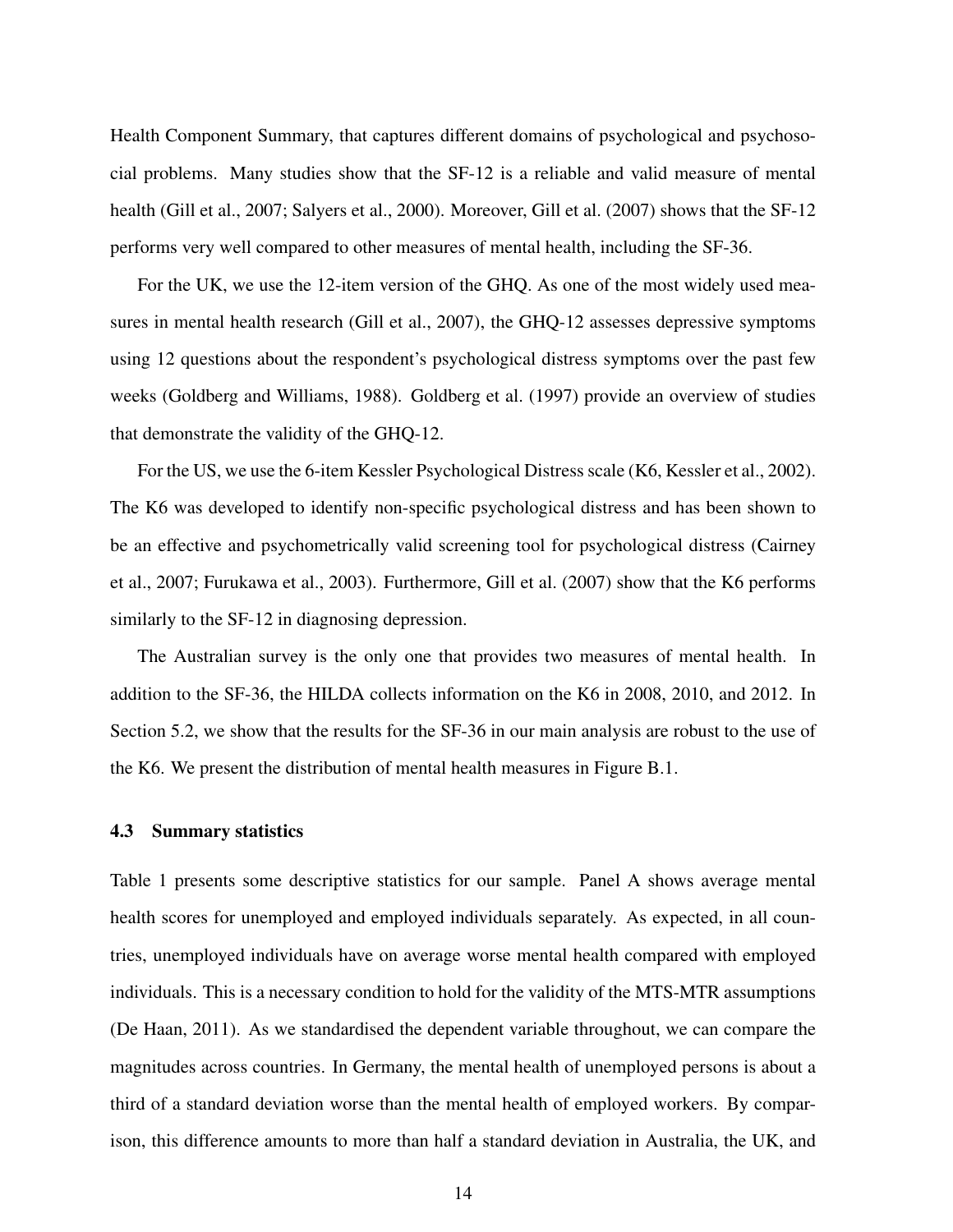the US.

Panel B shows that the distributions of unemployment duration differ markedly across these countries. In particular, Germany exhibits the largest proportion of long-term unemployed workers. Finally, Panel C shows the distribution of our main MIV, maternal education, differs across countries. Importantly, such differences do not affect the validity of our analysis, though they might affect the width of the estimated bounds. $11$ 

#### 5 Results

#### 5.1 Effect of unemployment on mental health

We start our presentation of results with Figure 3 which displays estimated bounds – using different identifying assumptions – around the ATE of unemployment on mental health for the four analysed countries. We begin with the unconditional mean difference obtained under the strong exogenous treatment selection  $(ETS)$  assumption.<sup>12</sup> This mean difference overestimates the magnitude of the true effect if unemployment does not randomly affect individuals who differ in their mental health score. We then successively impose the MTS, MTR, and MIV assumptions, which do not require exogenous selection in unemployment, to arrive at the final MTS-MTR-MIV bounds. All displayed bounds use maternal education as the MIV. The figure shows how each assumption helps to tighten the worst case bounds considerably, and that the MIV assumption is required to tighten the MTS-MTR bounds below zero. For all countries, the MTS-MTR-MIV bounds exclude zero and the ETS point estimates.

Table 2 provides the analogous nonparametric estimates from the MTS-MTR-MIV bounds. We estimate rather similar bounds for the Anglo-Saxon countries: for Australia, the UK, and the US, we find that unemployment reduces the mental health score by at most 0.408, 0.483, and 0.464 standard deviations, respectively. For Germany, our bounds imply that unemployment on

<sup>&</sup>lt;sup>11</sup>Table B.1 shows how parental education is classified in the different data sets. Our analysis compares only education levels within countries and the coding therefore needs only to yield a correct ordering within each country, but levels do not have to be strictly equivalent across countries.

 $12$ If we assume that treatment assignment is unrelated to potential outcomes, the observed difference in means between the treated and the untreated yields the ATE. Therefore, we refer to the difference in means also as the estimate under *exogenous treatment selection* (ETS).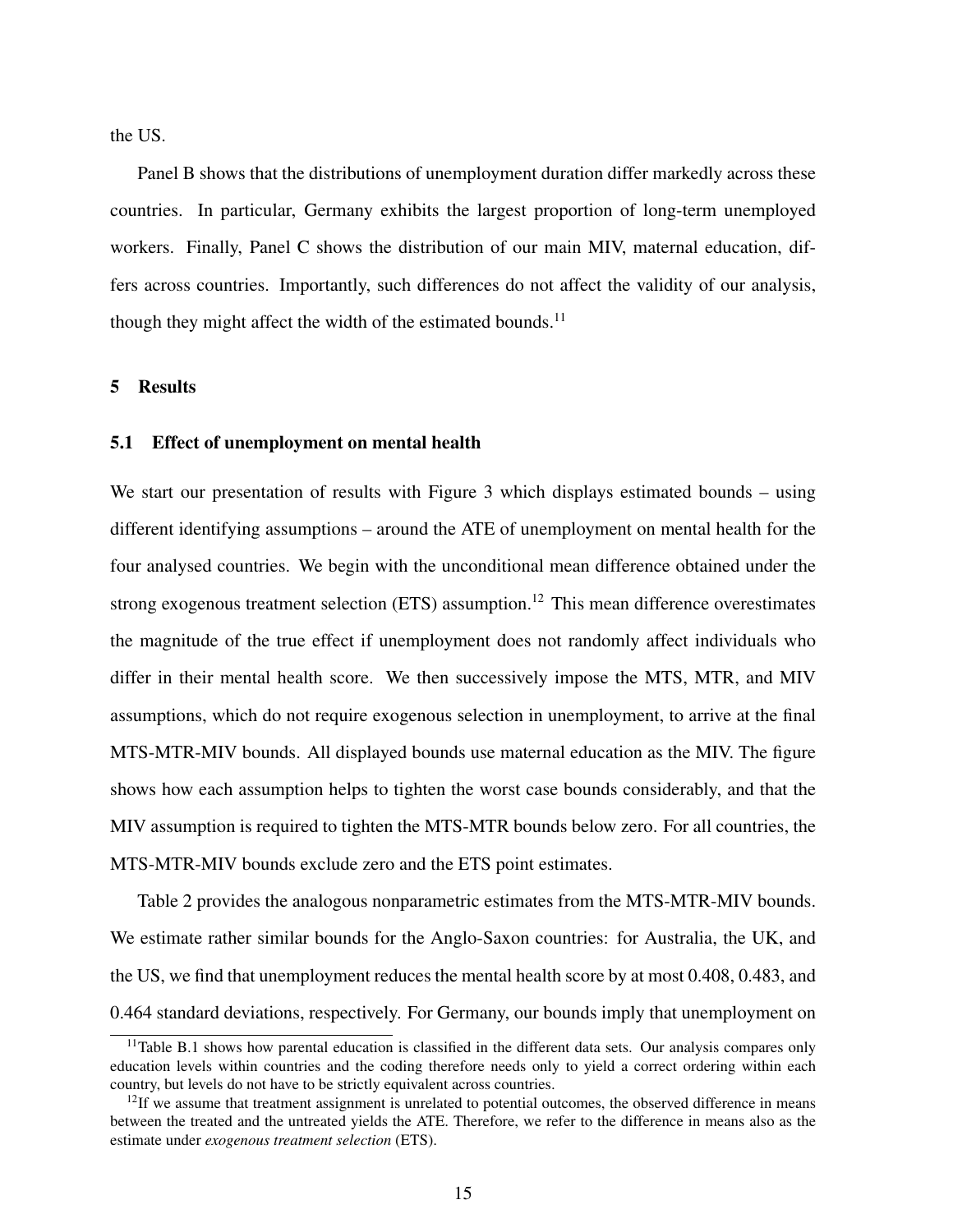mental health does not decrease mental health by more than 0.188 standard deviation. These effect sizes are of similar magnitude as the association between marital separation and mental health.<sup>13</sup> Columns 5 and 6 report the bias-corrected bounds obtained from the Kreider and Pepper (2007) method. However, a potential finite sample bias has negligible implications for our main findings because the bias-corrected bounds are similar to the non-corrected bounds. For the UK, the upper bound suggests a relatively small effect (although three out of four confidence intervals reject a zero effect).<sup>14</sup>

Given the relatively large size of the UK sample, it seems unintuitive that the bounds are relatively large for the UK. A closer inspection of the mental health and maternal education variables reveals that both measures vary least in the UK. In particular, mental health scores are very much concentrated around the mode, and maternal education is in the middle three categories for almost 93 per cent of the observations. Hence, the UK data convey less information than the other data, likely explaining the relative width of the bounds.

It is challenging to directly compare our nonparametric bounds to previous point estimates due to differences between the data sets, outcome measures, and estimation methods. Nevertheless, we compare our findings with those from studies using the same surveys and mental health measures. For Australia, Green (2011) interacts the unemployment status with self-perceived employability to show its moderating role. His fixed-effect estimations yield an (imprecise) zero effect for "hopers" and large mental health loses for "no-hopers" of about a third of the standard deviation. We calculate a 95% confidence interval for this estimate ranging between -0.450 and -0.170 standard deviations, which is of similar magnitude compared to our bias-corrected 95% confidence intervals for Australia (-0.528 to -0.052). For Germany, the non-parametric matching results by Marcus (2013) imply a negative effect of about 0.268 standard deviations which

<sup>&</sup>lt;sup>13</sup>We estimate that compared to being married, being separated from a partner is associated with a reduction in mental health of 0.45 in Australia, 0.32 in Germany, 0.38 in the UK, and 0.30 in the US. All regressions include controls for age and its square, highest level of education, state of residence, marital status, number of children in the household, sex, ethnicity, maternal education, and interview month and year as in Table 7.

<sup>&</sup>lt;sup>14</sup>To evaluate the propensity of the bias-corrected MTS-MTR-MIV bounds to hit the MTS and MTR constraints, we examine the bootstrap distribution for each estimated bound. For Australia, Germany, and the US, the lower bound hits the MTS constraint in less than 1% of repetitions, and the upper bound never hits the MTR constraint. For the UK, the lower (upper) bound hit the MTS (MTR) constraints in 19.3% (7.3%) of repetitions.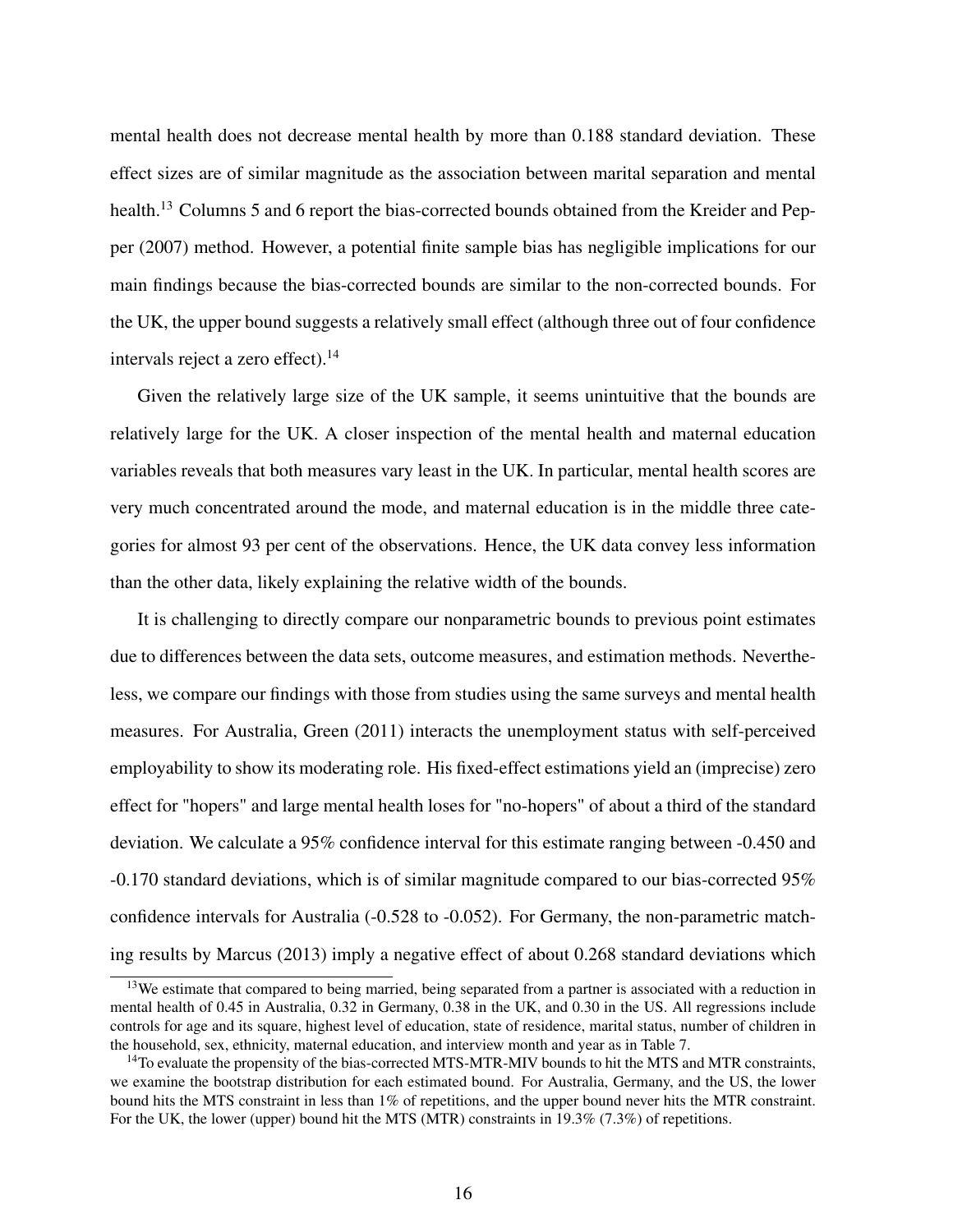closely corresponds to our bias-corrected lower bound (-0.269). Comparing his 95% confidence interval (-0.412 to -0.124) with ours (-0.269 to -0.046) shows that our bounds are slightly lower and slightly more precisely estimated. We thus exclude effects larger than 0.269 standard deviations, while the lower bound of his confidence interval reaches 41%. For UK, using FE estimation, Binder and Coad (2015) find that individuals becoming unemployed reduces mental health by 0.33 standard deviations. This point estimate lies in the middle of our 95% confidence interval. However, the study also controls for a number of objective and subjective health measures, which makes it difficult to interpret the results. Despite the differences in methods and data, this discussion shows that our nonparametric bounds are consistent with other studies, and that bounds may even yield more precise 95% confidence intervals than conventional approaches.

Next, we examine whether the duration of unemployment matters for mental health and whether this effect changes over time. Several psychological studies emphasise that mental health deteriorates with increasing unemployment duration because the effect accumulates over time, although this relationship is not necessarily linear. In contrast, the adaptation hypothesis (Warr and Jackson, 1987) states that long-term unemployed individuals adapt to lower, but stable, levels of mental health after long spells of unemployment. This adaptation hypothesis potentially contradicts the *monotone treatment response* assumption when directly comparing mental health by unemployment duration, as it suggests that some individuals partly recover from initial mental health problems. To circumvent this issue, we estimate the effects of unemployment for different durations using employment as the reference category. Here, the MTR assumption implies that mental health does not improve by being unemployed for any duration compared to being employed. However, we do not impose any assumptions on how mental health evolves over the course of an unemployment spell.

Figure 4 displays the bounds calculated for three different durations of unemployment lasting less than three months, three to 12 months, and longer than one year.<sup>15</sup> The figure illus-

 $15$  For this analysis, we collapse the MIV to ensure that we observe individuals with different unemployment durations for each level of maternal education. We hence combine the upper and lower two education categories. Reassuringly, Table B.2 shows that our main results are robust to this recoding.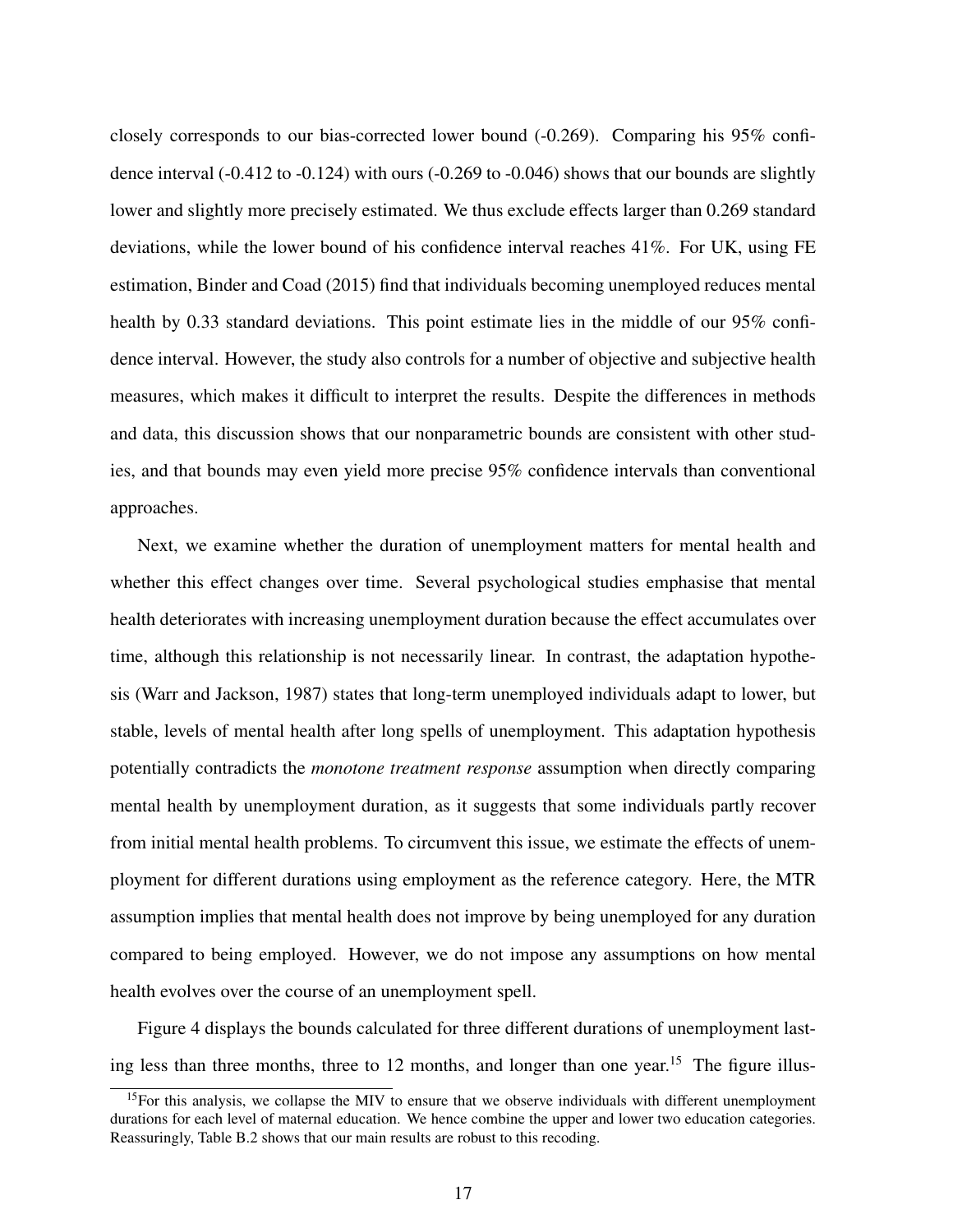trates that even short spells of unemployment have substantial negative causal effects on mental health. For all countries, the upper bounds for durations of less than three months are negative. For Germany, the effect is fairly precisely estimated (ranging from -0.144 to -0.065), whereas the bounds for the other countries range from approximately 0.5 standard deviations to just under zero. Longer unemployment spells seem to have more negative effects on mental health in Germany, whereas in the UK, shorter spells seem to have more negative consequences. This finding is intriguing given that long-term unemployment in the UK is considerably lower than in Germany, which exhibits the highest proportion of long-term unemployed persons. Nevertheless, the figures for all countries consistently show that unemployment negatively impacts mental health, regardless of duration.

Finally, we investigate the effects of unemployment on mental health separately for men and women, thereby testing the common conjecture that unemployment has less severe consequences for women than for men (e.g., Paul and Moser, 2009).<sup>16</sup> Table 3 shows that in the Australian and German samples, the bounds are very similar for men and women, supporting the conclusion that unemployment has serious adverse mental health consequences regardless of gender. The upper bounds for women in the UK and the US are not significantly different from zero. However, in a complementary analysis using paternal education as an alternative MIV, we found that three out of four confidence intervals for women in UK and US exclude zero, thereby supporting significantly negative effects.

# 5.2 Robustness tests

To test the robustness of our main results, we first focus on the dependent variable and test the extent to which the use of a specific measure of mental health might drive our results. As HILDA is the only data set that provides two measures, we investigate an alternative outcome for Australia. In addition to the SF-36, the HILDA collects information on the K6 in 2008, 2010, and 2012. We therefore repeat our calculations using a sample restricted to these three

 $16$ The psychological literature proposes several arguments for gender-specific effects, e.g., stronger social pressure on men to hold a job and easier access to alternative roles for women (e.g., Paul and Moser, 2009).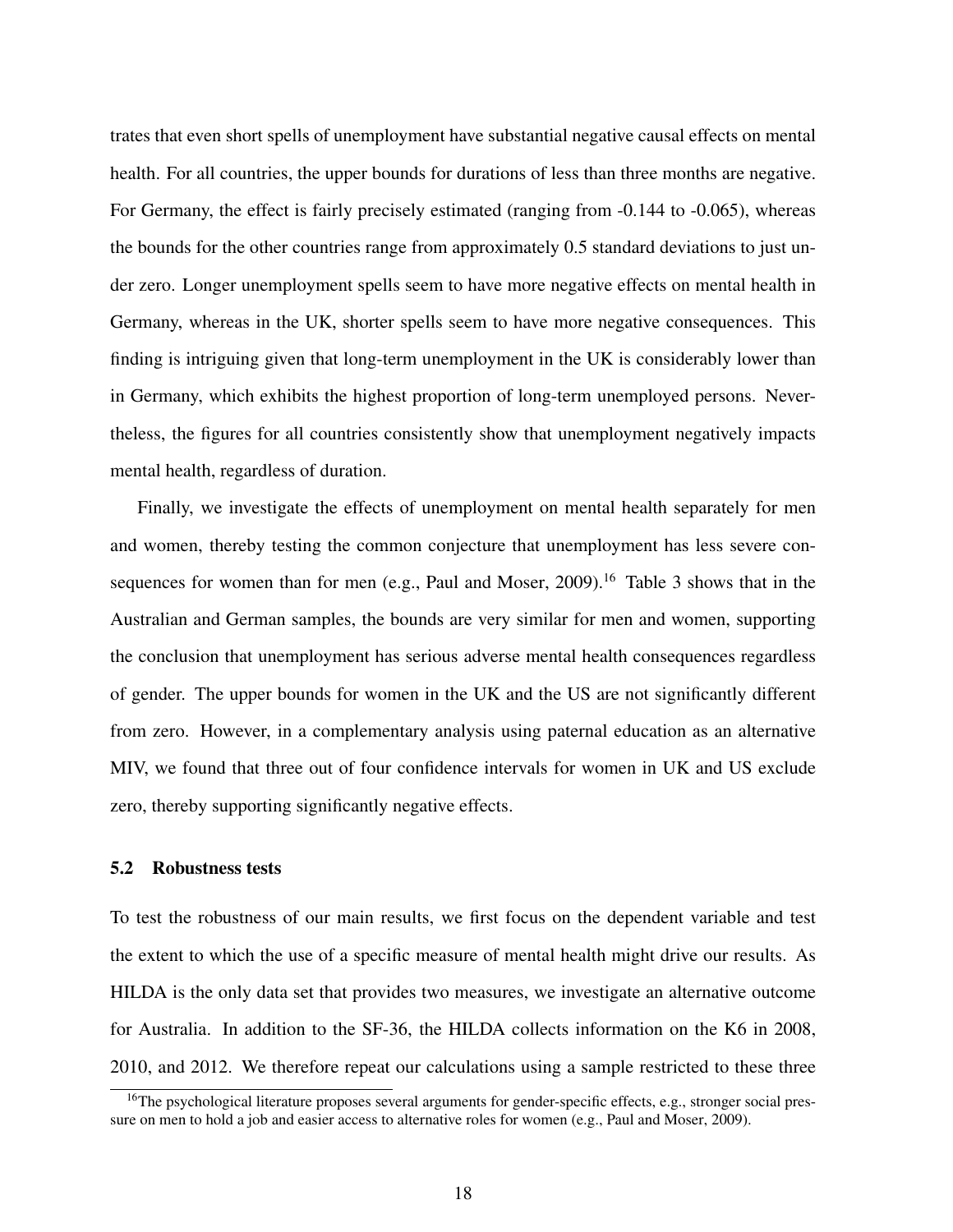waves and replacing the outcome variable. Table 4 shows the results. For comparison, Panel A reports the baseline findings for Australia from Table 2.

The nonparametric bounds and their confidence intervals based on the K6 in Panel B are very similar to our baseline results and confirm that unemployment has a significant negative effect on mental health in Australia. Panel C demonstrates that the alternative results are not driven by restricting the sample to three survey years. This sensitivity analysis supports the argument that different mental health measure do not change our main conclusions.<sup>17</sup>

We next turn to the MIV. Our main analysis draws on maternal education as an MIV because parental education is typically available in household surveys and allows us to apply a comparable research design across countries. Our MIV is valid if across the educational levels, the children of better-educated mothers do not have worse mean potential outcomes than the children of less-educated mothers. Obviously, as mean potential mental health is not observed in the data, this assumption is not testable. It is therefore crucial that the results remain robust to the use of plausible alternative MIVs.

We start with the most natural and easily available alternative – paternal education. Table 5 shows that only the bounds for the US are somehow sensitive to this change in the MIV. The most striking difference is that in contrast to Table 2, the confidence intervals for the US now do not exclude a zero effect, which suggests that the identifying power of paternal education is weaker. Nevertheless, the bounds remain negative and, thus, qualitatively in line with the main results. For the UK, the upper bound becomes slightly more negative, i.e. the weakest possible effect is stronger when using paternal education as MIV. For the remaining countries, the bounds and surrounding confidence intervals remain remarkably stable. Overall, the results in Table 5 support our main conclusion that unemployment has adverse consequences on mental health across these countries.

We also investigate individuals' own education as it is closely related to parental education through the intergenerational transmission of human capital. We find that using own education

<sup>&</sup>lt;sup>17</sup>However, the K6 bounds are considerably wider than the SF-36 bounds presumably due to less variation in the K6. Thus, the analysis suggests that the ATE for the US could be estimated more precisely if SF-36 data were available.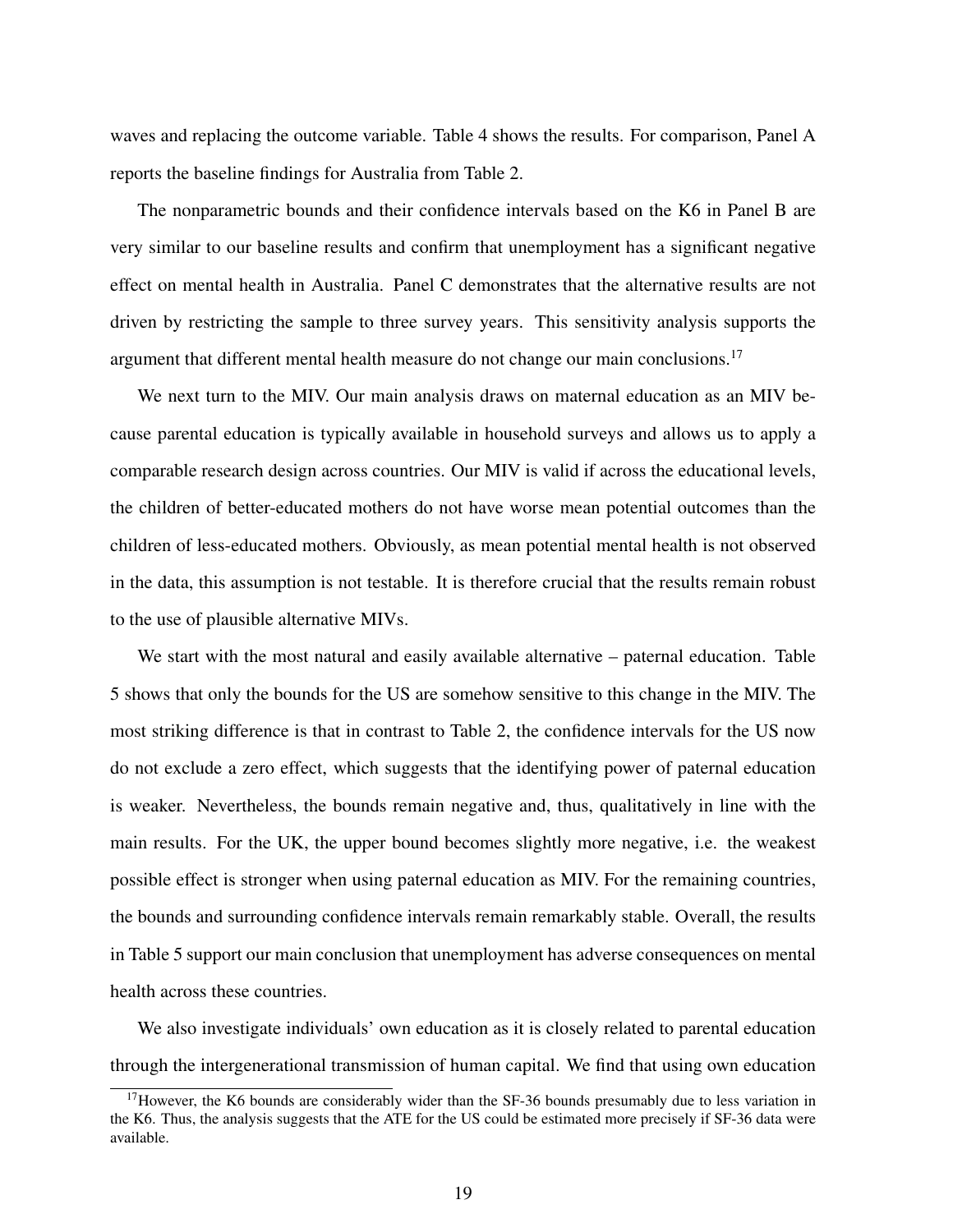(either grouped into categories for the highest degree or as years of schooling) yields wider bounds, but does not qualitatively change our findings. Figure 5 illustrates the results for Australia. We focus on the Australian sample because another important advantage of the HILDA is that it includes Socio-Economic Indexes for Area (SEIFA). The SEIFA are summary measures that rank geographic areas in terms of their socio-economic characteristics.<sup>18</sup> Local measures of socio-economic status are suitable MIVs because the risk of mental disorders is higher in socio-economically disadvantaged areas (WHO and Calouste Gulbenkian Foundation, 2014), which is consistent with the MIV assumption. Figure 5 demonstrates that our results are highly robust to using different MIVs. Unfortunately, we cannot perform this robustness check for the other countries as the data lack comparable regional indices.

Finally, for all countries, we tested whether the results are robust to a change in the period of analysis and to conditioning on broad age groups. First, we split each sample into periods before and after the 2008 economic crisis. Table 6 shows that both the pre- and post-crisis bounds are significantly negative and largely overlap. Only for UK can we not exclude a zero effect after 2008.

Second, we conduct separate estimations for individuals above or below age 40 to allow for different patterns of the onset of mental health issues over the life-course.<sup>19</sup> Table B.5 shows that our general conclusions do not change as unemployment continues to have a significant causal effect on mental health for both age groups (except in the US under-40 group). For some groups, particularly in Australia and Germany, conditioning on age helps to tighten the bounds. However, the patterns are mixed and we do not find systematic differences across age groups. Yet, our basic conclusion remains unaffected.

## 5.3 Comparison with other empirical approaches

In contrast to our analysis, the previous literature imposes stronger assumptions to address the bias of the ETS estimates. The most common approaches include conditioning on various socio-

<sup>&</sup>lt;sup>18</sup>Details are given on the HILDA's website: http://melbourneinstitute.com/hilda/ [Last accessed: 01.04.2016].

<sup>&</sup>lt;sup>19</sup>Note that our time-invariant MIVs do not permit modelling such processes dynamically; neither is this modelling required to estimate the bounds consistently under the maintained assumptions.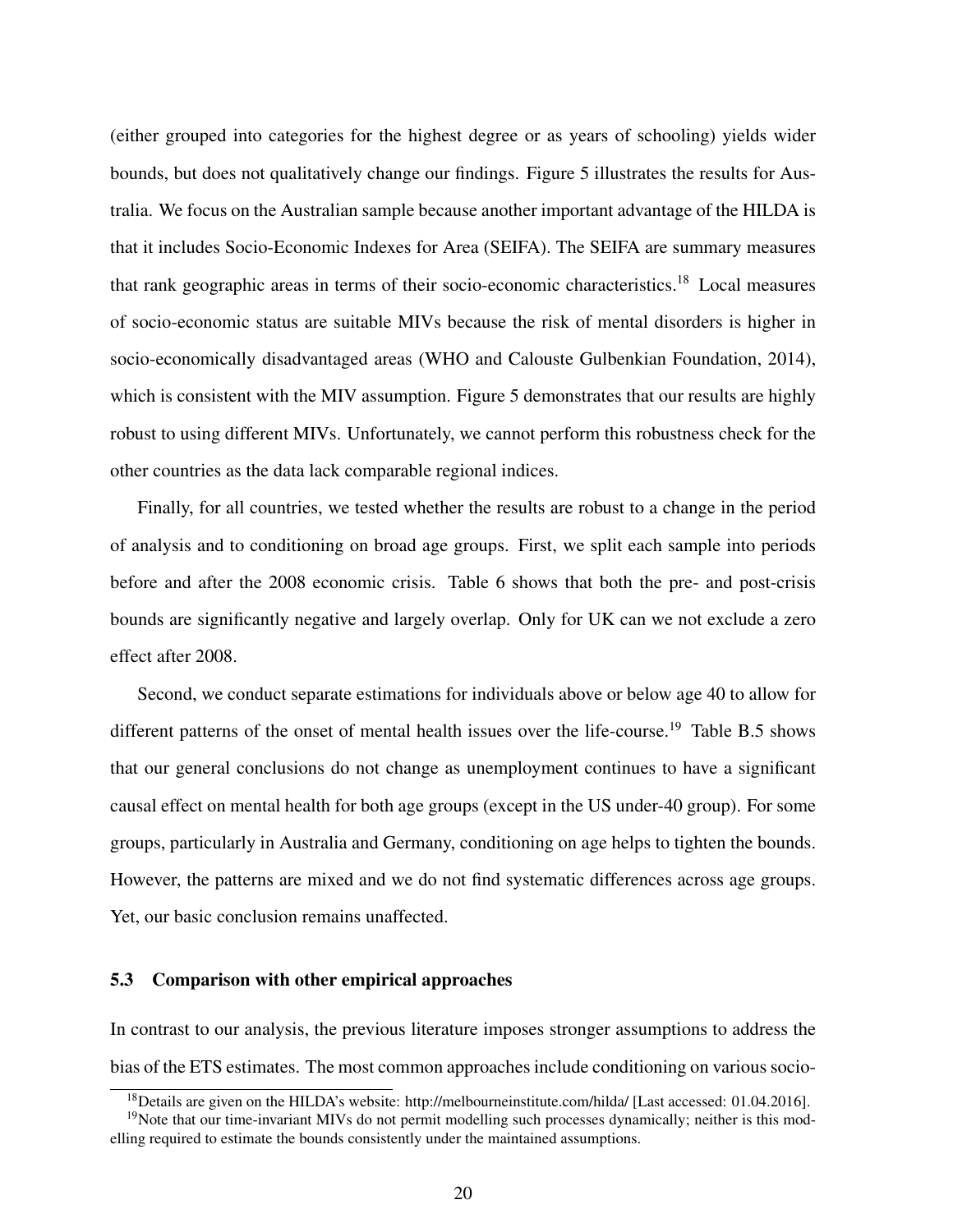demographic characteristics or assuming that the bias is entirely due to individual time-invariant heterogeneity. For comparison, we apply these conventional approaches to our data. Table 7 provides the point estimates from OLS and fixed-effects (FE) regressions that condition on the individual's age (and its square), level of education, state of residence, marital status, number of children in the household, and interview month and year.<sup>20</sup>

A brief comparison of Tables 2 and 7 reveals only slight differences between the unconditional ETS and conditional OLS point estimates. Differences in observable characteristics between the unemployed and employed are therefore not a major explanation for the observed mental health disadvantages of the unemployed. Adding the individual fixed-effects considerably weakens the relationship between unemployment and mental health, but the relationship remains qualitatively large and statistically significant. The estimates are generally consistent with those reported in previous studies using fixed-effects and the same surveys for Australia (Green, 2011), Germany (Clark et al., 2001), and the UK (Binder and Coad, 2015).

Comparing our nonparametric bounds around the causal effect from Table 2 to the conventional estimates from Table 7 leads to two main conclusions. First, in most cases, the nonparametric bounds exclude the OLS point estimates, thereby confirming that the OLS regressions generally overestimate the magnitude of the causal effect of unemployment on mental health. Second, the FE estimates lie within the bias corrected bounds for the ATE suggesting that the role of time-varying heterogeneity (if any) is rather limited and that the FE approach might still yield informative estimates of the causal effect.

# 6 Conclusion

An extensive literature documents that the risk of experiencing mental illness is substantially higher among unemployed individuals than among employed individuals. Identifying the causal effect of unemployment on mental health is however challenging due to the potential bias from unobserved heterogeneity and reverse causality. The previous literature applies different em-

<sup>&</sup>lt;sup>20</sup>The included control variables are common for numerous previous studies on the issue. We deliberately do not condition on an individual's health insurance status (public and/or private) since it is a potential transmission mechanism and endogenous to the employment status.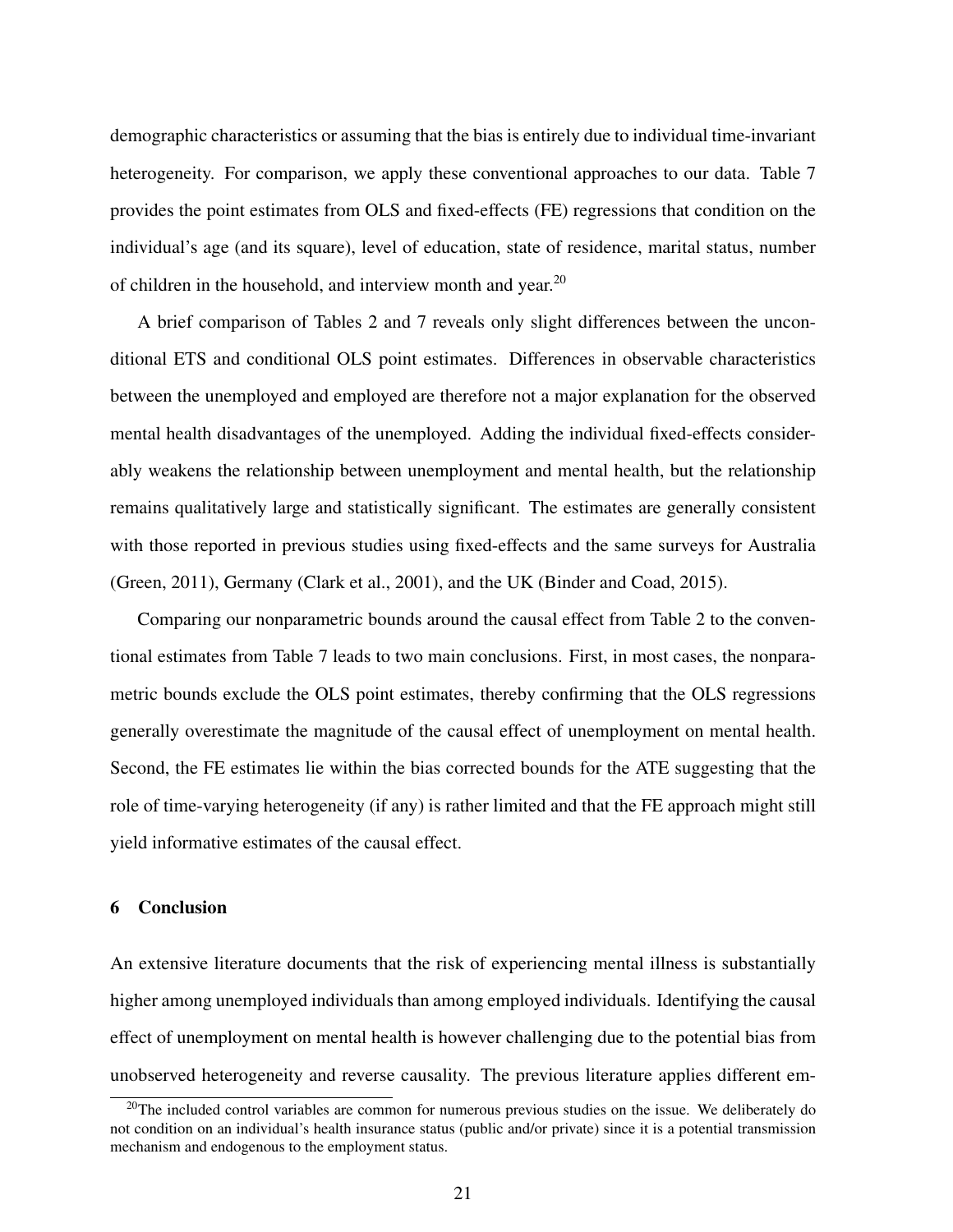pirical strategies to address the endogeneity of unemployment. While the findings differ across studies, most of the carefully conducted analyses find a negative effect. However, the results from these studies are not directly comparable due to differences between the data sets, samples, institutions settings, and identifying assumptions.

We take a more general approach and contribute comparable evidence on the effect of unemployment on mental health from four large OECD countries: Australia, Germany, the UK, and the US. These countries differ in various aspects related to labour market institutions and health care systems. To investigate the causal effect absent a common source of exogenous variation, we analyse the effect nonparametrically and compute bounds for the ATE (Manski and Pepper, 2000). The main advantages of this method are that we do not require exogenous variation in unemployment, that we rely on fairly weak and partially testable assumptions, and that we study the same parameter across countries.

For all four countries, we demonstrate that unemployment impairs mental health. This effect is similar for men and women. Moreover, we show that the negative impact on mental health materialises even with short spells of unemployment. Our results are robust to different identifying assumptions and different measures of mental health.

As unemployment impairs mental health in all four countries with their different welfare regimes, a generous welfare system seemingly does not nullify the effect of unemployment on mental health. Our bounds rule out effects of more than a quarter of a standard deviation for Germany, whereas the bounds allow for effects of up to half a standard deviation for Australia, the UK, and the US. Therefore, our results suggest that a more pronounced welfare regime–like the German one–might dampen the effect. To further scrutinise the role of the welfare regime for the effect of unemployment on mental health, generating comparable evidence from countries with even higher levels of social protection, such as the Nordic countries, is a promising avenue for future research.

As we bound the ATE whereas most of the recent studies estimate an ATT or LATE, any comparison of the results has to be somewhat tentative. In particular, one could always insist that we focus on a different parameter and that this explains any diverging findings. Never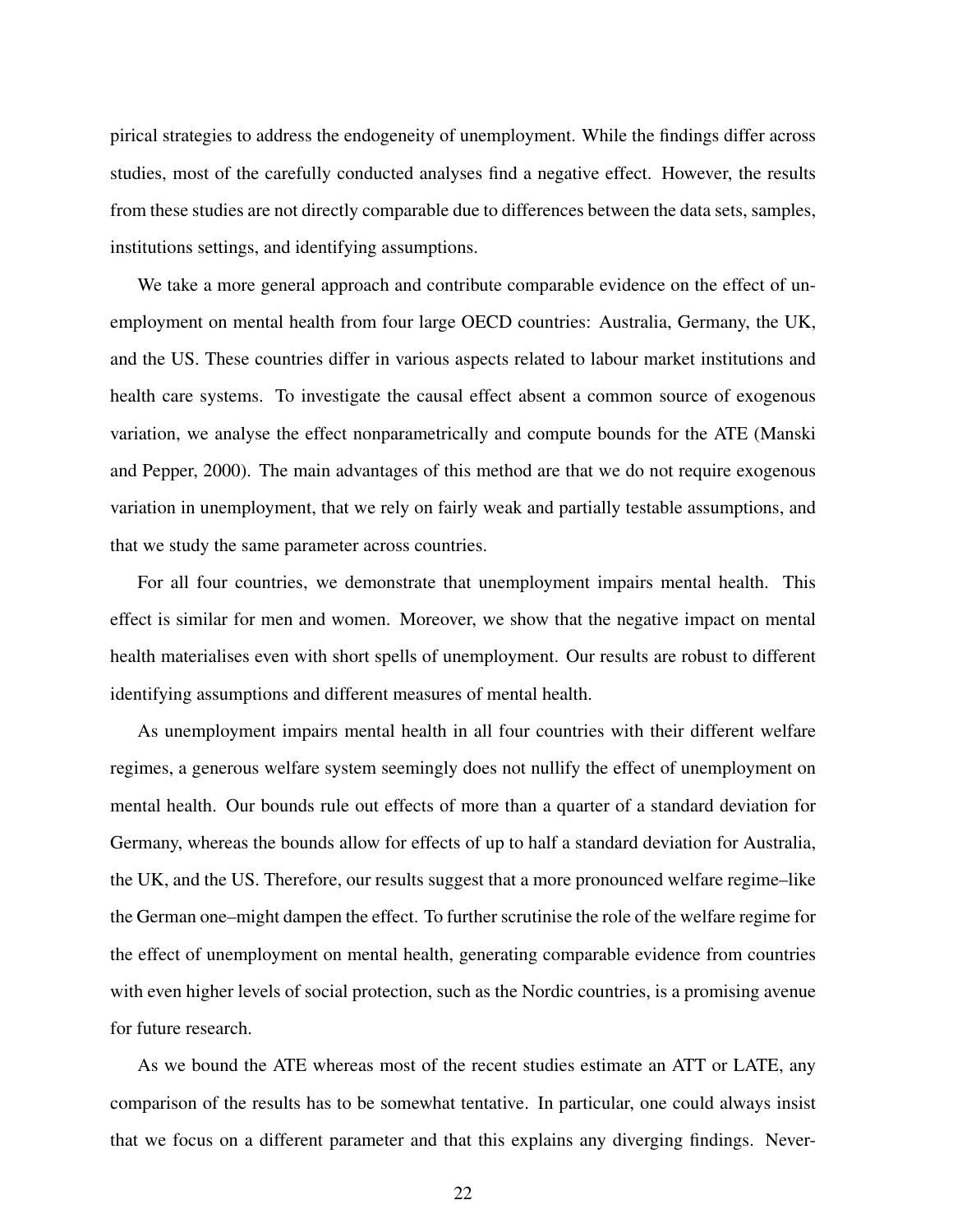theless, our findings stand in contrast to previous studies that do not find significant effects of unemployment on mental health (e.g., Salm, 2009; Schmitz, 2011). We argue that the null results in the literature come from a lack of power rather than from the absence of an effect.

Our results are important for public policy measures aimed at reducing mental health problems, which have high direct and indirect costs (Collins et al., 2011). As even short periods of unemployment impair mental health, measures to prevent such problems must be implemented early. To design targeted and cost-effective policies, future research needs to further explore heterogeneities in the causal effect and to identify policies that mitigate the adverse consequences of unemployment.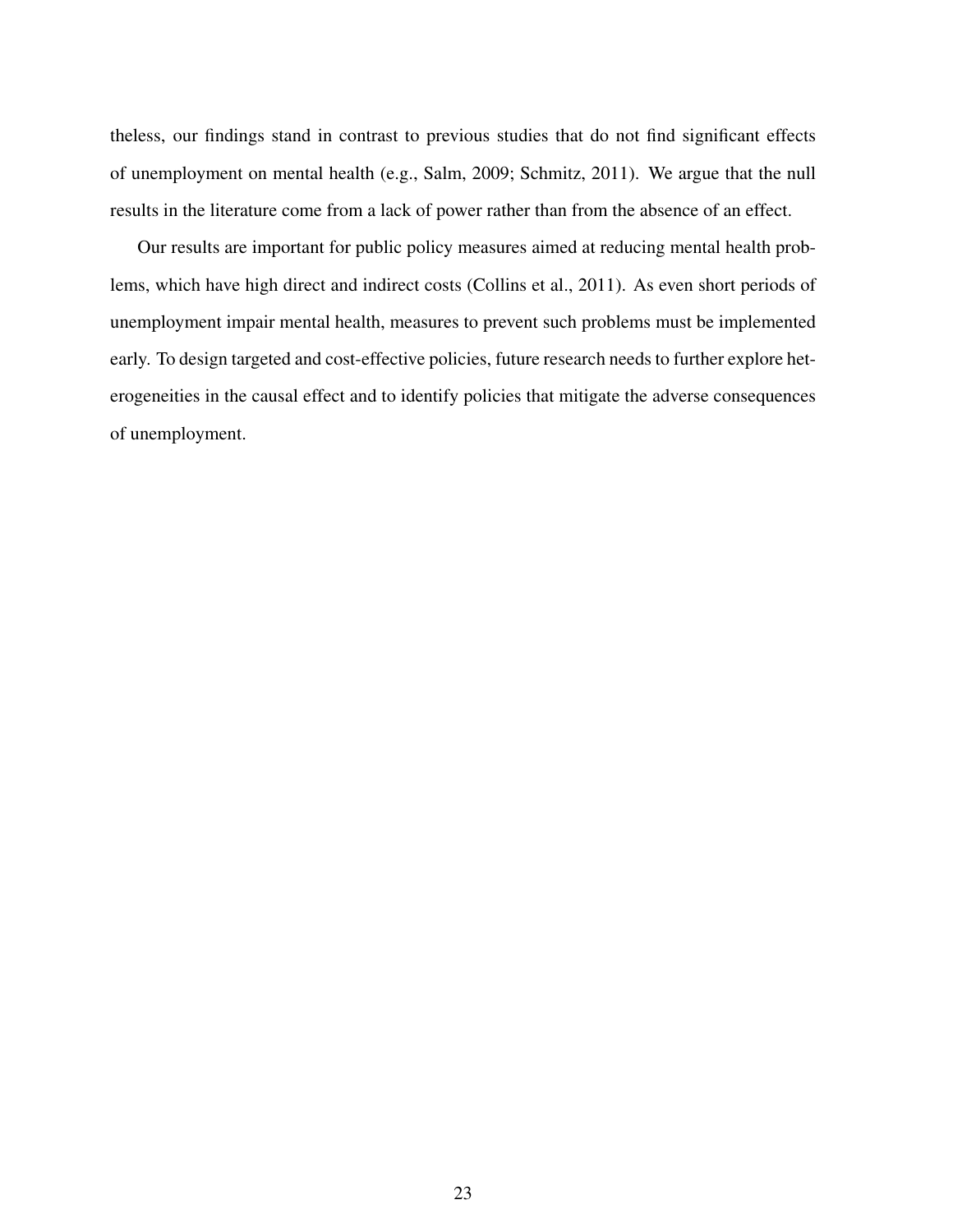## References

- Aghion, P., U. Akcigit, A. Deaton, and A. Roulet (2016). Creative destruction and subjective well-being. *American Economic Review 106*(12), 3869–97.
- Binder, M. and A. Coad (2015). Heterogeneity in the relationship between unemployment and subjective well-being: A quantile approach. *Economica 82*(328), 865–891.
- Björklund, A. (1985). Unemployment and mental health: Some evidence from panel data. *Journal of Human Resources 20*(4), 469–483.
- Björklund, A. and T. Eriksson (1998). Unemployment and mental health: Evidence from research in the Nordic countries. *Scandinavian Journal of Social Welfare 7*(3), 219–235.
- Böckerman, P. and P. Ilmakunnas (2009). Unemployment and self-assessed health: Evidence from panel data. *Health Economics 18*(2), 161–179.
- Browning, M. and E. Heinesen (2012). Effect of job loss due to plant closure on mortality and hospitalization. *Journal of Health Economics 31*(4), 599–616.
- Browning, M., A. Moller Dano, and E. Heinesen (2006). Job displacement and stress-related health outcomes. *Health Economics 15*(10), 1061–1075.
- Butterworth, P. and T. Crosier (2004). The validity of the SF-36 in an Australian national household survey: Demonstrating the applicability of the Household Income and Labour Dynamics in Australia (HILDA) Survey to examination of health inequalities. *BMC Public Health 4*(1), 44.
- Cairney, J., S. Veldhuizen, T. J. Wade, P. Kurdyak, and D. L. Streiner (2007). Evaluation of 2 measures of psychological distress as screeners for depression in the general population. *Canadian Journal of Psychiatry 52*(2), 111.
- Cavanagh, J. T., A. J. Carson, M. Sharpe, and S. M. Lawrie (2003). Psychological autopsy studies of suicide: A systematic review. *Psychological Medicine 33*(03), 395–405.
- Clark, A., Y. Georgellis, and P. Sanfey (2001). Scarring: The psychological impact of past unemployment. *Economica 68*(270), 221–241.
- Classen, T. J. and R. A. Dunn (2012). The effect of job loss and unemployment duration on suicide risk in the United States: a new look using mass-layoffs and unemployment duration. *Health Economics 21*(3), 338–350.
- Collins, P. Y., V. Patel, S. S. Joestl, D. March, T. R. Insel, A. S. Daar, I. A. Bordin, E. J. Costello, M. Durkin, C. Fairburn, et al. (2011). Grand challenges in global mental health. *Nature 475*(7354), 27–30.
- Couch, K. A. and D. W. Placzek (2010). Earnings losses of displaced workers revisited. *American Economic Review 100*(1), 572–89.
- Currie, J. (2009). Healthy, wealthy, and wise: Socioeconomic status, poor health in childhood, and human capital development. *Journal of Economic Literature 47*(1), 87–122.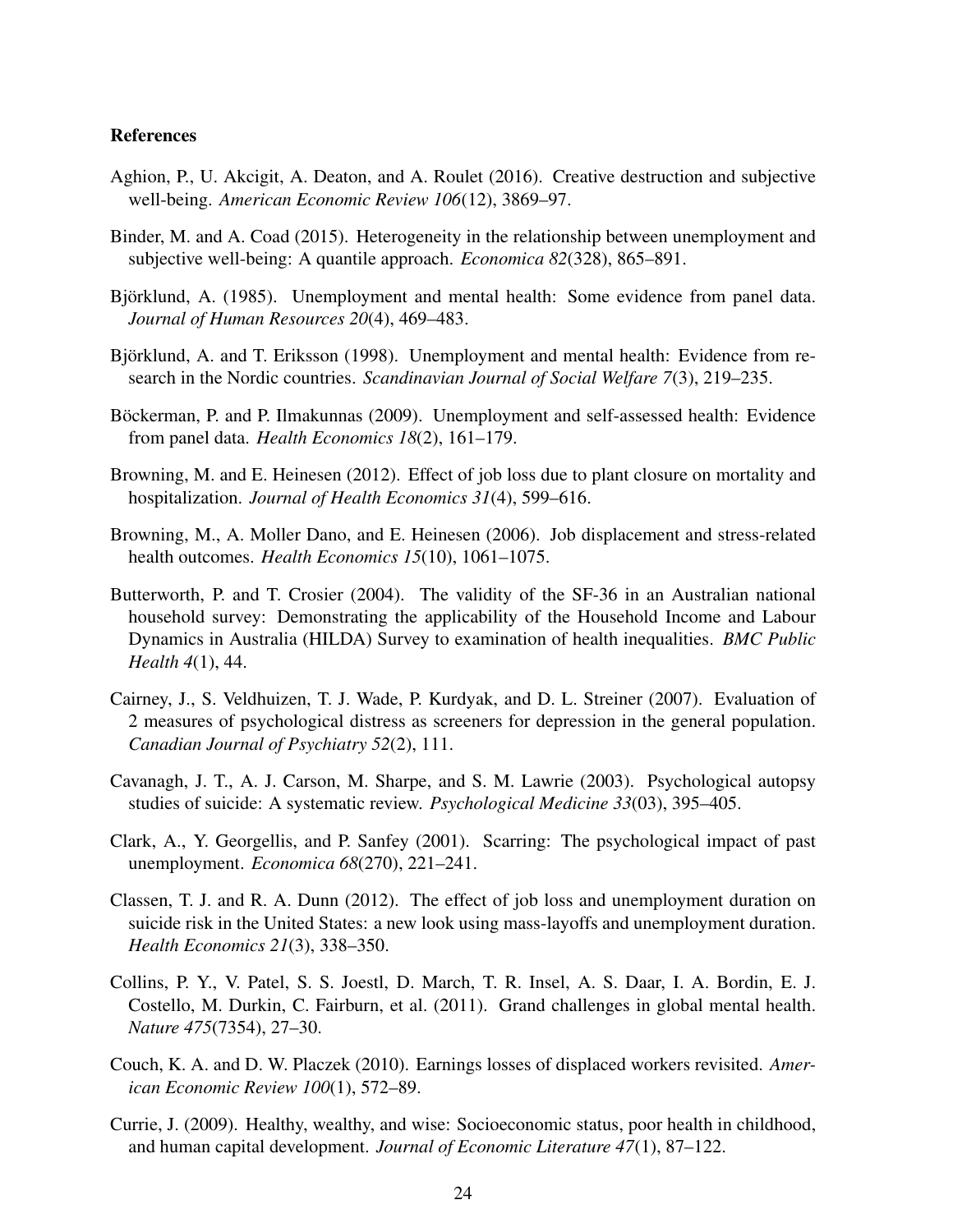- Cutler, D. M. and A. Lleras-Muney (2006). Education and health: Evaluating theories and evidence. NBER Working Paper 12352, National Bureau of Economic Research.
- De Haan, M. (2011). The effect of parents' schooling on child's schooling: A nonparametric bounds analysis. *Journal of Labor Economics 29*(4), 859–892.
- De Haan, M. (2015). The effect of additional funds for low-ability pupils a nonparametric bounds analysis. *The Economic Journal* (published online DOI: 10.1111/ecoj.12221).
- Drydakis, N. (2015). The effect of unemployment on self-reported health and mental health in greece from 2008 to 2013: A longitudinal study before and during the financial crisis. *Social Science & Medicine 128*, 43–51.
- Efron, B. and R. J. Tibshirani (1994). *An introduction to the bootstrap*. New York: Chapman and Hall.
- Eliason, M. and D. Storrie (2009a). Does job loss shorten life? *Journal of Human Resources 44*(2), 277–302.
- Eliason, M. and D. Storrie (2009b). Job loss is bad for your health–Swedish evidence on causespecific hospitalization following involuntary job loss. *Social Science & Medicine 68*(8), 1396–1406.
- Eliason, M. and D. Storrie (2010). Inpatient psychiatric hospitalization following involuntary job loss. *International Journal of Mental Health 39*(2), 32–55.
- Ezzy, D. (1993). Unemployment and mental health: A critical review. *Social Science & Medicine 37*(1), 41–52.
- Furukawa, T. A., R. C. Kessler, T. Slade, and G. Andrews (2003). The performance of the K6 and K10 screening scales for psychological distress in the Australian National Survey of Mental Health and Well-Being. *Psychological Medicine 33*(2), 357–362.
- Gerfin, M. and M. Schellhorn (2006). Nonparametric bounds on the effect of deductibles in health care insurance on doctor visits–Swiss evidence. *Health Economics 15*(9), 1011–1020.
- Gill, S. C., P. Butterworth, B. Rodgers, and A. Mackinnon (2007). Validity of the mental health component scale of the 12-item Short-Form Health Survey (MCS-12) as measure of common mental disorders in the general population. *Psychiatry Research 152*(1), 63–71.
- Goldberg, D. P., R. Gater, N. Sartorius, T. Ustun, M. Piccinelli, O. Gureje, and C. Rutter (1997). The validity of two versions of the GHQ in the WHO study of mental illness in general health care. *Psychological Medicine 27*(01), 191–197.
- Goldberg, D. P. and P. Williams (1988). *A user's guide to the General Health Questionnaire*. Windsor, UK: NFER-Nelson.
- Goldsmith, A. H., J. R. Veum, and D. William (1996). The impact of labor force history on self-esteem and its component parts, anxiety, alienation and depression. *Journal of Economic Psychology 17*(2), 183–220.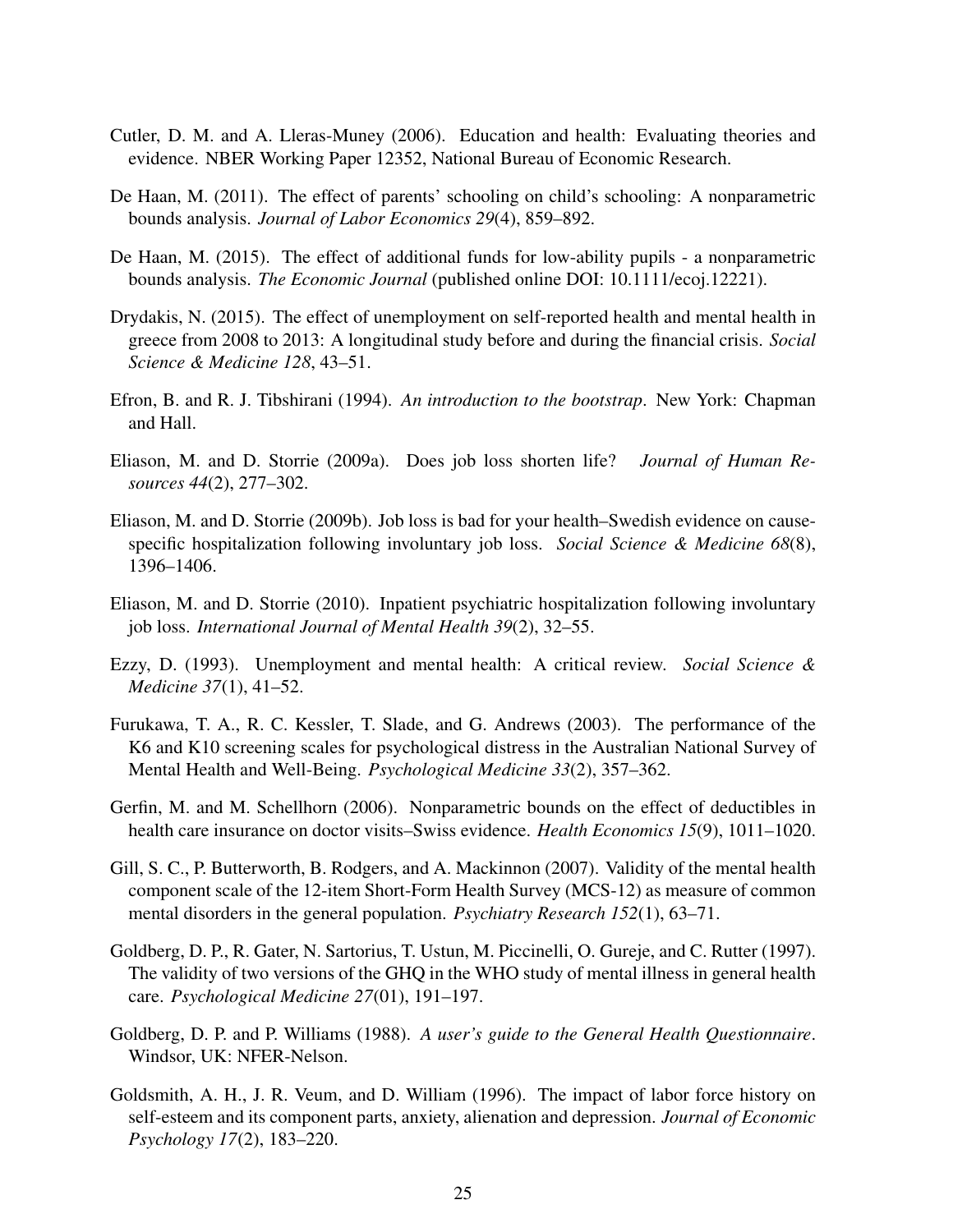- Green, F. (2011). Unpacking the misery multiplier: How employability modifies the impacts of unemployment and job insecurity on life satisfaction and mental health. *Journal of Health Economics 30*(2), 265–276.
- Grossman, M. (1972). On the concept of health capital and the demand for health. *Journal of Political Economy 80*(2), 223–255.
- Gruber, J. (2000). Health insurance and the labor market. In A. J. Culyer and J. P. Newhouse (Eds.), *Handbook of Health Economics*, Volume 1, Part A, pp. 645 – 706. Elsevier.
- Gundersen, C. and B. Kreider (2009). Bounding the effects of food insecurity on children's health outcomes. *Journal of Health Economics 28*(5), 971–983.
- Hamermesh, D. S. (2000). The craft of labormetrics. *Industrial & Labor Relations Review 53*(3), 363–380.
- Holmlund, H., M. Lindah, and E. Plug (2011). Education and health: Evaluating theories and evidence. *Journal of Economic Literature 49*(3), 615–651.
- ILO (2015). Social security inquiry database. Available at http://www.ilo.org/dyn/ilossi/ssimain.home. [Accessed: 03.08.2015].
- Imbens, G. W. and C. F. Manski (2004). Confidence intervals for partially identified parameters. *Econometrica 72*(6), 1845–1857.
- Jahoda, M. (1981). Work, employment, and unemployment: Values, theories, and approaches in social research. *American Psychologist 36*(2), 184.
- Kessler, R. C., G. Andrews, L. J. Colpe, E. Hiripi, D. K. Mroczek, S.-L. Normand, E. E. Walters, and A. M. Zaslavsky (2002). Short screening scales to monitor population prevalences and trends in non-specific psychological distress. *Psychological Medicine 32*(6), 959–976.
- Kreider, B. and J. V. Pepper (2007). Disability and employment: Reevaluating the evidence in light of reporting errors. *Journal of the American Statistical Association 102*(478), 432–441.
- Kuhn, A., R. Lalive, and J. Zweimüller (2009). The public health costs of job loss. *Journal of Health Economics 28*(6), 1099–1115.
- Lafférs, L. (2013). A note on bounding average treatment effects. *Economics Letters 120*(3), 424–428.
- Manski, C. F. (1989). Anatomy of the selection problem. *Journal of Human Resources 24*(3), 343–360.
- Manski, C. F. (1997). Monotone treatment response. *Econometrica 65*(6), 1311–1334.
- Manski, C. F. and J. V. Pepper (2000). Monotone instrumental variables: With an application to the returns to schooling. *Econometrica 68*(4), 997–1010.
- Manski, C. F. and J. V. Pepper (2009). More on monotone instrumental variables. *Econometrics Journal 12*(S1), S200–S216.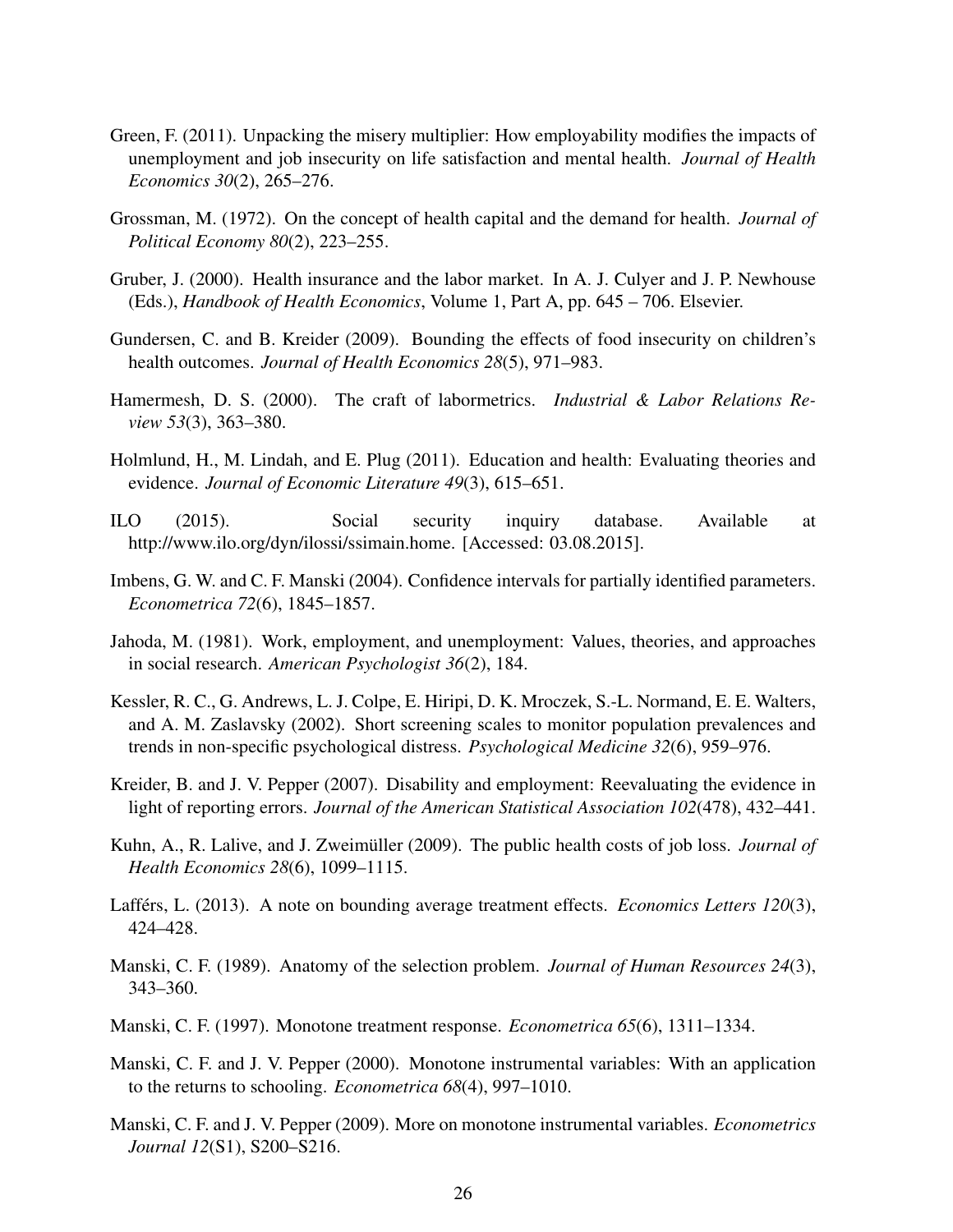- Marcus, J. (2013). The effect of unemployment on the mental health of spouses–Evidence from plant closures in Germany. *Journal of Health Economics 32*(3), 546–558.
- Murphy, G. C. and J. A. Athanasou (1999). The effect of unemployment on mental health. *Journal of Occupational and Organizational Psychology 72*(1), 83–99.
- OECD (1988). *The OECD Jobs Strategy Technology, Productivity and Job Creation Best Policy Practices 1998 Edition*. Paris: OECD Publishing.
- OECD (2015a). Country chapters for OECD series benefits and wages. Available at http://www.oecd.org/els/benefits-and-wages-policies.htm. [Accessed: 03.08.2015].
- OECD (2015b). Policy overview tables on benefits and wages. Available at http://www.oecd.org/els/benefits-and-wages-policies.htm. [Accessed: 03.08.2015].
- Paul, K. I. and K. Moser (2009). Unemployment impairs mental health: Meta-analyses. *Journal of Vocational Behavior 74*(3), 264–282.
- Pepper, J. V. (2000). The intergenerational transmission of welfare receipt: A nonparametric bounds analysis. *Review of Economics and Statistics 82*(3), 472–488.
- Rubin, D. B. (1974). Estimating causal effects of treatments in randomized and nonrandomized studies. *Journal of Educational Psychology 66*(5), 688–701.
- Ruhm, C. J. (1991). Are workers permanently scarred by job displacements? *American Economic Review 81*(1), 319–324.
- Rumpf, H.-J., C. Meyer, U. Hapke, and U. John (2001). Screening for mental health: Validity of the MHI-5 using DSM-IV Axis I psychiatric disorders as gold standard. *Psychiatry Research 105*(3), 243–253.
- Salm, M. (2009). Does job loss cause ill health? *Health Economics 18*(9), 1075–1089.
- Salyers, M. P., H. B. Bosworth, J. W. Swanson, J. Lamb-Pagone, and F. C. Osher (2000). Reliability and validity of the SF-12 health survey among people with severe mental illness. *Medical Care 38*(11), 1141–1150.
- Schaller, J. and A. H. Stevens (2015). Short-run effects of job loss on health conditions, health insurance, and health care utilization. *Journal of Health Economics 43*, 190–203.
- Schmitz, H. (2011). Why are the unemployed in worse health? The causal effect of unemployment on health. *Labour Economics 18*(1), 71–78.
- Sullivan, D. and T. Von Wachter (2009). Job displacement and mortality: An analysis using administrative data. *The Quarterly Journal of Economics 124*(3), 1265–1306.
- Venn, D. (2012). Eligibility criteria for unemployment benefits: Quantitative indicators for OECD and EU countries. Oecd social, employment and migration working papers, OECD, OECD Publishing, Paris.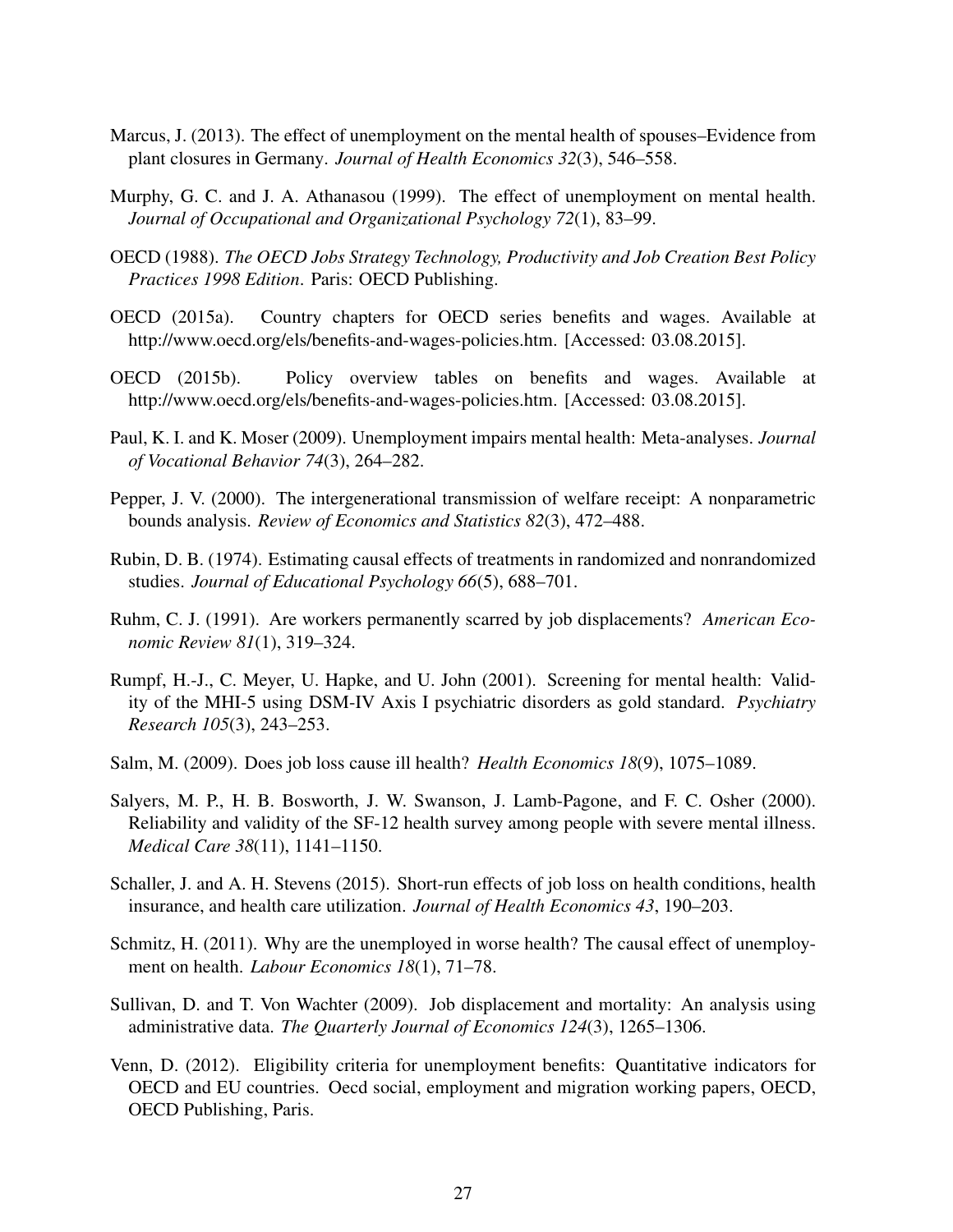- Ware Jr., J. E. and B. Gandek (1998). Overview of the SF-36 health survey and the international quality of life assessment (IQOLA) project. *Journal of Clinical Epidemiology 51*(11), 903– 912.
- Ware Jr., J. E., M. Kosinski, and S. D. Keller (1996). A 12-item short-form health survey: Construction of scales and preliminary tests of reliability and validity. *Medical Care 34*(3), 220–233.
- Warr, P. (1987). *Work, unemployment, and mental health.* Oxford: Oxford University Press.
- Warr, P. and P. Jackson (1987). Adapting to the unemployed role: A longitudinal investigation. *Social Science & Medicine 25*(11), 1219–1224.
- WHO (2015a). Global health expenditure database. Available at http://apps.who.int/nha/database. [Accessed: 03.08.2015].
- WHO (2015b). Global health observatory data repository. Available at http://www.who.int/gho/database/en/. [Accessed: 03.08.2015].
- WHO (2015c). Mental health atlas 2011 country profiles. Available at http://www.who.int/mental\_health/evidence/atlas/profiles/en/. [Accessed: 03.08.2015].
- WHO and Calouste Gulbenkian Foundation (2014). Social determinants of mental health. Technical report, WHO), Geneva.
- World Bank (2015). World development indicators. Available at http://data.worldbank.org/indicator. [Accessed: 03.08.2015].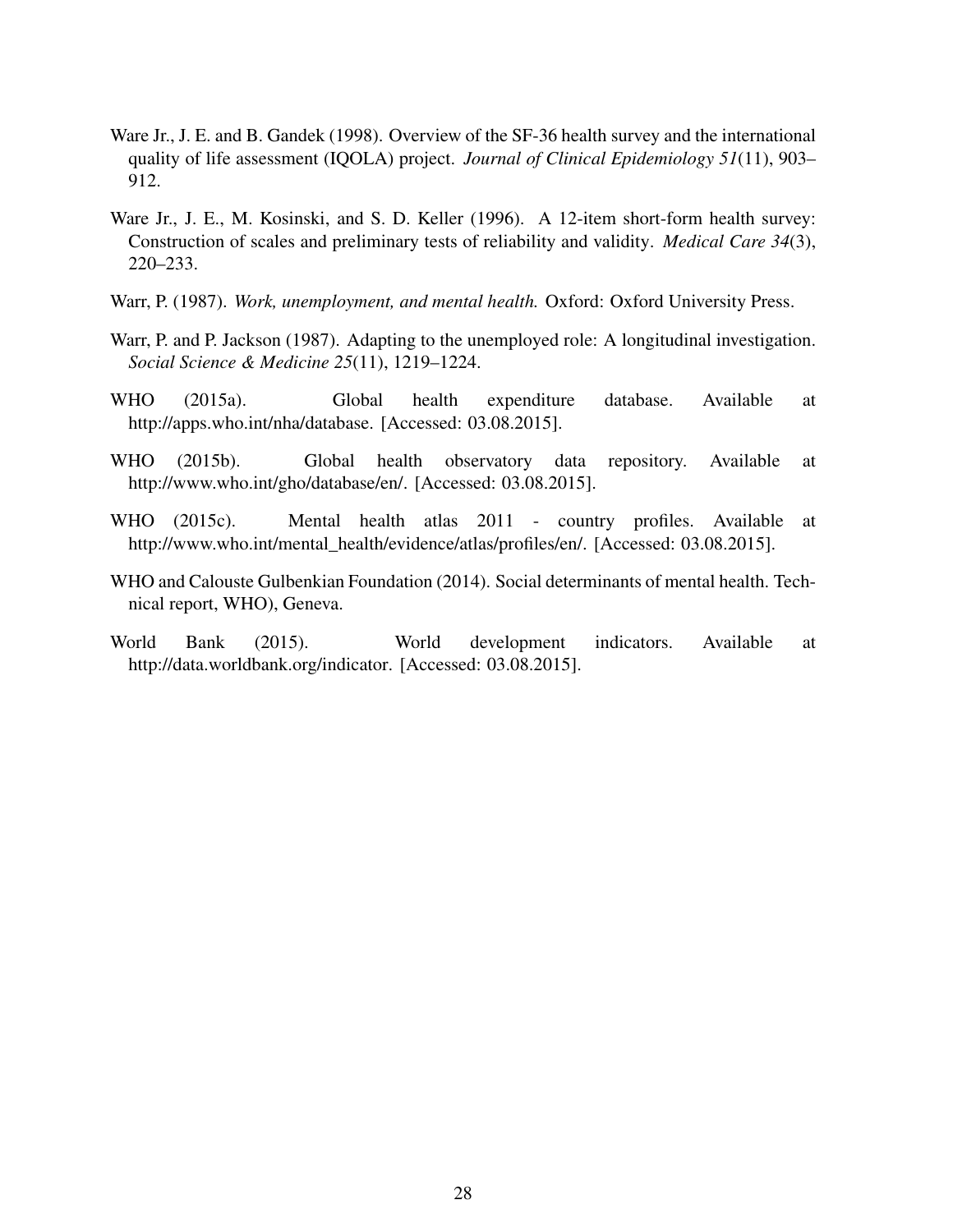

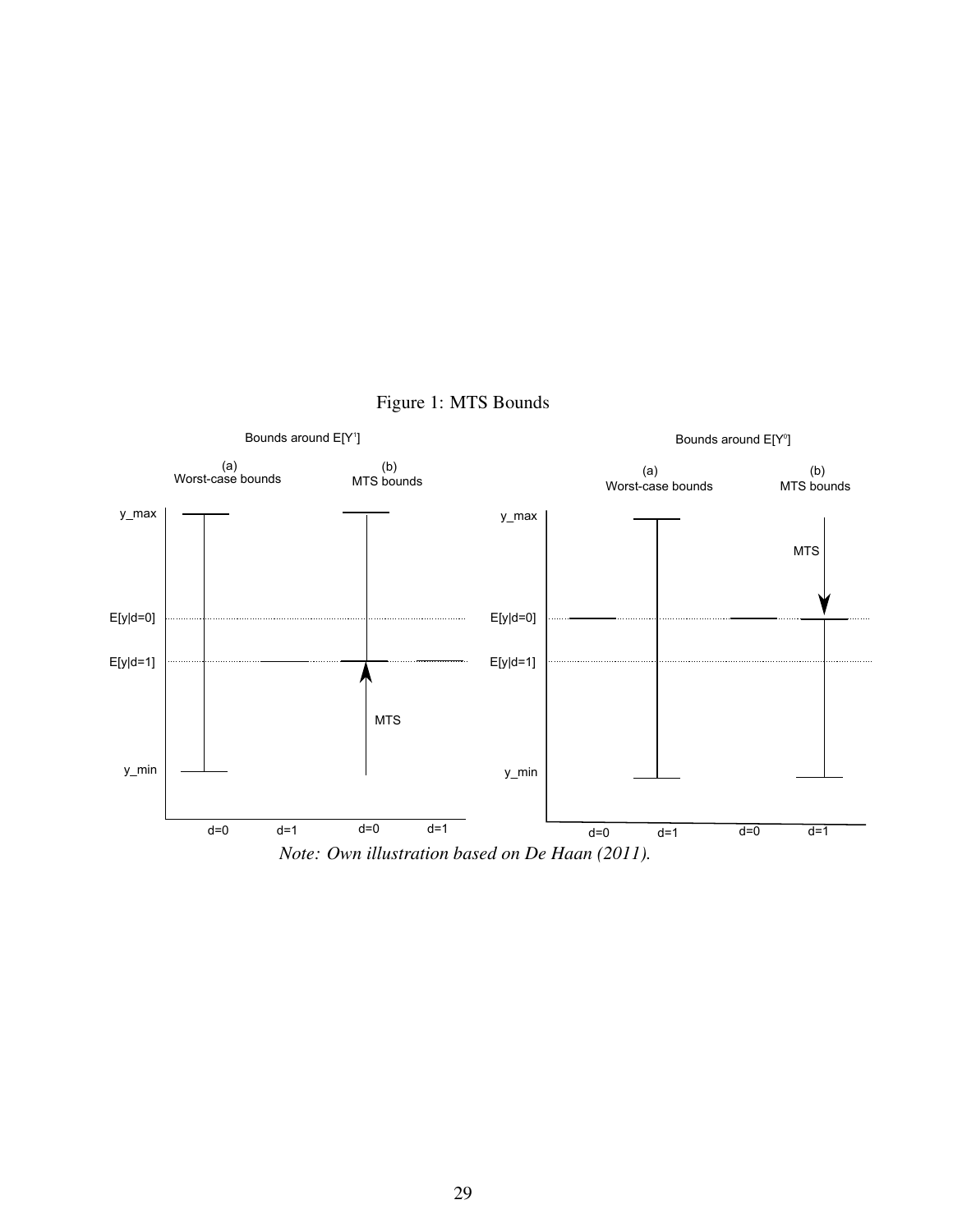



*Note: Own illustration based on De Haan (2011).*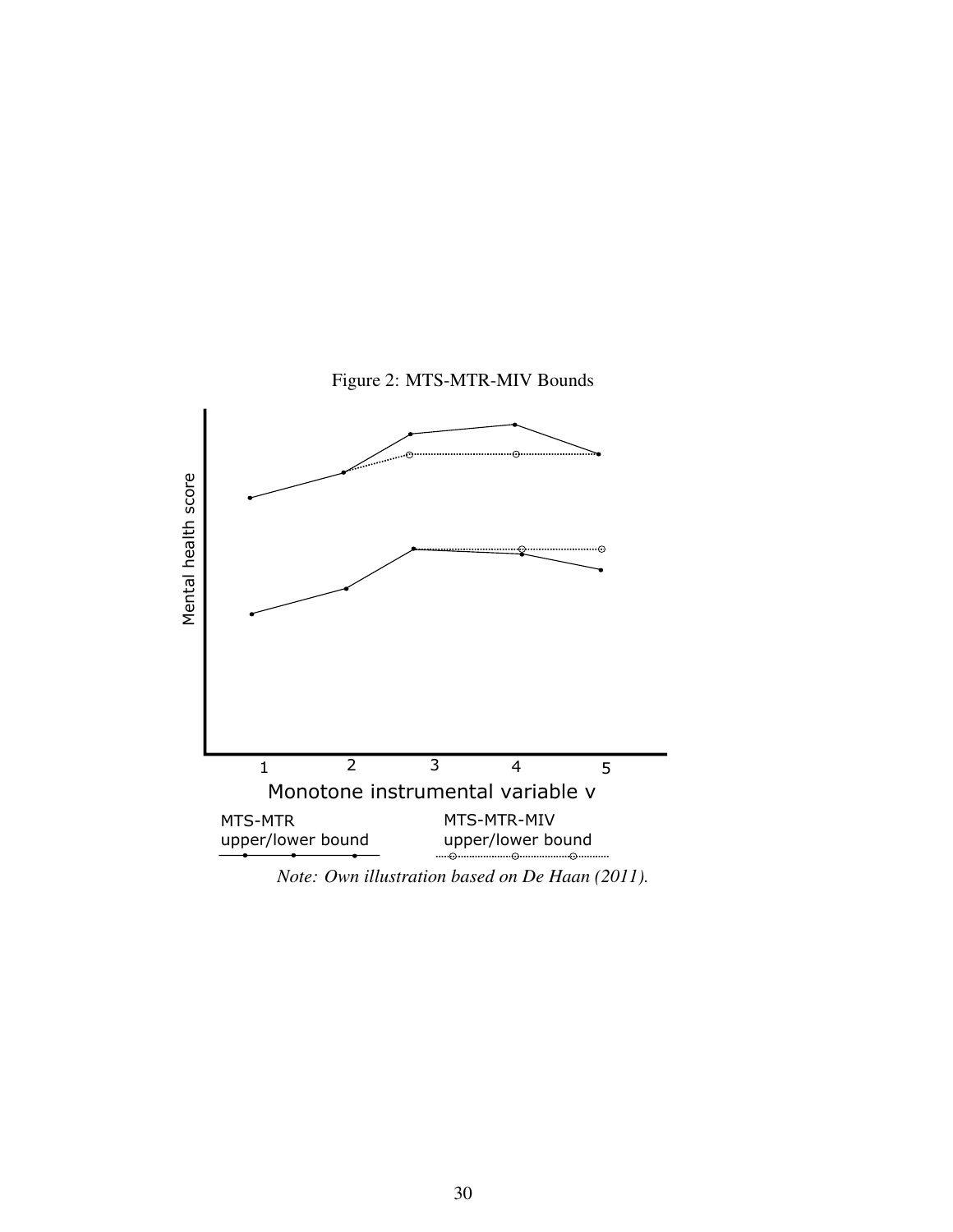

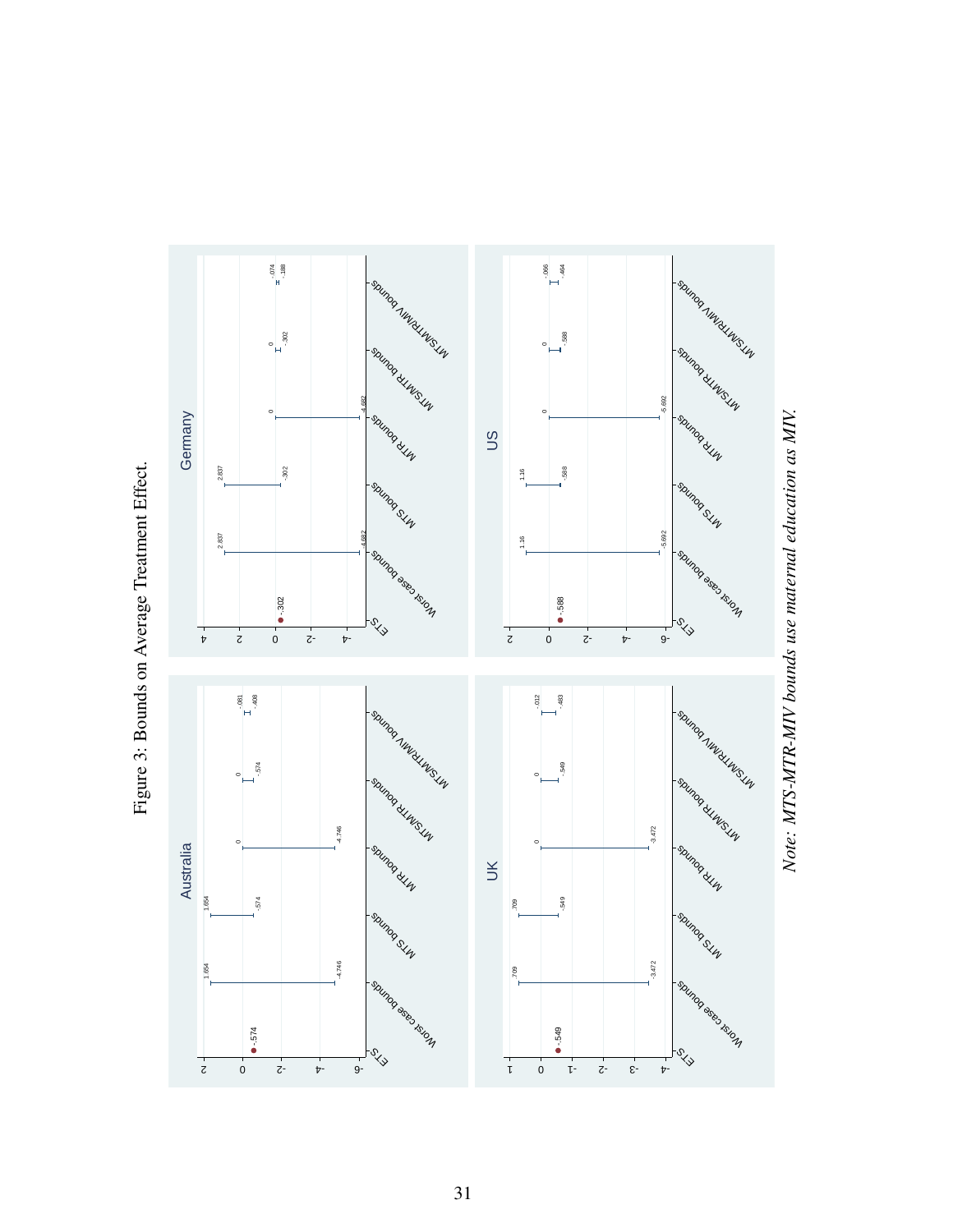

Figure 4: MTS-MTR-MIV bounds for the effect of unemployment duration versus employment

*Notes: Bias-corrected MTS-MTR-MIV bounds use maternal education as MIV.*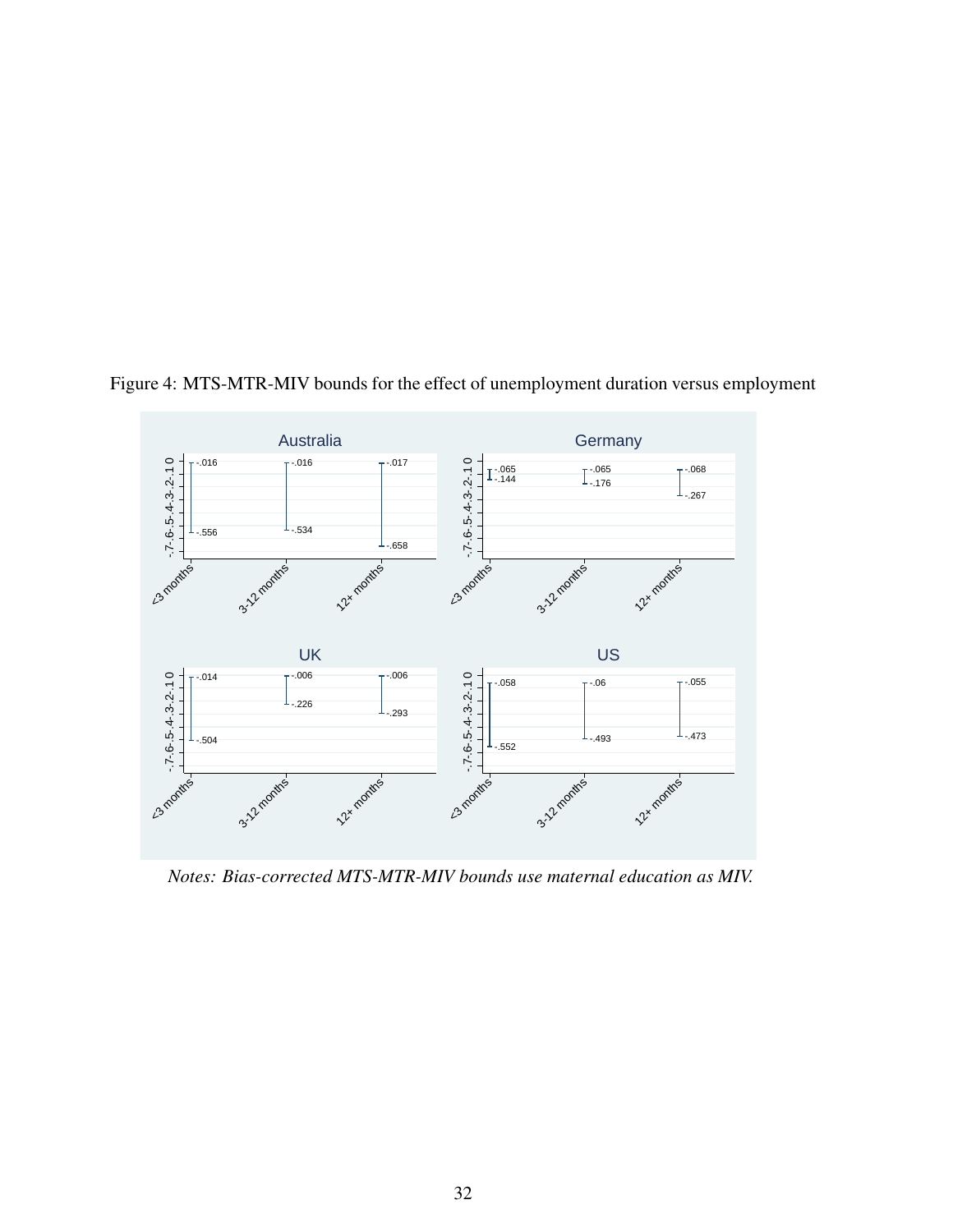Figure 5: MTS-MTR-MIV bounds using different MIVs and HILDA



*Notes: Bias-corrected MTS-MTR-MIV bounds. Bounds calculated for observations (N=55,672) with non-missing information on all MIVs.*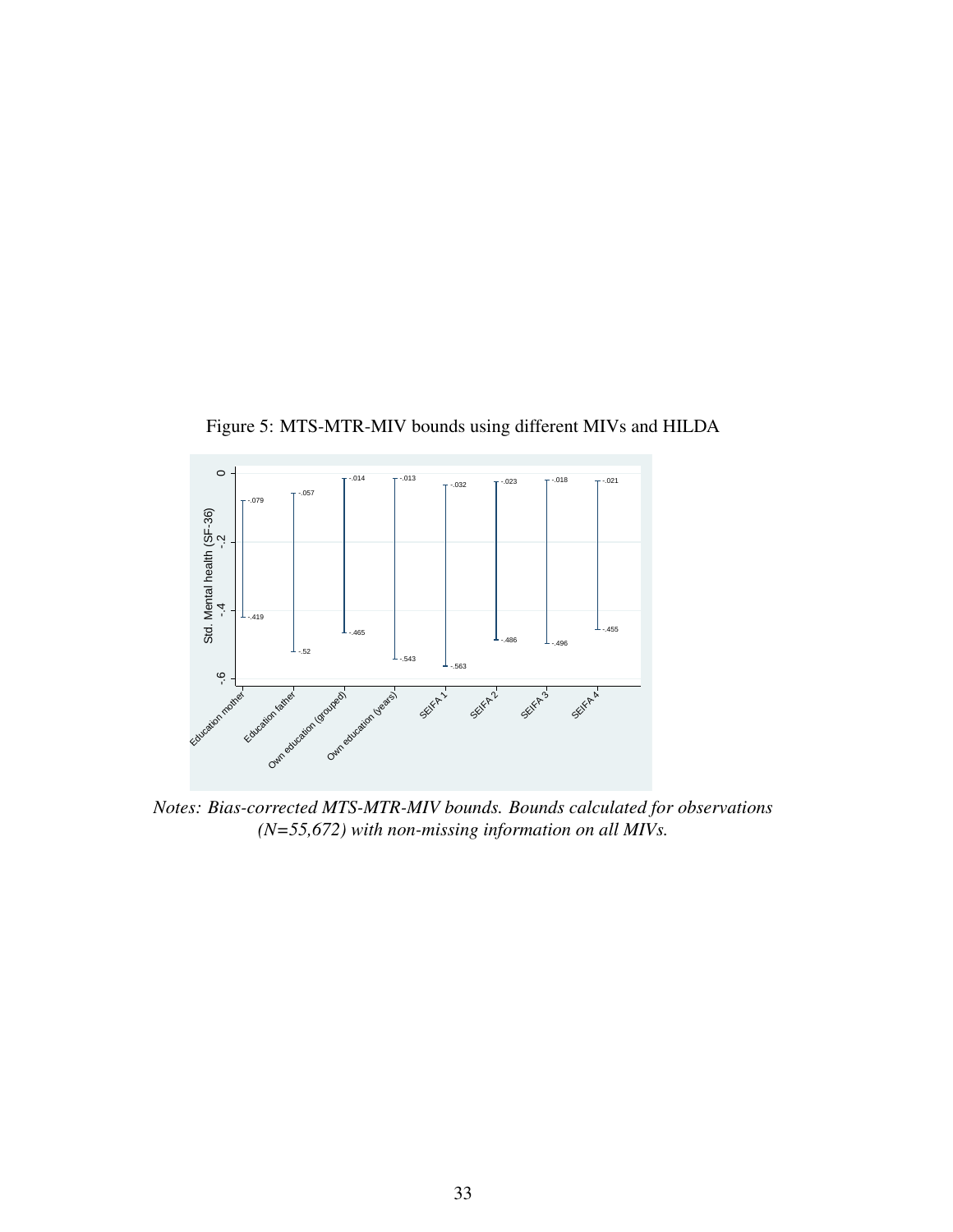|                                                                   | Australia | Germany | <b>UK</b> | <b>US</b> |  |  |  |
|-------------------------------------------------------------------|-----------|---------|-----------|-----------|--|--|--|
| Panel A: Average mental health scores                             |           |         |           |           |  |  |  |
| Employed                                                          | .016      | .021    | .029      | .040      |  |  |  |
| (% employed)                                                      | 97.1      | 93.0    | 94.6      | 93.2      |  |  |  |
| Unemployed                                                        | $-.558$   | $-.281$ | $-.520$   | $-.548$   |  |  |  |
| (% unemployed)                                                    | 2.9       | 7.0     | 5.4       | 6.8       |  |  |  |
| $\boldsymbol{N}$                                                  | 55,703    | 48,116  | 96,230    | 19,938    |  |  |  |
| Panel B: Employment and duration of unemployment                  |           |         |           |           |  |  |  |
| Employed $(\% )$                                                  | 97.4      | 93.9    | 96.8      | 93.2      |  |  |  |
| Unemployed $<$ 3                                                  | 1.4       | 1.3     | 2.5       | 3.3       |  |  |  |
| month $(\%)$                                                      |           |         |           |           |  |  |  |
| Unemployed                                                        | 0.9       | 1.8     | 0.5       | 2.2       |  |  |  |
| 3-12 months $(\%)$                                                |           |         |           |           |  |  |  |
| Unemployed                                                        | 0.3       | 3.1     | 0.2       | 1.3       |  |  |  |
| 12+months $(\%)$                                                  |           |         |           |           |  |  |  |
| $\boldsymbol{N}$                                                  | 55,530    | 47,649  | 94,062    | 19,921    |  |  |  |
| Panel C: maternal education (MIV, monotone instrumental variable) |           |         |           |           |  |  |  |
| None/primary                                                      | 12.2      | 5.0     | 1.7       | 7.1       |  |  |  |
| $(\%)$                                                            |           |         |           |           |  |  |  |
| Some secondary                                                    | 43.6      | 29.4    | 43.4      | 11.6      |  |  |  |
| $(\%)$                                                            |           |         |           |           |  |  |  |
| Secondary $(\%)$                                                  | 16.0      | 37.0    | 31.8      | 47.1      |  |  |  |
| Secondary plus                                                    | 19.8      | 18.5    | 17.4      | 16.4      |  |  |  |
| training $(\%)$                                                   |           |         |           |           |  |  |  |
| University $(\%)$                                                 | 8.3       | 10.0    | 5.7       | 17.8      |  |  |  |
| $\boldsymbol{N}$                                                  | 55,703    | 48,116  | 96,230    | 19,938    |  |  |  |

# Table 1: Descriptive statistics

*Note: Panel B has fewer observations because unemployment duration data are not available for all unemployed individuals. We use the following standardised measures of mental health: SF-36 for Australia, SF-12 for Germany, GHQ-12 for the UK, and the K6 for the US (see Section 4.2). See Table B.1 for exact definitions of the education categories for each country.*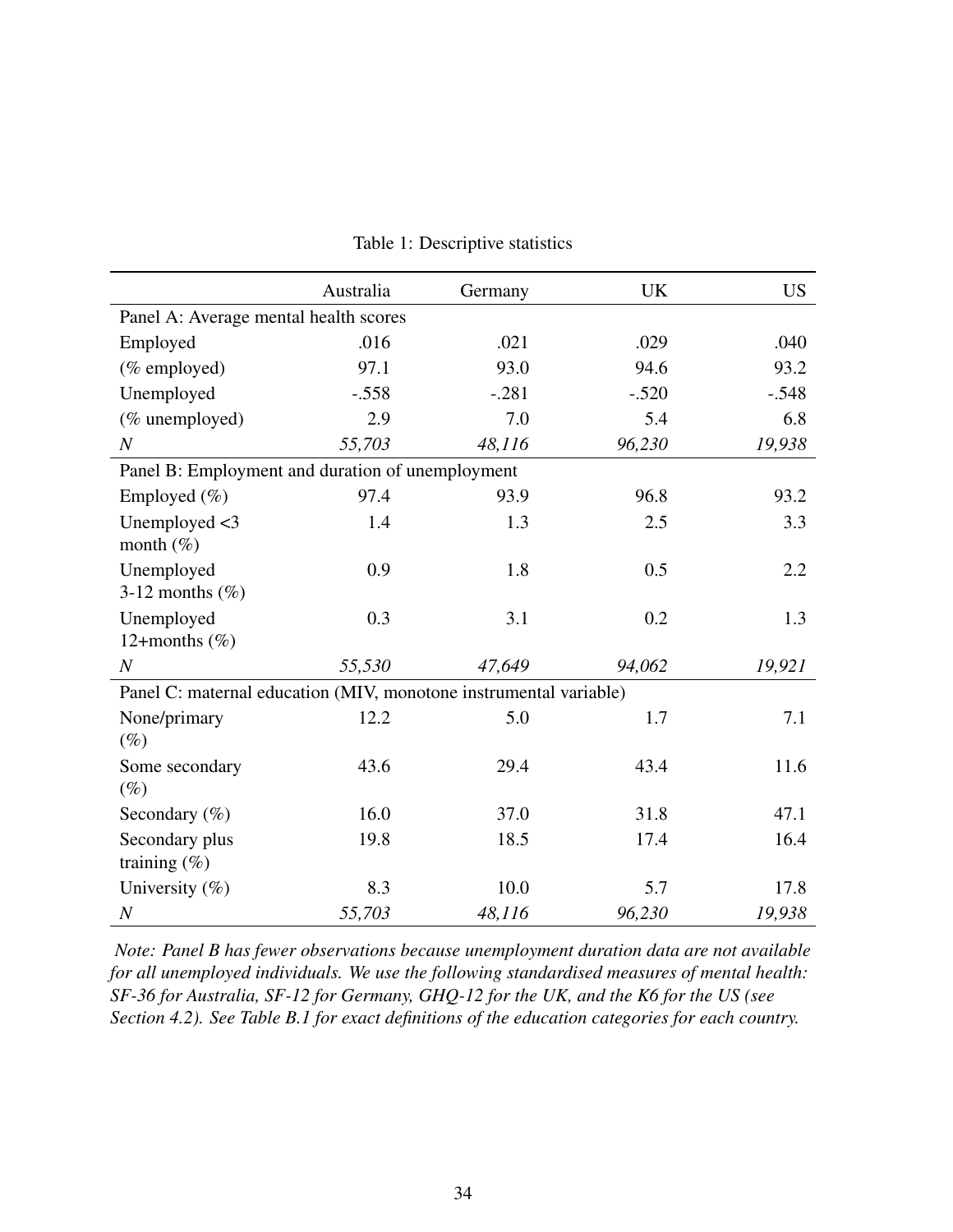|                    |            |           |          |           | Bias-corrected    |
|--------------------|------------|-----------|----------|-----------|-------------------|
|                    |            | Lower     | Upper    | Lower     | Upper             |
|                    | <b>ETS</b> | Bound     | Bound    | Bound     | Bound             |
| Panel A: Australia | $-.574$    | $-.408$   | $-.081$  | $-.422$   | $-.079$           |
| $N = 55,703$       |            | $(-.519)$ | $-.059)$ | $(-.533)$ | $-.056)$          |
|                    |            | $[-.515]$ | $-.057]$ | $[-.528]$ | $-.052]$          |
| Panel B: Germany   | $-.302$    | $-.188$   | $-.074$  | $-.205$   | $-.073$           |
| $N=48,116$         |            | $(-.273)$ | $-.048)$ | $(-.289)$ | $-.047)$          |
|                    |            | $[-.254]$ | $-.046]$ | $[-.269]$ | $-.046]$          |
| Panel C: UK        | $-.549$    | $-483$    | $-.012$  | $-.506$   | $-.009$           |
| $N=96,230$         |            | $(-.549)$ | $-.001)$ | $(-.549)$ | $\left( 0\right)$ |
|                    |            | $[-.530]$ | $-.005]$ | $[-.543]$ | $-.001]$          |
| Panel D: US        | $-.588$    | $-.464$   | $-.066$  | $-.473$   | $-.065$           |
| $N=19,938$         |            | $(-.536)$ | $-.041)$ | $(-.545)$ | $-.040)$          |
|                    |            | $[-.541]$ | $-.036]$ | $[-.559]$ | $-.033]$          |

Table 2: MTS-MTR-MIV bounds on effect of unemployment on mental health

*Note: The dependent variable is a standardised measure of mental health (see Section 4.2 for details). Estimates based on the exogenous treatment selection (ETS) assumption are calculated as the raw mean difference in mental health between unemployed and employed individuals. We use maternal education as the monotone instrumental variable (MIV). Imbens and Manski (2004) 95% confidence intervals reported in parentheses. Percentile 95% confidence intervals reported in brackets. Bias-corrected bounds and confidence intervals calculated using 1000 bootstrap repetitions.*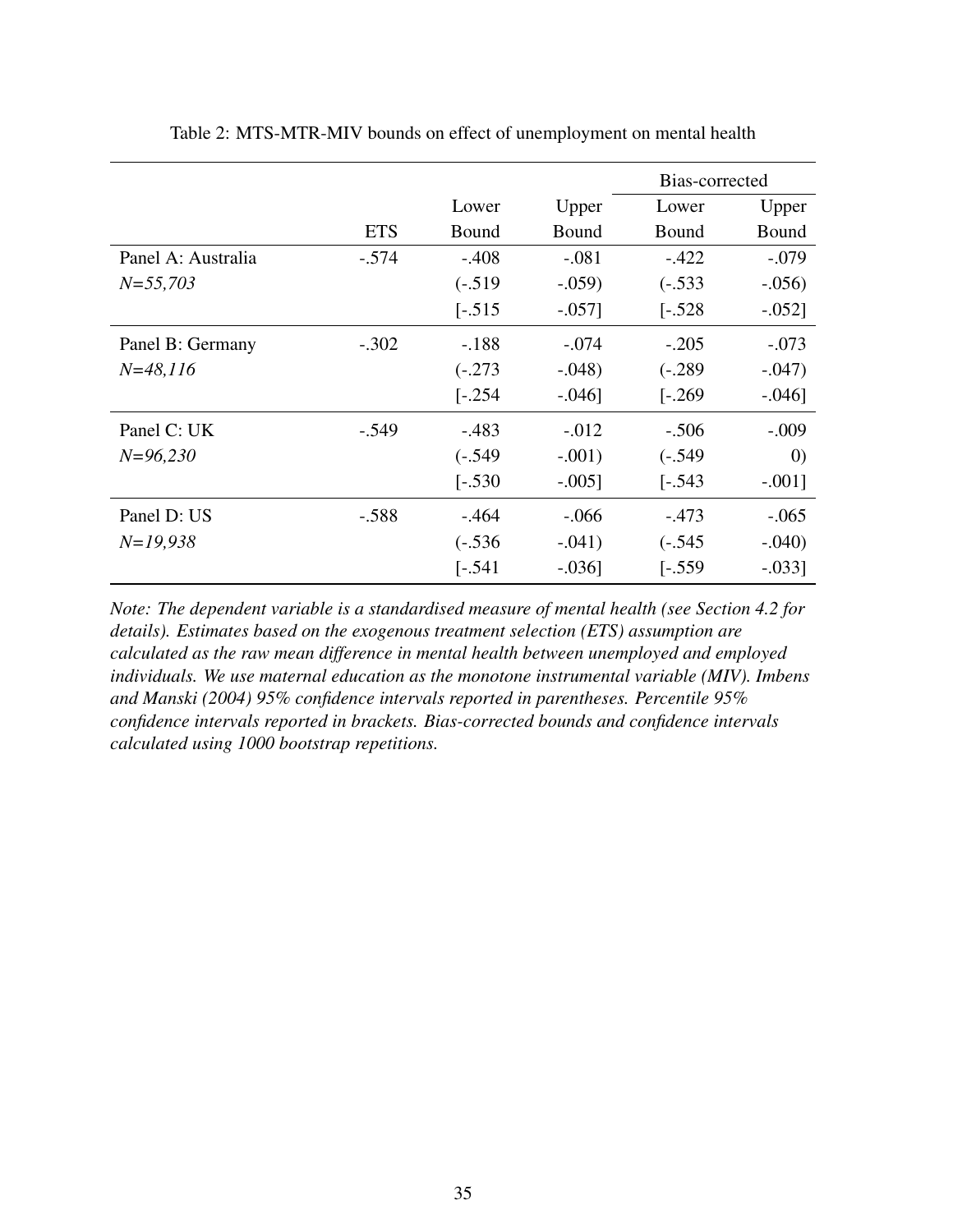|                    |            |           |                   | Bias-corrected |                   |
|--------------------|------------|-----------|-------------------|----------------|-------------------|
|                    |            | Lower     | Upper             | Lower          | Upper             |
|                    | <b>ETS</b> | Bound     | Bound             | Bound          | Bound             |
| Panel A: Australia |            |           |                   |                |                   |
| Men                | $-.594$    | $-.255$   | $-.071$           | $-.258$        | $-.069$           |
| $N=28,263$         |            | $(-.440)$ | $-.040)$          | $(-.444)$      | $-.038)$          |
|                    |            | $[-.468]$ | $-.037]$          | $[-.479]$      | $-.034]$          |
| Women              | $-.549$    | $-.432$   | $-.091$           | $-456$         | $-.090$           |
| $N = 27,440$       |            | $(-.529)$ | $-.058)$          | $(-.549)$      | $-.056)$          |
|                    |            | $[-.517]$ | $-.055]$          | $[-.549]$      | $-.051]$          |
| Panel B: Germany   |            |           |                   |                |                   |
| Men                | $-.270$    | $-.180$   | $-.082$           | $-.198$        | $-.079$           |
| $N = 24,950$       |            | $(-.246)$ | $-.047)$          | $(-.264)$      | $-.044)$          |
|                    |            | $[-.238]$ | $-.045]$          | $[-.267]$      | $-.041]$          |
| Women              | $-.320$    | $-.096$   | $-.061$           | $-.107$        | $-.053$           |
| $N=23,166$         |            | $(-.268)$ | $-.024)$          | $(-.273)$      | $-.016)$          |
|                    |            | $[-.251]$ | $-0.034]$         | $[-.261]$      | $-.017]$          |
| Panel C: UK        |            |           |                   |                |                   |
| Men                | $-.554$    | $-.498$   | $-.032$           | $-.537$        | $-.025$           |
| $N=44,968$         |            | $(-.554)$ | $-.011)$          | $(-.554)$      | $-.004)$          |
|                    |            | $[-.528]$ | $-0.014$ ]        | $[-.554]$      | $-.008]$          |
| Women              | $-.581$    | $-.456$   | $-.001$           | $-.490$        | $\boldsymbol{0}$  |
| $N = 51,262$       |            | $(-.581)$ | (0)               | $(-.581)$      | $\left( 0\right)$ |
|                    |            | $[-.569]$ | [0]               | $[-.587]$      | 0                 |
| Panel D: US        |            |           |                   |                |                   |
| Men                | $-.472$    | $-.254$   | $-147$            | $-.282$        | $-.146$           |
| $N=7,911$          |            | $(-.373)$ | $-.105)$          | $(-.401)$      | $-.103)$          |
|                    |            | $[-.352]$ | $-.103]$          | $[-.398]$      | $-.102]$          |
| Women              | $-.670$    | $-.589$   | $-.018$           | $-.606$        | $-.007$           |
| $N = 12,026$       |            | $(-.670)$ | $\left( 0\right)$ | $(-.670)$      | $\left( 0\right)$ |
|                    |            | $[-.670]$ | $-.001]$          | $[-.670]$      | 0]                |

Table 3: MTS-MTR-MIV bounds on effect of unemployment on mental health by gender

*Note: The dependent variable is a standardised measure of mental health (see Section 4.2 for details). Estimates based on the exogenous treatment selection (ETS) assumption are calculated as the raw mean difference in mental health between unemployed and employed individuals. We use maternal education as the monotone instrumental variable (MIV). Imbens and Manski (2004) 95% confidence intervals reported in parentheses. Percentile 95% confidence intervals reported in brackets. Bias-corrected bounds and confidence intervals calculated using 1000 bootstrap repetitions.*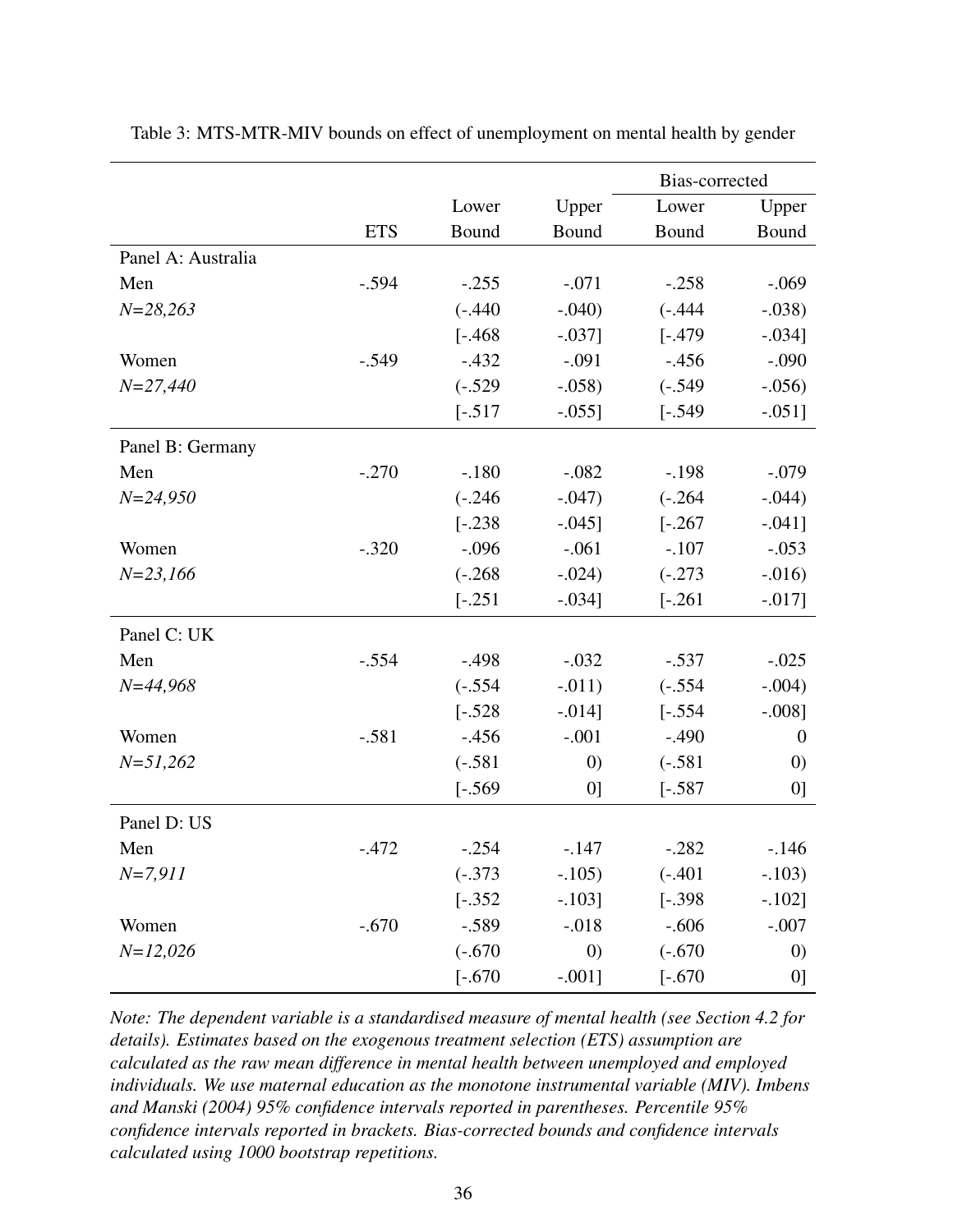|                                         |           |          | Bias-corrected |          |  |
|-----------------------------------------|-----------|----------|----------------|----------|--|
|                                         | Lower     | Upper    | Lower          | Upper    |  |
|                                         | Bound     | Bound    | Bound          | Bound    |  |
| Panel A: SF-36 (years 2001-2012)        |           |          |                |          |  |
| $N = 55,703$                            | $-.408$   | $-.081$  | $-.422$        | $-.079$  |  |
|                                         | $(-.519)$ | $-.059)$ | $(-.533)$      | $-.056)$ |  |
|                                         | $[-.515]$ | $-.057]$ | $[-.528]$      | $-.052]$ |  |
| Panel B: K6 (years 2008, 2010, 2012)    |           |          |                |          |  |
| $N = 14,600$                            | $-.311$   | $-.082$  | $-.326$        | $-.079$  |  |
|                                         | $(-.491)$ | $-.045)$ | $(-.506)$      | $-.041)$ |  |
|                                         | $[-.507]$ | $-.044]$ | $[-.521]$      | $-.039]$ |  |
| Panel C: SF-36 (years 2008, 2010, 2012) |           |          |                |          |  |
| $N = 14,600$                            | $-.249$   | $-.109$  | $-.268$        | $-.104$  |  |
|                                         | $(-.439)$ | $-.065)$ | $(-.457)$      | $-.060)$ |  |
|                                         | $[-.453]$ | $-.066]$ | $[-.483]$      | $-.057]$ |  |

Table 4: MTS-MTR-MIV bounds using different mental health measures.

*Note: The dependent variable is a standardised measure of mental health (see Section 4.2 for details). Results are based on the Australian data only. We use maternal education as the monotone instrumental variable (MIV). Imbens and Manski (2004) 95% confidence intervals reported in parentheses. Percentile 95% confidence intervals reported in brackets. Bias-corrected bounds and confidence intervals calculated using 1000 bootstrap repetitions.*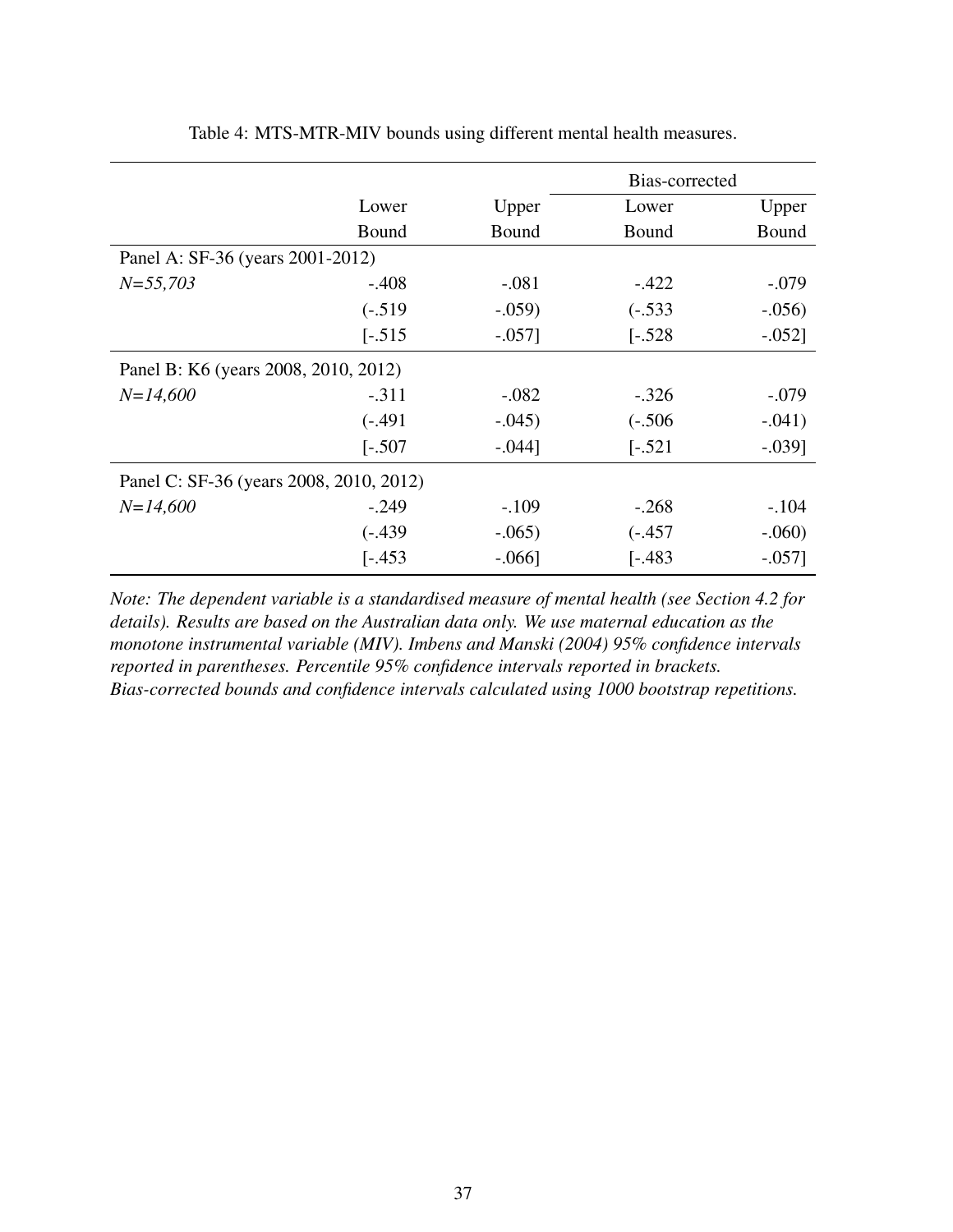|                    |            |           |                   |           | Bias-corrected    |
|--------------------|------------|-----------|-------------------|-----------|-------------------|
|                    |            | Lower     | Upper             | Lower     | Upper             |
|                    | <b>ETS</b> | Bound     | Bound             | Bound     | Bound             |
| Panel A: Australia | $-.574$    | $-.482$   | $-.060$           | $-.496$   | $-.059$           |
| $N = 55,703$       |            | $(-.556)$ | $-.043)$          | $(-.570)$ | $-.042)$          |
|                    |            | $[-.550]$ | $-042$ ]          | $[-.569]$ | $-.041]$          |
| Panel B: Germany   | $-.302$    | $-.176$   | $-.072$           | $-.191$   | $-.068$           |
| $N=48,116$         |            | $(-.268)$ | $-.032)$          | $(-.284)$ | $-.028)$          |
|                    |            | $[-.243]$ | $-.034]$          | $[-.252]$ | $-.030]$          |
| Panel C: UK        | $-.549$    | $-.490$   | $-.032$           | $-.516$   | $-.028$           |
| $N=96,230$         |            | $(-.549)$ | $-.001)$          | $(-.549)$ | (0)               |
|                    |            | $[-.526]$ | $-0.012$ ]        | $[-.549]$ | $-.007]$          |
| Panel D: US        | $-.588$    | $-.550$   | $-.019$           | $-.565$   | $-.018$           |
| $N=19,938$         |            | $(-.588)$ | $\left( 0\right)$ | $(-.588)$ | $\left( 0\right)$ |
|                    |            | $[-.588]$ | 0                 | $[-.588]$ | 0                 |

Table 5: MTS-MTR-MIV bounds on effect of unemployment on mental health

*Note: The dependent variable is a standardised measure of mental health (see Section 4.2 for details). Estimates based on the exogenous treatment selection (ETS) assumption are calculated as the raw mean difference in mental health between unemployed and employed individuals. We use paternal education as the monotone instrumental variable (MIV). Imbens and Manski (2004) 95% confidence intervals reported in parentheses. Percentile 95% confidence intervals reported in brackets. Bias-corrected bounds and confidence intervals calculated using 1000 bootstrap repetitions.*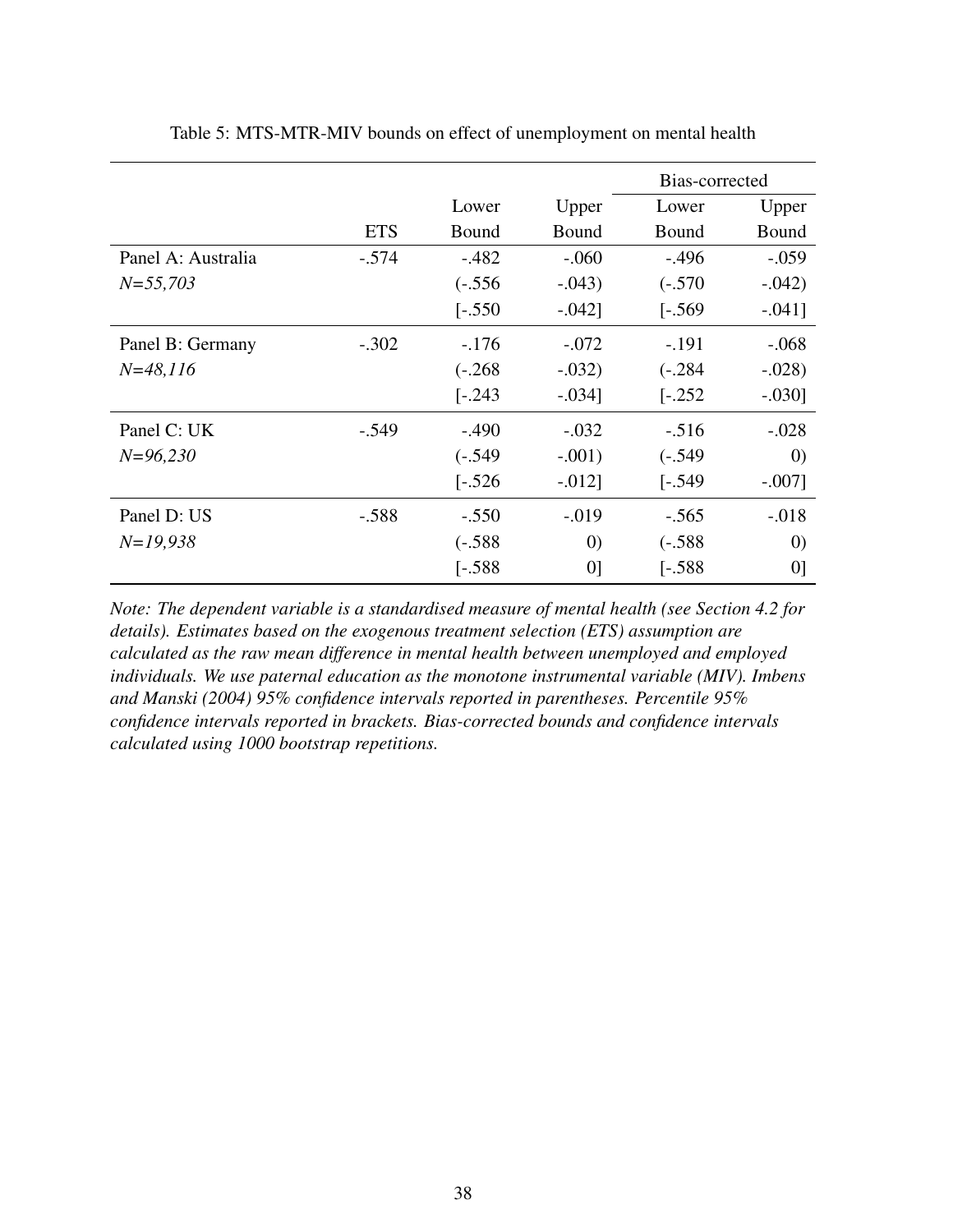|                    |            |           |                   | Bias-corrected |                   |
|--------------------|------------|-----------|-------------------|----------------|-------------------|
|                    |            | Lower     | Upper             | Lower          | Upper             |
|                    | <b>ETS</b> | Bound     | Bound             | Bound          | Bound             |
| Panel A: Australia |            |           |                   |                |                   |
| Pre-crisis         | $-.582$    | $-.402$   | $-.106$           | $-.436$        | $-.105$           |
| $N = 30,693$       |            | $(-.529)$ | $-.072)$          | $(-.563)$      | $-.071)$          |
|                    |            | $[-.501]$ | $-.069]$          | $[-.548]$      | $-.069]$          |
| Post-crisis        | $-.564$    | $-.401$   | $-.065$           | $-.433$        | $-.064$           |
| $N = 25,010$       |            | $(-.556)$ | $-.035)$          | $(-.564)$      | $-.034)$          |
|                    |            | $[-.538]$ | $-.031]$          | $[-.564]$      | $-.030]$          |
| Panel B: Germany   |            |           |                   |                |                   |
| Pre-crisis         | $-.279$    | $-.118$   | $-.08$            | $-.131$        | $-.071$           |
| $N = 33,431$       |            | $(-.233)$ | $-.040)$          | $(-.242)$      | $-.033)$          |
|                    |            | $[-.218]$ | $-.048]$          | $[-.227]$      | $-.033]$          |
| Post-crisis        | $-.364$    | $-.213$   | $-.073$           | $-.234$        | $-.064$           |
| $N = 14,685$       |            | $(-.330)$ | $-.034)$          | $(-.351)$      | $-.025)$          |
|                    |            | $[-.323]$ | $-.040]$          | $[-.353]$      | $-.022]$          |
| Panel C: UK        |            |           |                   |                |                   |
| Pre-crisis         | $-.484$    | $-.300$   | $-.059$           | $-.331$        | $-.057$           |
| $N = 59,087$       |            | $(-.484)$ | $-.032)$          | $(-.484)$      | $-.029)$          |
|                    |            | $[-.423]$ | $-.034]$          | $[-.428]$      | $-.032]$          |
| Post-crisis        | $-.618$    | $-.548$   | $\overline{0}$    | $-.571$        | $\mathbf{0}$      |
| $N = 37,143$       |            | $(-.618)$ | $\left( 0\right)$ | $(-.618)$      | $\left( 0\right)$ |
|                    |            | $[-.615]$ | $ 0\rangle$       | $[-.618]$      | 0 <sup>1</sup>    |
| Panel D: US        |            |           |                   |                |                   |
| Pre-crisis         | $-.622$    | $-.426$   | $-.081$           | $-.435$        | $-.075$           |
| $N=9,630$          |            | $(-.543)$ | $-.044)$          | $(-.551)$      | $-.038)$          |
|                    |            | $[-.558]$ | $-.046]$          | $[-.580]$      | $-.032]$          |
| Post-crisis        | $-.569$    | $-.471$   | $-.050$           | $-.525$        | $-.046$           |
| $N = 10,308$       |            | $(-.569)$ | $-0.015$          | $(-.569)$      | $-.011)$          |
|                    |            | $[-.561]$ | $-0.018$ ]        | $[-.569]$      | $-0.013]$         |

Table 6: MTS-MTR-MIV bounds on effect of unemployment on mental health, before and after the 2008 crisis

*Note: We define survey years including 2008 as pre-crisis, later years as post-crisis. The dependent variable is a standardised measure of mental health (see Section 4.2 for details). Estimates based on the exogenous treatment selection (ETS) assumption are calculated as the raw mean difference in mental health between unemployed and employed individuals. We use maternal education as the monotone instrumental variable (MIV). Imbens and Manski (2004) 95% confidence intervals reported in parentheses. Percentile 95% confidence intervals reported in brackets. Bias-corrected bounds and confidence intervals calculated using 1000 bootstrap repetitions.*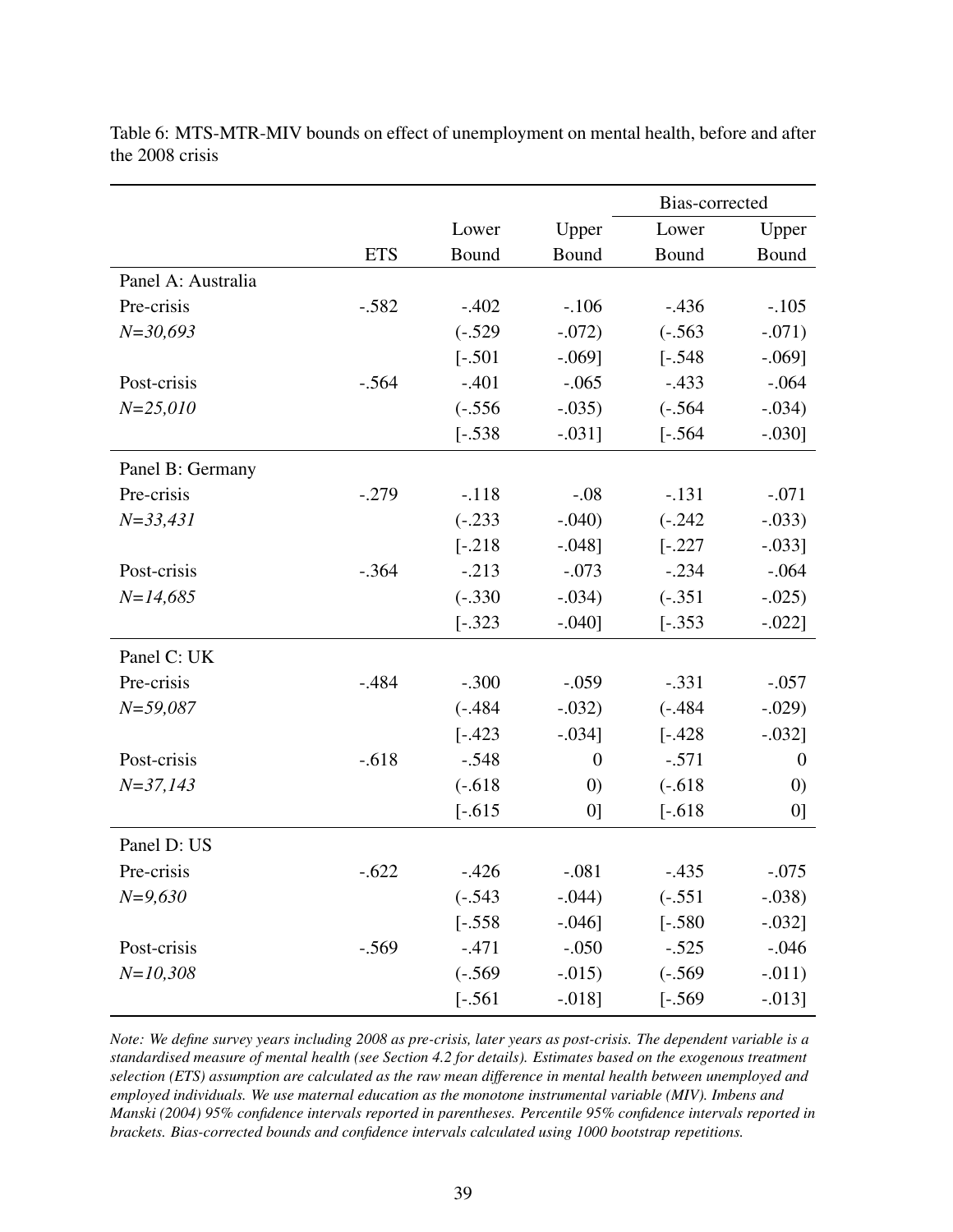|                    | <b>OLS</b> |     | <b>FE</b> |     |
|--------------------|------------|-----|-----------|-----|
| Panel A: Australia | $-0.501$   | *** | $-0.158$  | *** |
|                    | (0.038)    |     | (0.029)   |     |
| $\boldsymbol{N}$   | 55,703     |     | 55,703    |     |
| Panel B: Germany   | $-0.267$   | *** | $-0.163$  | *** |
|                    | (0.026)    |     | (0.028)   |     |
| $\boldsymbol{N}$   | 48,116     |     | 48,116    |     |
| Panel C: UK        | $-0.562$   | *** | $-0.494$  | *** |
|                    | (0.023)    |     | (0.028)   |     |
| $\overline{N}$     | 96,230     |     | 96,230    |     |
| Panel D: US        | $-0.480$   | *** | $-0.277$  | *** |
|                    | (0.042)    |     | (0.038)   |     |
| $\overline{N}$     | 19,938     |     | 19,938    |     |

Table 7: OLS and FE estimates for the effect of unemployment on mental health

*Notes: Each cell represents a separate linear regression. The dependent variable is a standardised measure of mental health (see Section 4.2 for details). Each regression includes controls for the respondent's age and its square, highest level of education, state of residence, marital status, number of children in the household, sex, ethnicity, maternal education, and interview month and year. Cluster-robust standard errors in parentheses. \*\*\* p*<*0.01, \*\* p*<*0.05, \* p*<*0.1.*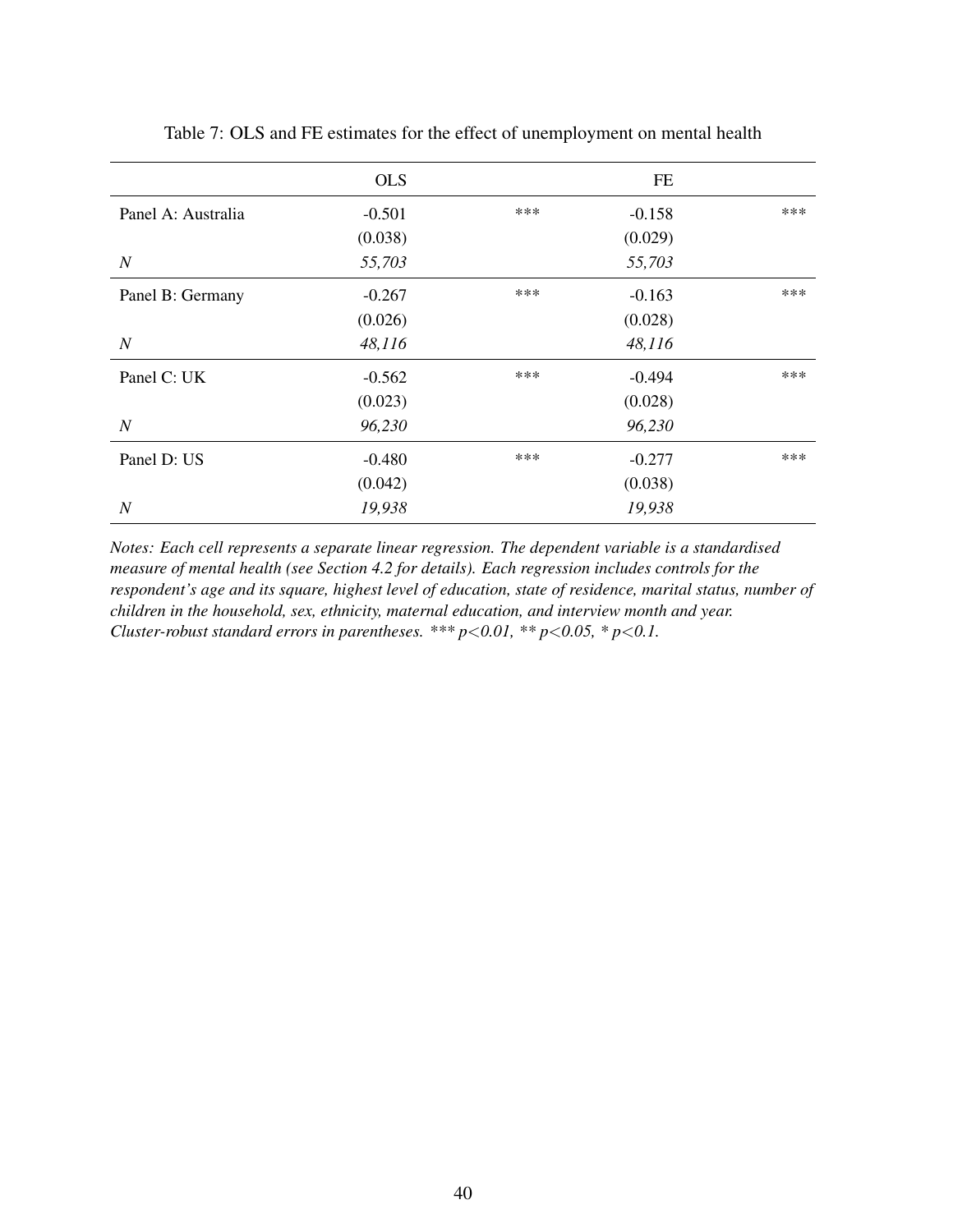## Appendix A: Institutions

In a worldwide comparison, Australia, Germany, the UK, and the US rank among the highest income countries with relatively high labour force participation rates.<sup>21</sup> However, these countries differ considerably in several dimensions that might alter the effect of unemployment on mental health. Table A.1 illustrates the magnitudes of these differences by providing a few recent statistical highlights from the relevant labour market institutions and health care systems.

In 2013, the unemployment rates in Australia and Germany (approximately 5.5%) were two percentage points lower than the levels in the UK and US. Figure A.1 provides a closer look at the development of the unemployment rates in the analysed countries since 2000. Germany improved from the country with the highest unemployment rate in 2000 to the lowest unemployment rate in 2013. Interestingly, the unemployment rate in Germany began to decline after the introduction of substantial labour market reforms in the mid-2000s (Hartz reforms). The other countries had relatively low and even declining unemployment rates until the beginning of the economic crisis in September 2008. Since then, unemployment in Australia, the UK, and the US increased considerably and has not yet returned to pre-crisis levels.

Unemployment patterns and durations also differ across countries. Table A.1 shows that Germany still has substantially more long-term unemployed workers than the remaining countries. At the same time, 88%, that is, the vast majority of German unemployed persons receive some unemployment benefits compared to, e.g., only 26.5% in the US. These numbers are likely to reflect different social security systems.

We now briefly illustrate some differences in the relevant institutions.<sup>22</sup> Australia does not provide an UI system<sup>23</sup>, while in Germany and the UK, employees must contribute to UI schemes (OECD, 2015a). Generally, a claimant must have contributed to the system for at least 12 months in the last 2 years to be eligible for UI benefits. However, specific eligibility criteria, strictness, benefit duration, and generosity differ between the two countries. While the German *Arbeitslosengeld I* replaces 60% of the previous net earnings and might last for two years<sup>24</sup>, the British *Jobseeker's Allowance* (JSA) is payable as a fixed amount (relative to the average worker wage)<sup>25</sup> for up to 182 days i.e., less than 6 months in one job-seeking period. In Australia, unemployed individuals younger than 22 are eligible for a *Youth Allowance* and those older than 22 for a *Newstart Allowance*. The rates depend on an individual's living arrangements (single/partnered) and on the presence of dependent children (OECD, 2015a). In the US, the legislation for UI benefits varies by state. Typically, regular state UI benefits last up to 20 weeks and are conditional on a minimum number of weeks worked or wages earned in the base period (Venn, 2012; OECD, 2015a).

In contrast to Australia, Germany, and the UK, there are no unemployment assistance (UA)

 $^{21}$ During the 2000s, the GDP per capita values of these countries have continuously exceeded 30,000 USD (in 2005 USD) and their labour force participation rates exceeded 70% (of the population aged 15–64) (World Bank, 2015).

 $22$  We follow the OECD definitions of unemployment insurance (UI) and assistance (e.g., see OECD, 2015b).

<sup>&</sup>lt;sup>23</sup>However, in Australia, individuals still receive unemployment benefits from the social income support system that is funded through general taxation.

<sup>&</sup>lt;sup>24</sup>The duration of benefits generally ranges from 6 to 12 months and depends on the contribution period and employment record. However, special rules apply to individuals aged 50 and above whose eligibility period increases gradually to 24 months (OECD, 2015a).

 $^{25}$ In 2013, the weekly amount for a single person was 56.80 GBP if aged 16–24 and 71.70 GBP if 25 or over (OECD, 2015a).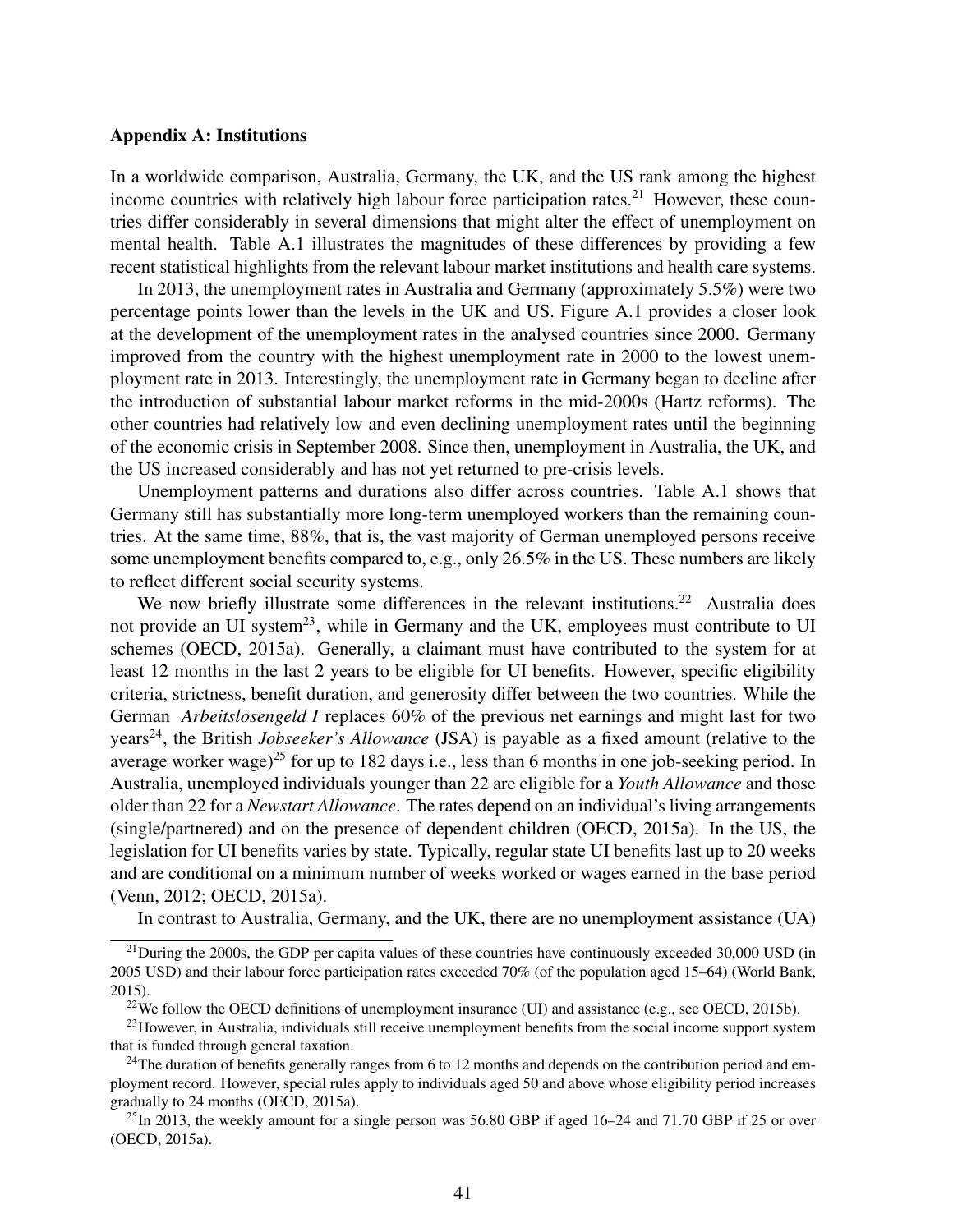schemes in the US.<sup>26</sup> UA benefits are usually available for working-age individuals who are able to work and whose families are in severe financial need, e.g., because UI benefits have been exhausted. In all three countries, UA benefits are subject to means-testing on family income and payable at a fixed amount as long as the jobseeker meets specific eligibility conditions (see, e.g., OECD, 2015a). Table A.1 shows a simple statistic that attempts to compare the generosity of these different UA schemes in 2010; the maximum benefit amount was 18% of the average wage in Australia and approximately 10% in Germany and the UK.

The four countries also exhibit several striking differences in terms of their health care systems and access to mental health services. Save for the US, their entire populations are covered by a social health protection systems. While the US has the highest average out-ofpocket expenditures per capita (858 USD), its government accounts for the lowest share of the total health expenditure (47%). With regard to mental health, all four countries have officially approved mental health policies (WHO, 2015c) but the availability of mental health services varies across countries. For example, Germany's facilities provide the largest number of beds for mental health treatment. Regarding health professionals, the US display the lowest provision of psychiatrists and nurses, which might, to some extent, be offset by relatively high numbers of psychologists and social workers in the mental health sector.

Given that care delivery might be demand driven (and vice versa), Table A.1 summarises comparable numbers on treatment for mental health reasons. The number of patients treated in mental health outpatient facilities is highest in the UK, followed by Australia and the US. While treatment in outpatient facilities is relatively uncommon in Germany, it has the highest number of patients admitted to mental hospitals, which is rather rare in Australia. A brief inspection of suicide rates suggests that the UK population exhibits by far the lowest incidence rates. Nevertheless, we observe a common trend in all four countries: the risk of suicide for men is over three times higher than for women (WHO, 2015b).

<sup>&</sup>lt;sup>26</sup>However, other programs assist individuals who have low incomes, e.g., the Supplemental Nutrition Assistance Program (SNAP) or Temporary Assistance for Needy Families (TANF).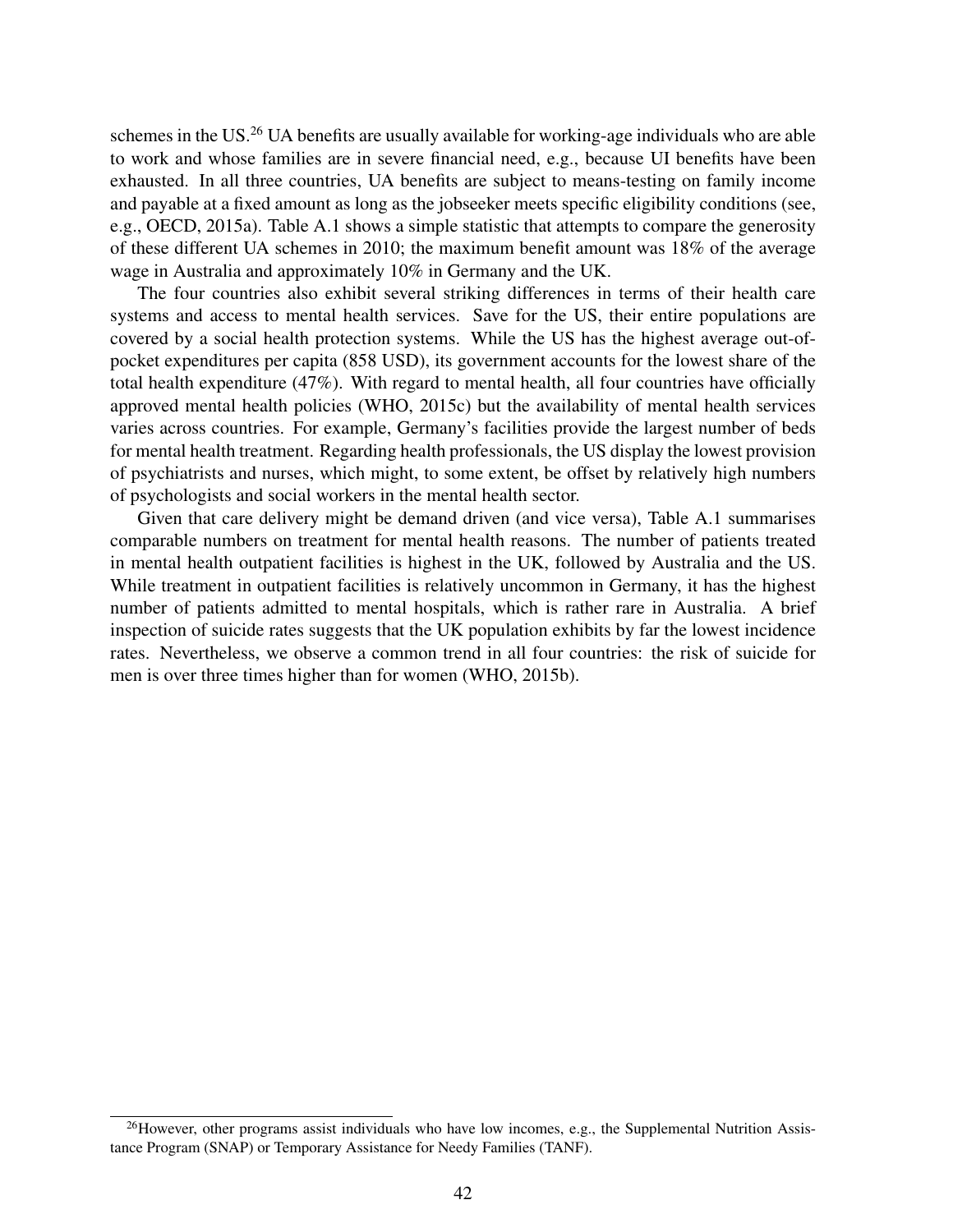|                                                                                                    | Australia     | Germany                           | UK                                    | <b>USA</b>     |
|----------------------------------------------------------------------------------------------------|---------------|-----------------------------------|---------------------------------------|----------------|
| Unemployment rate ( $%$ of labour<br>force) <sup>a</sup>                                           | 5.7           | 5.3                               | 7.5                                   | 7.4            |
| Long-term unemployment ( $%$ of<br>unemployment) $b$                                               | 20.3          | 45.2                              | 34.7                                  | 29.3           |
| Effective coverage by benefits $(\%$<br>of unemployment) <sup>c</sup>                              | 52.7          | 88.0                              | 62.6                                  | 26.5           |
| Unemployment insurance<br>(UI)<br>benefits <sup>d</sup>                                            | not available | max. 12 months,<br>replace 60% of | max. 6 months,<br>fixed amount        | state-specific |
| Unemployment assistance (UA)<br>benefits <sup>d</sup>                                              | 18% of AW     | net earnings<br>10.2% of AW       | $(9.9\% \text{ of AW})$<br>9.9% of AW | not available  |
| Social health protection coverage<br>(% of population) $e$                                         | 100           | 100                               | 100                                   | 84             |
| Government expenditure on health<br>(% of total health expenditure) <sup>f</sup>                   | 66.4          | 76.8                              | 83.5                                  | 47.1           |
| Out-of-pocket expenditure<br>per<br>capita (in 2005 $USDf$                                         | 606           | 548                               | 323                                   | 858            |
| Beds for mental health treatment<br>(per 100,000 population) <sup>g</sup>                          | 49.1          | 88.7                              | 60.9                                  | 56.1           |
| Psychiatrists in mental health sec-<br>tor (per 100,000 population) <sup>h</sup>                   | 12.8          | 15.2                              | 17.7                                  | 7.8            |
| Nurses in mental health sector (per<br>100,000 population) $^h$                                    | 69.5          | 56.1                              | 83.2                                  | 3.1            |
| Psychologists in mental health<br>sector (per 100,000 population) $^h$                             | 16.7          | no information                    | 12.8                                  | 29.6           |
| Social workers in mental health<br>sector (per 100,000 population) $^h$                            | 8.6           | no information                    | 2.0                                   | 59.8           |
| Persons treated in mental health<br>outpatient facilities (per 100,000<br>population) <sup>h</sup> | 1,534.0       | 559.7                             | 2,340.2                               | 931.9          |
| Admissions to mental hospitals<br>(per 100,000 population) <sup>h</sup>                            | 56.7          | 641.5                             | 232.3                                 | 256.9          |
| Age-standardised suicide<br>rates<br>(per 100,000 population) <sup>i</sup>                         | 10.6          | 9.2                               | 6.2                                   | 12.1           |

Table A.1: Selected indicators on labour market institutions and health care systems

*Note: <sup>a</sup> In 2013. Source: World Bank (2015). <sup>b</sup> In 2012; number of people with continuous periods of unemployment extending for a year or longer. Source: World Bank (2015). <sup>c</sup> In 2012; % of unemployment. Source: ILO (2015). <sup>d</sup> In 2010; AW denotes average worker wage. Source: OECD (2015b). <sup>e</sup> In 2010. Source: ILO (2015). <sup>f</sup> In 2013. Source: WHO (2015a). <sup>g</sup> In 2011; sum of beds in general hospitals, community residential facilities, and mental hospitals; own calculations. Source: WHO (2015c). <sup>h</sup> In 2011. Source: WHO (2015b). <sup>i</sup> In 2012. Source: WHO (2015b).*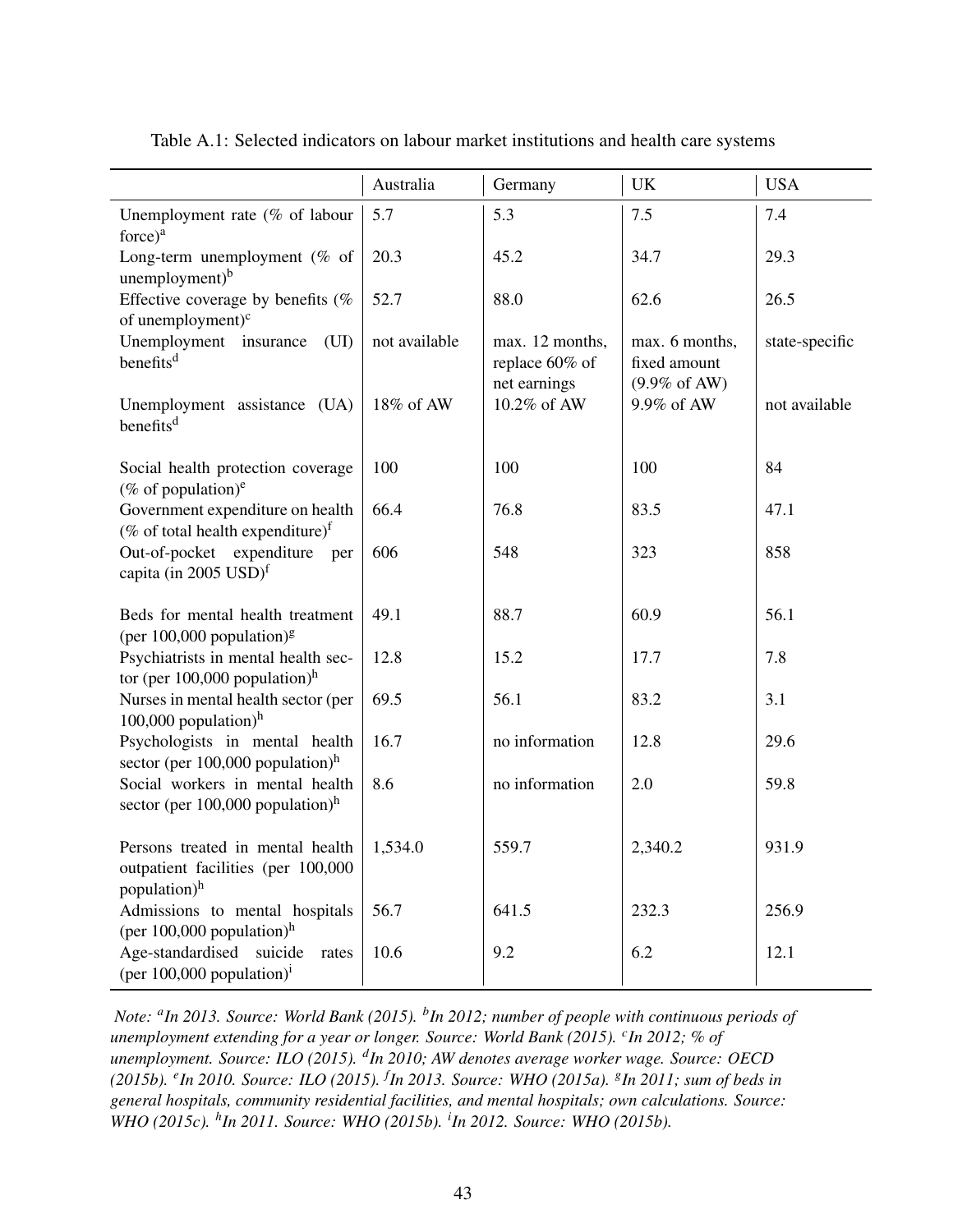

Figure A.1: Unemployment rates 2000–2013

*Note: Unemployment rate (% of labour force). Source: World Bank (2015).*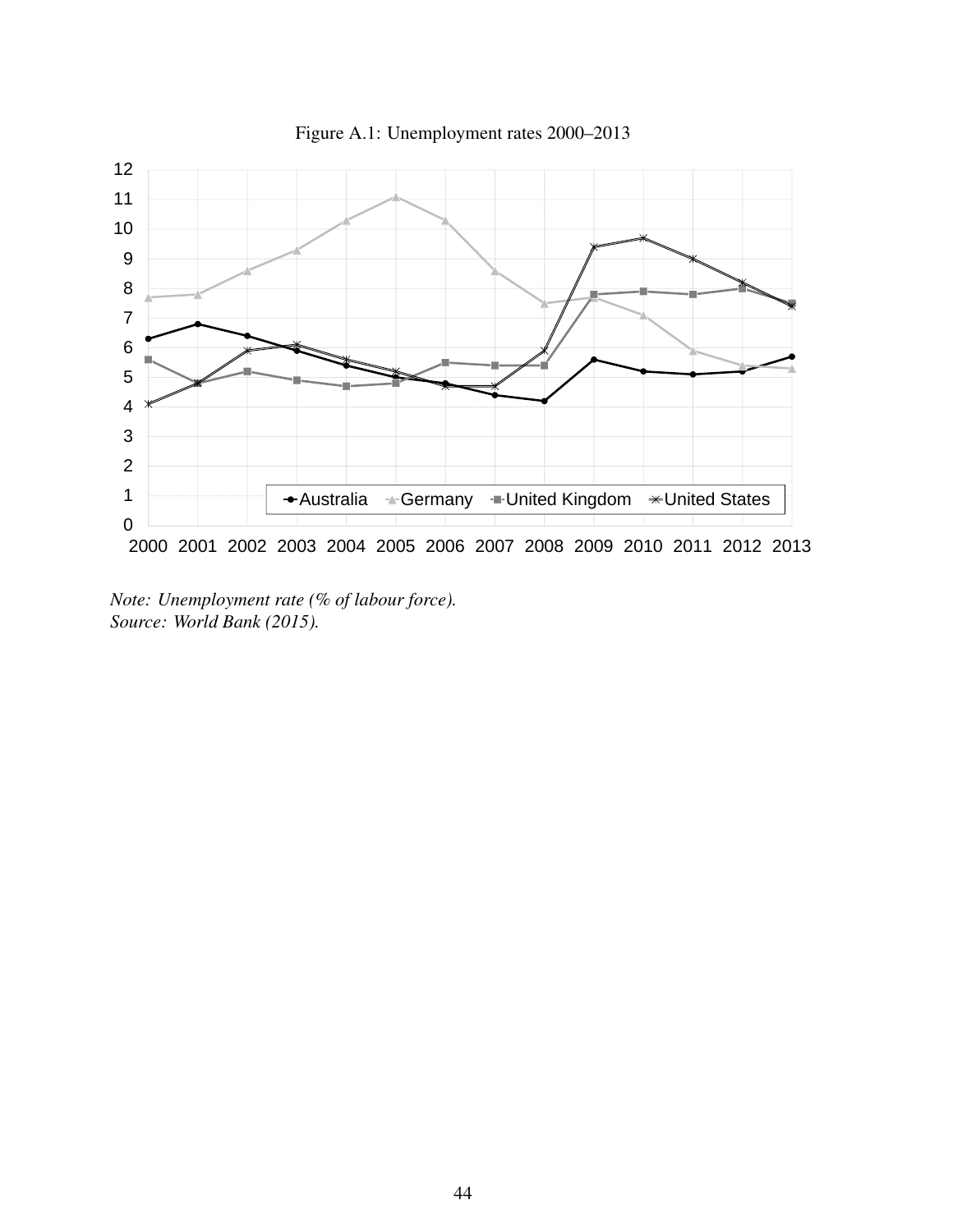Appendix B: Additional tables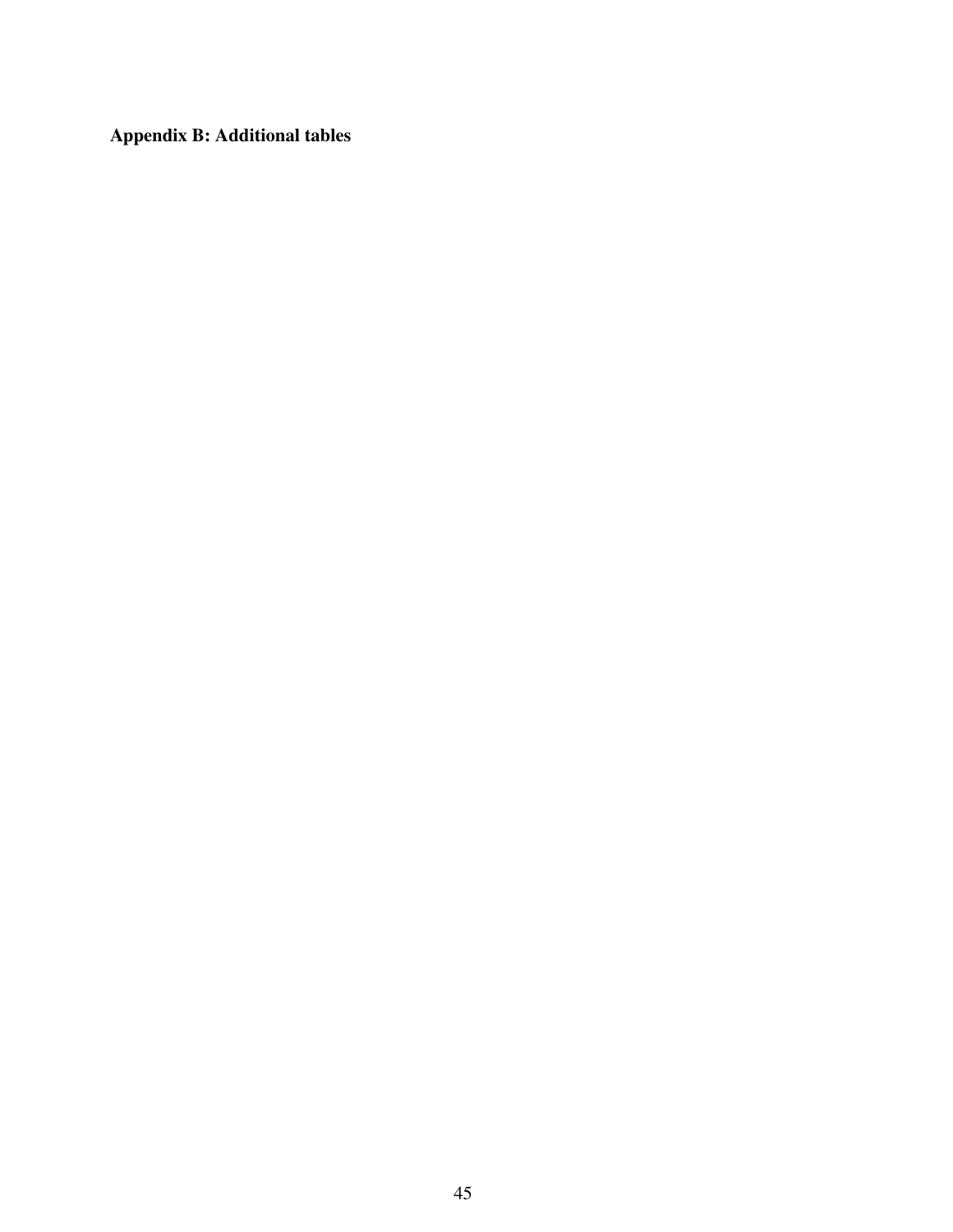| 1 None/primary<br><b>HILDA</b>                           | 2 Some secondary, no further Left school, no qualifications<br><b>BHIPS</b><br>None | Did not finish high school (9-11 Low secondary (Hauptschule)<br>Less than high school (0-8 grades) None/primary<br>grades)<br>PSID | SOEP                                                                          |
|----------------------------------------------------------|-------------------------------------------------------------------------------------|------------------------------------------------------------------------------------------------------------------------------------|-------------------------------------------------------------------------------|
| 3 Secondary plus training<br>$4$ Year 12 (plus training) | Further educational qualifications<br>Left school, some qualifications              | High school plus further training<br>High school (12 grades)                                                                       | Low secondary (Hauptschule)<br>Medium secondary (Realschule)<br>plus training |
| 5 University                                             | University/higher degree                                                            | University/higher degree                                                                                                           | High secondary schooling/<br>plus training<br>Jniversity                      |

Table B.1: Definition of parental education in the data. Table B.1: Definition of parental education in the data.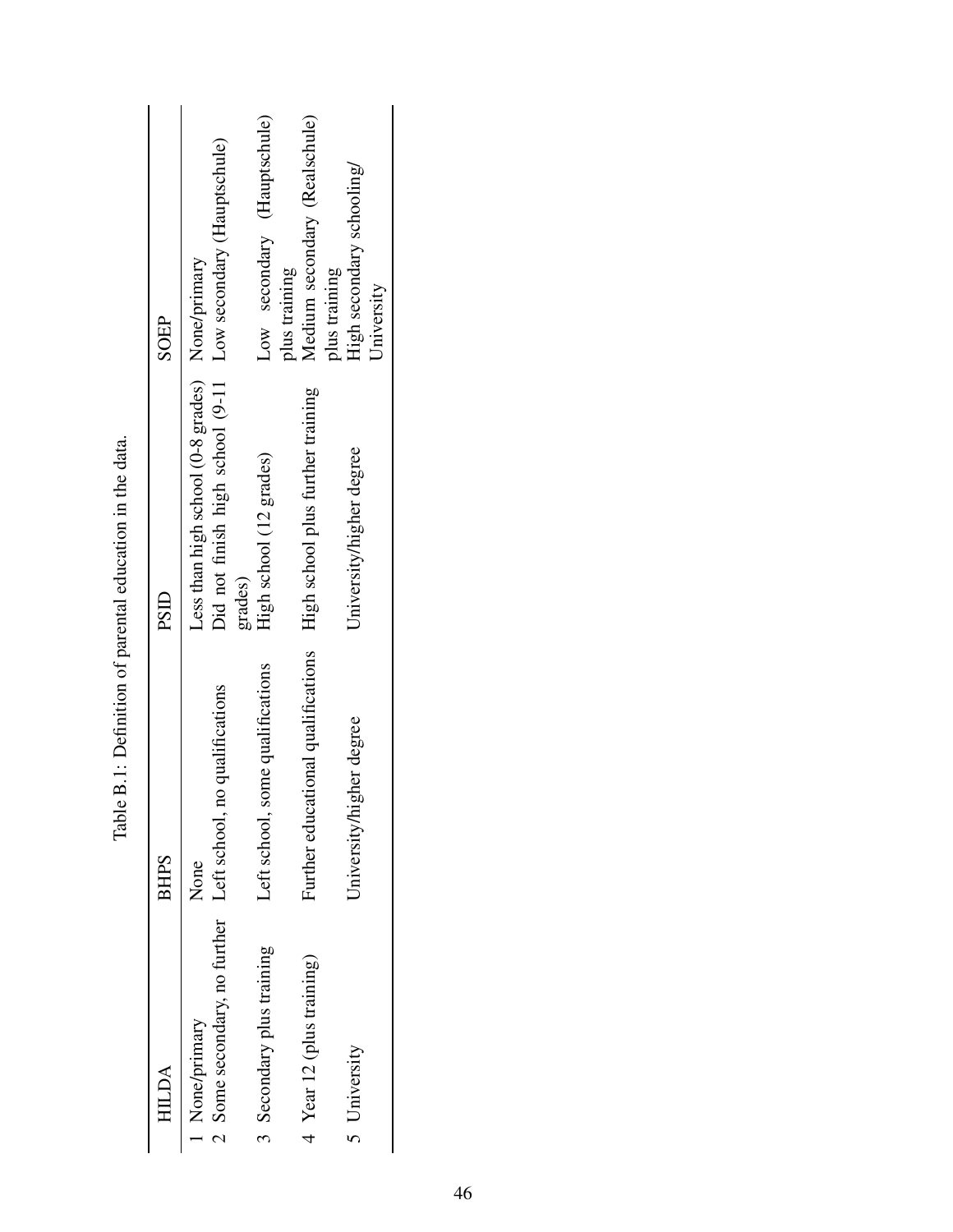|                  |            |           |          |           | Bias-corrected |
|------------------|------------|-----------|----------|-----------|----------------|
|                  |            | Lower     | Upper    | Lower     | Upper          |
|                  | <b>ETS</b> | Bound     | Bound    | Bound     | Bound          |
| Panel A:         | $-.574$    | $-.541$   | $-.025$  | $-.547$   | $-.024$        |
| $N = 55,703$     |            | $(-.574)$ | $-.010)$ | $(-.574)$ | $-.009$        |
|                  |            | $[-.574]$ | $-.008]$ | $[-.574]$ | $-.007]$       |
| Panel B: Germany | $-.302$    | $-.256$   | $-.046$  | $-.265$   | $-.044$        |
| $N=48,116$       |            | $(-.297)$ | $-.029)$ | $(-.302)$ | $-.027)$       |
|                  |            | $[-.297]$ | $-.027]$ | $[-.302]$ | $-.024]$       |
| Panel C: UK      | $-.532$    | $-.494$   | $-0.012$ | $-.495$   | $-.011$        |
| $N=96,230$       |            | $(-.527)$ | $-.003)$ | $(-.528)$ | $-.003)$       |
|                  |            | $[-.532]$ | $-.003]$ | $[-.532]$ | $-.003]$       |
| Panel D: US      | $-.588$    | $-.475$   | $-.045$  | $-.476$   | $-.045$        |
| $N=19,938$       |            | $(-.546)$ | $-.024)$ | $(-.547)$ | $-.024)$       |
|                  |            | $[-.556]$ | $-.021]$ | $[-.557]$ | $-.021]$       |

Table B.2: MTS-MTR-MIV bounds on effect of unemployment on mental health

*Note: The dependent variable is a standardised measure of mental health (see Section 4.2 for details). Estimates based on the exogenous treatment selection (ETS) assumption are calculated as the raw mean difference in mental health between unemployed and employed individuals. We use a recoded variable of maternal education as the monotone instrumental variable (MIV), where we combine the upper and lower two categories shown in Table B.1, respectively. Imbens and Manski (2004) 95% confidence intervals reported in parentheses. Percentile 95% confidence intervals reported in brackets. Bias-corrected bounds and confidence intervals calculated using 1000 bootstrap repetitions.*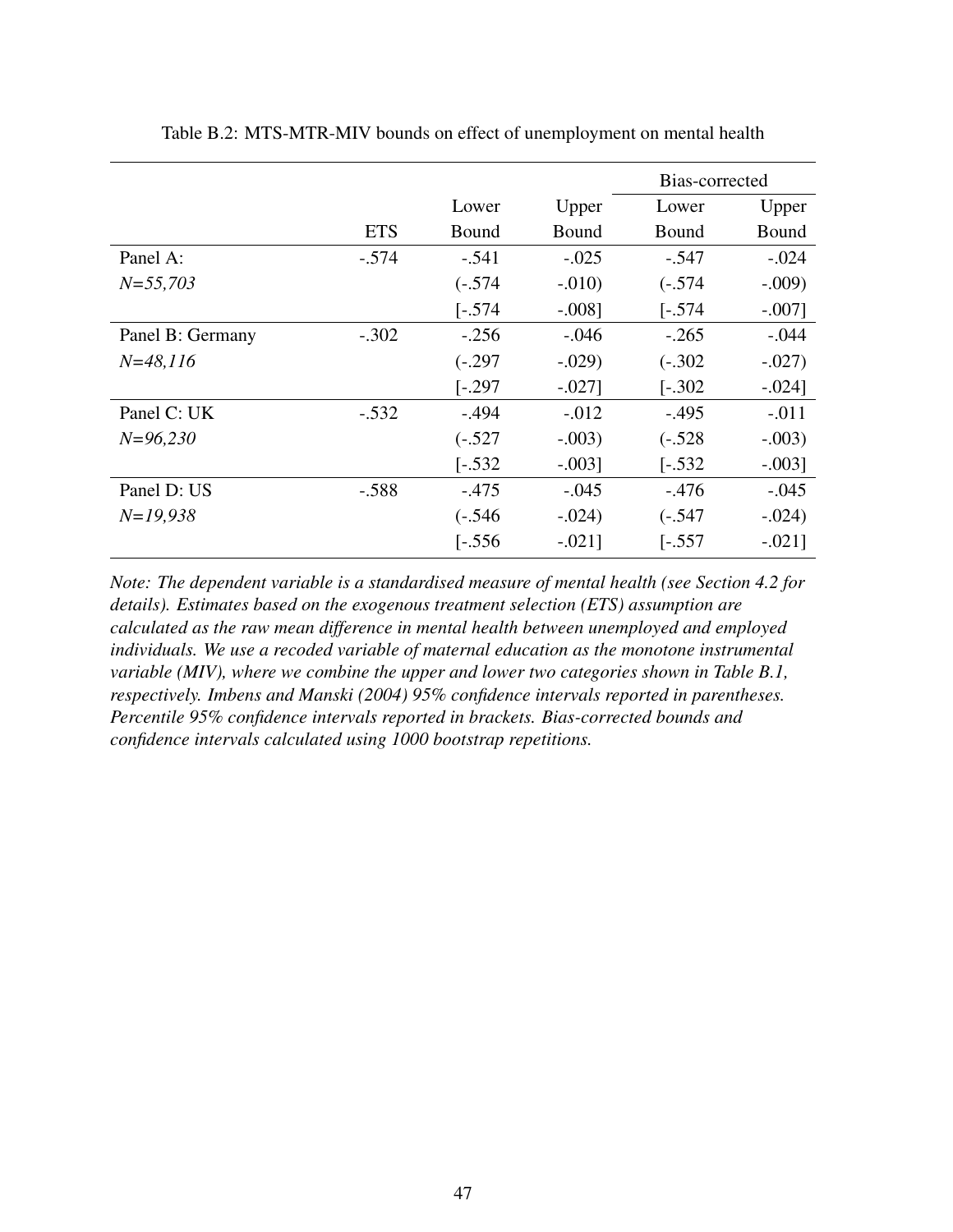|                    |            |           |                   |           | Bias-corrected    |
|--------------------|------------|-----------|-------------------|-----------|-------------------|
|                    |            | Lower     | Upper             | Lower     | Upper             |
|                    | <b>ETS</b> | Bound     | Bound             | Bound     | Bound             |
| Panel A: Australia | $-.480$    | $-.211$   | $-.080$           | $-.227$   | $-.074$           |
| $N=9,417$          |            | $(-.402)$ | $-.029)$          | $(-.417)$ | $-.023)$          |
|                    |            | $[-.396]$ | $-.031]$          | $[-.426]$ | $-.023]$          |
| Panel B: Germany   | $-.271$    | $-.180$   | $-.067$           | $-.230$   | $-.049$           |
| $N = 8,422$        |            | $(-.271)$ | $\left( 0\right)$ | $(-.271)$ | $\left( 0\right)$ |
|                    |            | $[-.267]$ | $-0.016$ ]        | $[-.271]$ | $-.002]$          |
| Panel C: UK        | $-.600$    | $-.573$   | $-.005$           | $-.654$   | $\Omega$          |
| $N = 16,437$       |            | $(-.600)$ | $\left( 0\right)$ | $(-.600)$ | $\left( 0\right)$ |
|                    |            | $[-.600]$ | 0 <sup>1</sup>    | $[-.600]$ | $\overline{0}$    |
| Panel D: US        | $-.593$    | $-.467$   | $-.043$           | $-.491$   | $-.038$           |
| $N=5,965$          |            | $(-.593)$ | $-.003)$          | $(-.593)$ | $\left( 0\right)$ |
|                    |            | $[-.593]$ | $-.006]$          | $[-.593]$ | $-.001]$          |

Table B.3: MTS-MTR-MIV bounds on effect of unemployment on mental health

*Note: The dependent variable is a standardised measure of mental health (see Section 4.2 for details). Estimates are based on the first observation of each individual. Estimates based on the exogenous treatment selection (ETS) assumption are calculated as the raw mean difference in mental health between unemployed and employed individuals. We use maternal education as the monotone instrumental variable (MIV). Imbens and Manski (2004) 95% confidence intervals reported in parentheses. Percentile 95% confidence intervals reported in brackets. Bias-corrected bounds and confidence intervals calculated using 1000 bootstrap repetitions.*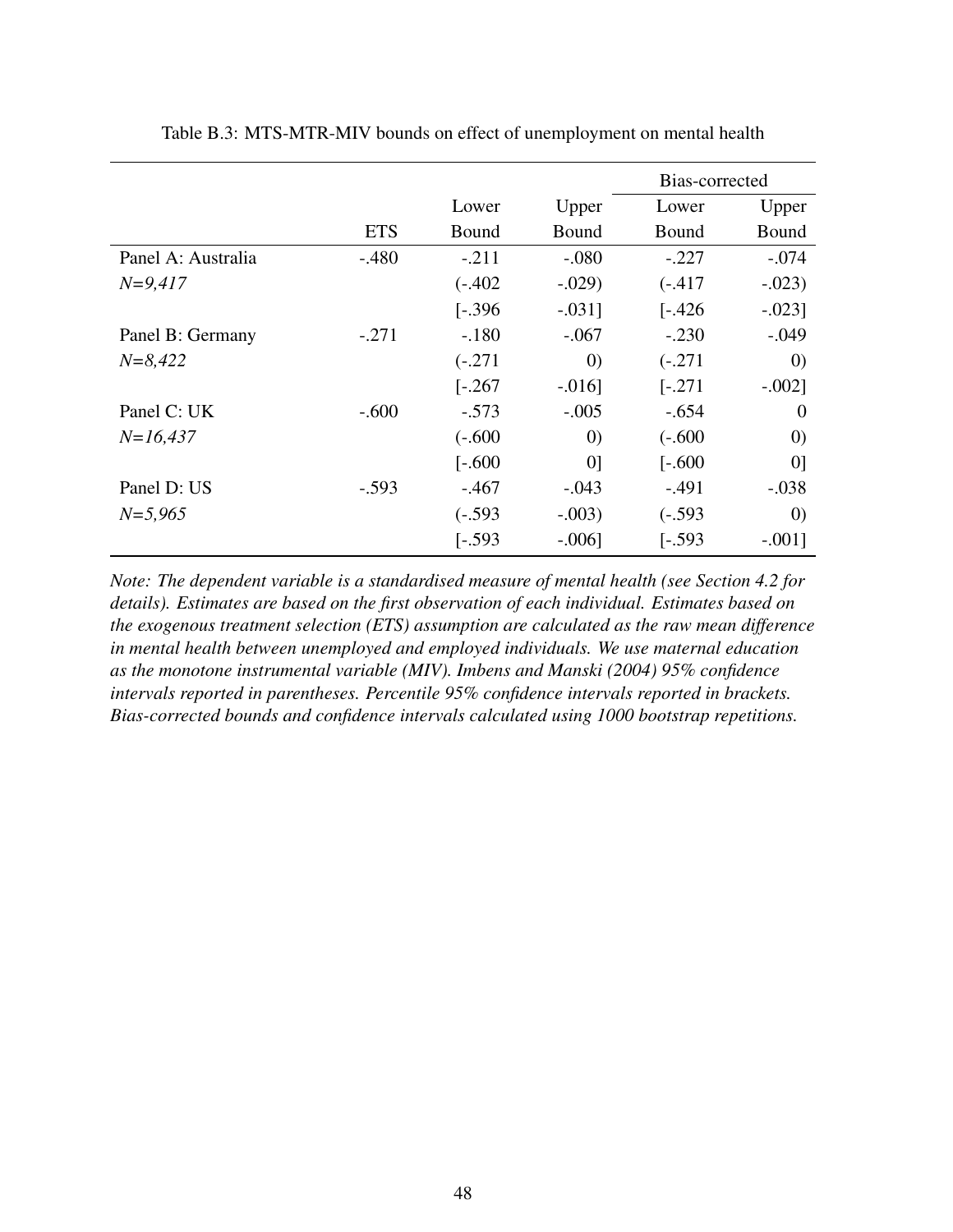|                    |            |           |            |           | Bias-corrected    |
|--------------------|------------|-----------|------------|-----------|-------------------|
|                    |            | Lower     | Upper      | Lower     | Upper             |
|                    | <b>ETS</b> | Bound     | Bound      | Bound     | Bound             |
| Panel A: Australia | $-.567$    | $-.359$   | $-.087$    | $-.366$   | $-.085$           |
| $N = 57,645$       |            | $(-.475)$ | $-.064)$   | $(-.482)$ | $-.062)$          |
|                    |            | $[-.481]$ | $-.062]$   | $[-.485]$ | $-.059]$          |
| Panel B: Germany   | $-.295$    | $-.201$   | $-.073$    | $-.224$   | $-.076$           |
| $N=49,280$         |            | $(-.292)$ | $-0.016$   | $(-.295)$ | $-.019)$          |
|                    |            | $[-.256]$ | $-.04]$    | $[-.275]$ | $-.036]$          |
| Panel C: UK        | $-.535$    | $-.479$   | $-.016$    | $-.535$   | $\theta$          |
| $N=102,170$        |            | $(-.535)$ | (0)        | $(-.535)$ | $\left( 0\right)$ |
|                    |            | $[-.513]$ | $-.007]$   | $[-.535]$ | 0                 |
| Panel D: US        | $-.595$    | $-.485$   | $-.063$    | $-.518$   | $-.076$           |
| $N=21,694$         |            | $(-.595)$ | $-.032)$   | $(-.595)$ | $-.045)$          |
|                    |            | $[-.554]$ | $-0.016$ ] | $[-.511]$ | $-0.014$ ]        |

Table B.4: MTS-MTR-MIV bounds on effect of unemployment on mental health

*Note: The dependent variable is a standardised measure of mental health (see Section 4.2 for details). Estimates based on the exogenous treatment selection (ETS) assumption are calculated as the raw mean difference in mental health between unemployed and employed individuals. We use maternal education as the monotone instrumental variable (MIV). Imbens and Manski (2004) 95% confidence intervals reported in parentheses. Percentile 95% confidence intervals reported in brackets. Bias-corrected bounds and confidence intervals calculated using 1000 bootstrap repetitions.*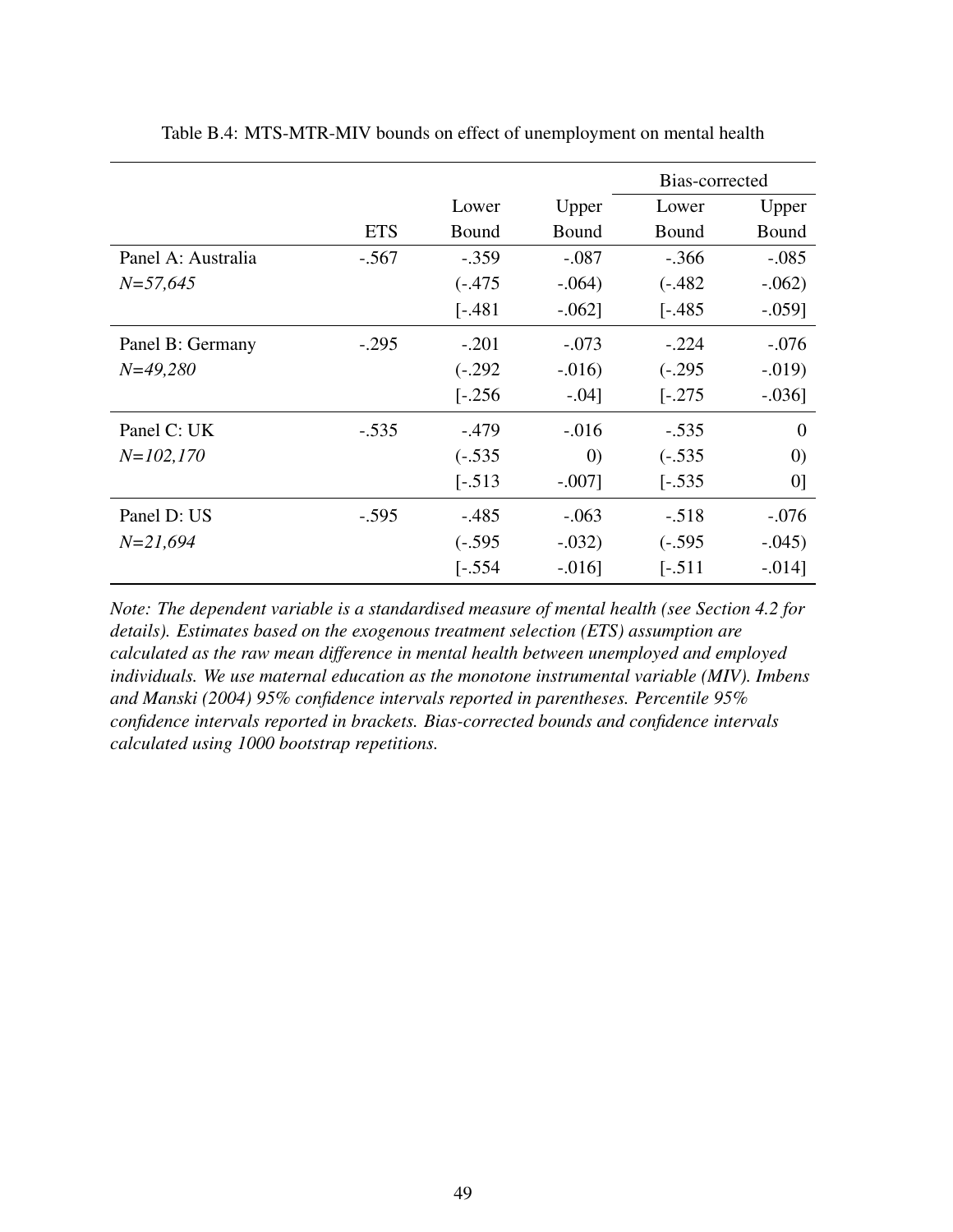|                    |            |           |                   | Bias-corrected |                   |
|--------------------|------------|-----------|-------------------|----------------|-------------------|
|                    |            | Lower     | Upper             | Lower          | Upper             |
|                    | <b>ETS</b> | Bound     | Bound             | Bound          | Bound             |
| Panel A: Australia |            |           |                   |                |                   |
| Under 40           | $-.601$    | $-.421$   | $-.053$           | $-.524$        | $-.009$           |
| $N = 28,829$       |            | $(-.601)$ | (0)               | $(-.601)$      | $\left( 0\right)$ |
|                    |            | $[-.538]$ | $-.026]$          | $[-.549]$      | $-.005]$          |
| Over 40            | $-.509$    | $-.254$   | $-.139$           | $-.263$        | $-.138$           |
| $N = 28,816$       |            | $(-.379)$ | $-.091)$          | $(-.389)$      | $-.090)$          |
|                    |            | $[-.397]$ | $-.086]$          | $[-.411]$      | $-.081]$          |
| Panel B: Germany   |            |           |                   |                |                   |
| Under 40           | $-.215$    | $-.149$   | $-.073$           | $-.197$        | $-.07$            |
| $N = 22,320$       |            | $(-.215)$ | $-.040)$          | $(-.215)$      | $-.037)$          |
|                    |            | $[-.194]$ | $-.040]$          | $[-.215]$      | $-.037]$          |
| Over 40            | $-.362$    | $-.252$   | $-.056$           | $-.275$        | $-.051$           |
| $N = 26,960$       |            | $(-.357)$ | $-0.015$          | $(-.362)$      | $-.010)$          |
|                    |            | $[-.333]$ | $-0.013$ ]        | $[-.347]$      | $-.006]$          |
| Panel C: UK        |            |           |                   |                |                   |
| Under 40           | $-.517$    | $-.459$   | $-.022$           | $-.482$        | $-.019$           |
| $N = 53,255$       |            | $(-.517)$ | $-.003)$          | $(-.517)$      | $-.001)$          |
|                    |            | $[-.498]$ | $-.006]$          | $[-.517]$      | $-.005]$          |
| Over 40            | $-.555$    | $-.444$   | $-.035$           | $-.465$        | $-.033$           |
| $N=48,915$         |            | $(-.555)$ | $-0.014)$         | $(-.555)$      | $-.012)$          |
|                    |            | $[-.530]$ | $-012$ ]          | $[-.538]$      | $-.010]$          |
| Panel D: US        |            |           |                   |                |                   |
| Under 40           | $-.592$    | $-.523$   | $-.005$           | $-.592$        | $\boldsymbol{0}$  |
| $N=12,524$         |            | $(-.592)$ | $\left( 0\right)$ | $(-.592)$      | $\left( 0\right)$ |
|                    |            | $[-.590]$ | 0 <sup>1</sup>    | $[-.592]$      | [0]               |
| Over 40            | $-.561$    | $-.422$   | $-.079$           | $-.442$        | $-.068$           |
| $N=9,170$          |            | $(-.540)$ | $-.040)$          | $(-.559)$      | $-.030)$          |
|                    |            | $[-.542]$ | $-047$ ]          | $[-.561]$      | $-.026]$          |

Table B.5: MTS-MTR-MIV bounds on effect of unemployment on mental health by age groups

*Note: The dependent variable is a standardised measure of mental health (see Section 4.2 for details). Estimates based on the exogenous treatment selection (ETS) assumption are calculated as the raw mean difference in mental health between unemployed and employed individuals. We use maternal education as the monotone instrumental variable (MIV). Imbens and Manski (2004) 95% confidence intervals reported in parentheses. Percentile 95% confidence intervals reported in brackets. Bias-corrected bounds and confidence intervals calculated using 1000 bootstrap repetitions.*